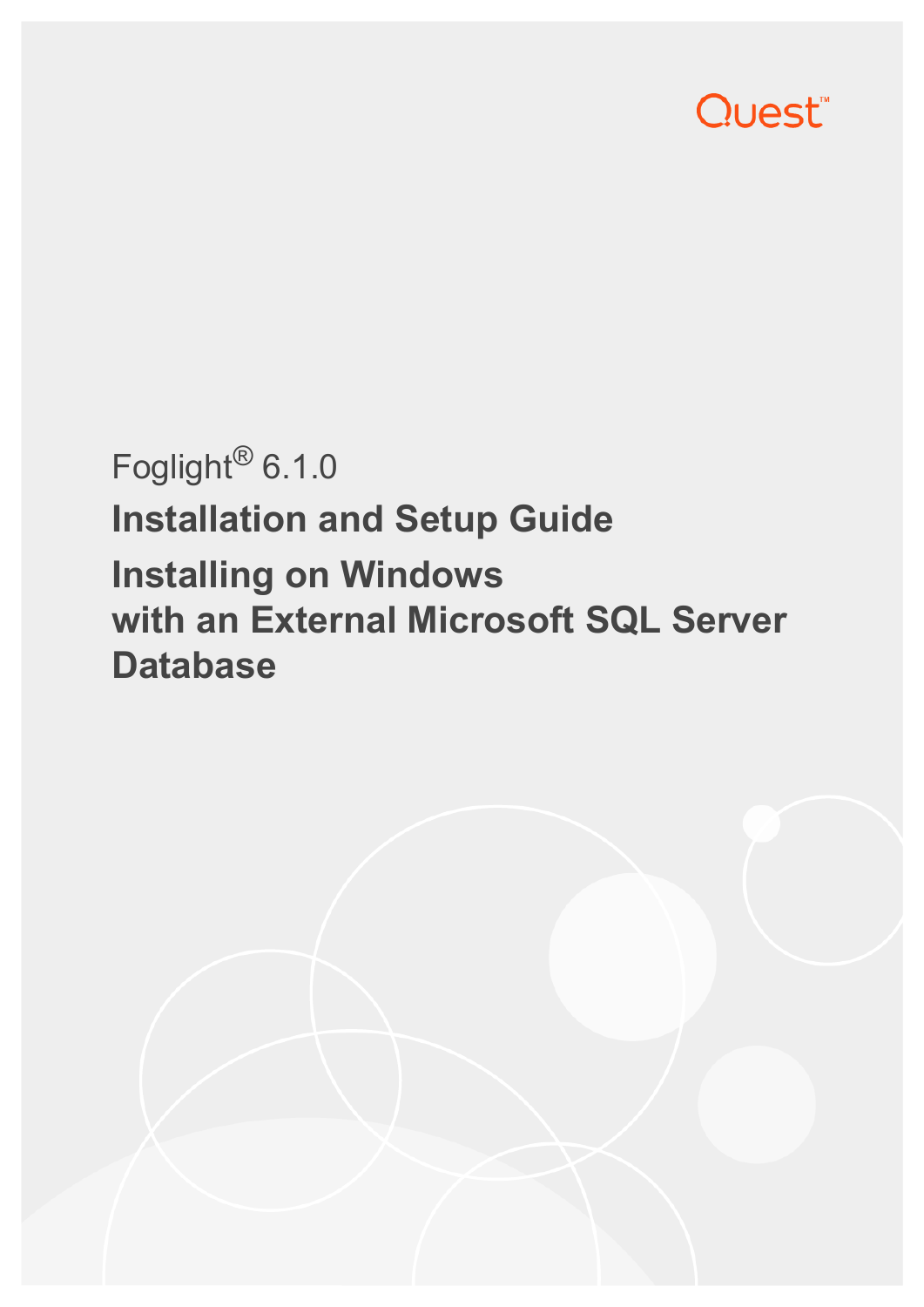#### **© 2022 Quest Software Inc.**

#### **ALL RIGHTS RESERVED.**

This guide contains proprietary information protected by copyright. The software described in this guide is furnished under a software license or nondisclosure agreement. This software may be used or copied only in accordance with the terms of the applicable agreement. No part of this guide may be reproduced or transmitted in any form or by any means, electronic or mechanical, including photocopying and recording for any purpose other than the purchaser's personal use without the written permission of Quest Software Inc.

The information in this document is provided in connection with Quest Software products. No license, express or implied, by estoppel or otherwise, to any intellectual property right is granted by this document or in connection with the sale of Quest<br>Software products. EXCEPT AS SET FORTH IN THE TERMS AND CONDITIONS AS SPECIFIED IN THE LICENSE<br>A EXPRESS, IMPLIED OR STATUTORY WARRANTY RELATING TO ITS PRODUCTS INCLUDING, BUT NOT LIMITED TO, THE IMPLIED WARRANTY OF MERCHANTABILITY, FITNESS FOR A PARTICULAR PURPOSE, OR NON-INFRINGEMENT. IN NO EVENT SHALL QUEST SOFTWARE BE LIABLE FOR ANY DIRECT, INDIRECT, CONSEQUENTIAL, PUNITIVE, SPECIAL OR INCIDENTAL DAMAGES (INCLUDING, WITHOUT LIMITATION, DAMAGES FOR LOSS OF PROFITS, BUSINESS<br>INTERRUPTION OR LOSS OF INFORMATION) ARISING OUT OF THE USE OR INABILITY TO USE THIS DOCUMENT, EVEN IF QUEST SOFTWARE HAS BEEN ADVISED OF THE POSSIBILITY OF SUCH DAMAGES. Quest Software makes no representations or warranties with respect to the accuracy or completeness of the contents of this document and reserves the right to make changes to specifications and product descriptions at any time without notice. Quest Software does not make any commitment to update the information contained in this document.

If you have any questions regarding your potential use of this material, contact:

Quest Software Inc. Attn: LEGAL Dept. 4 Polaris Way Aliso Viejo, CA 92656

Refer to our website [\(https://www.quest.com](https://www.quest.com)) for regional and international office information.

#### **Patents**

Quest Software is proud of our advanced technology. Patents and pending patents may apply to this product. For the most current information about applicable patents for this product, please visit our website at [https://www.quest.com/legal.](https://www.quest.com/legal)

#### **Trademarks**

Quest, the Quest logo, and Where next meets now are trademarks and registered trademarks of Quest Software Inc. For a complete list of Quest marks, visit [https://www.quest.com/legal/trademark-information.aspx.](https://www.quest.com/legal/trademark-information.aspx) "Apache HTTP Server", Apache,<br>"Apache Tomcat" and "Tomcat" are trademarks of the Apache Software Foundation. Google is a registere Inc. Android, Chrome, Google Play, and Nexus are trademarks of Google Inc. Red Hat, JBoss, the JBoss logo, and Red Hat Enterprise Linux are registered trademarks of Red Hat, Inc. in the U.S. and other countries. CentOS is a trademark of Red Hat, Inc. in the U.S. and other countries. Fedora and the Infinity design logo are trademarks of Red Hat, Inc. Microsoft, .NET, Active Directory, Internet Explorer, Hyper-V, Office 365, SharePoint, Silverlight, SQL Server, Visual Basic, Windows, Windows Vista and Windows Server are either registered trademarks or trademarks of Microsoft Corporation in the United States and/or other<br>countries. AIX, IBM, PowerPC, PowerVM, and WebSphere are trademarks of International Business Machine registered in many jurisdictions worldwide. Java, Oracle, Oracle Solaris, PeopleSoft, Siebel, Sun, WebLogic, and ZFS are trademarks or registered trademarks of Oracle and/or its affiliates in the United States and other countries. SPARC is a registered<br>trademark of SPARC International, Inc. in the United States and other countries. Products based on an architecture developed by Oracle Corporation. OpenLDAP is a registered trademark of the OpenLDAP Foundation. HP is a registered trademark that belongs to Hewlett-Packard Development Company, L.P. Linux is a registered trademark of Linus Torvalds in the United States, other countries, or both. MySQL is a registered trademark of MySQL AB in the United States, the European Union and other countries. Novell and eDirectory are registered trademarks of Novell, Inc., in the United States and other countries. VMware, ESX, ESXi, vSphere, vCenter, vMotion, and vCloud Director are registered trademarks or trademarks<br>of VMware, Inc. in the United States and/or other jurisdictions. Sybase is a registered trademark o Foundation. "Eclipse", "Eclipse Foundation Member", "EclipseCon", "Eclipse Summit", "Built on Eclipse", "Eclipse Ready" "Eclipse<br>Incubation", and "Eclipse Proposals" are trademarks of Eclipse Foundation, Inc. IOS is a regi Cisco Systems, Inc. and/or its affiliates in the United States and certain other countries. Apple, iPad, iPhone, Mac OS, Safari, Swift, and Xcode are trademarks of Apple Inc., registered in the U.S. and other countries. Ubuntu is a registered trademark of Canonical<br>Ltd. Symantec and Veritas are trademarks or registered trademarks of Symantec Corporation or AppFlow, NetScaler, XenApp, and XenDesktop are trademarks of Citrix Systems, Inc. and/or one or more of its subsidiaries, and may be registered in the United States Patent and Trademark Office and in other countries. AlertSite and DéjàClick are either trademarks or registered trademarks of Boca Internet Technologies, Inc. Samsung, Galaxy S, and Galaxy Note are registered trademarks of Samsung Electronics America, Inc. and/or its related entities. MOTOROLA is a registered trademarks of Motorola<br>Trademark Holdings, LLC. The Trademark BlackBerry Bold is owned by Research In Motion Limited and authorized by Research In Motion Limited. Ixia and the Ixia four-petal logo are registered trademarks or trademarks of Ixia. Opera,<br>Opera Mini, and the O logo are trademarks of Opera Software ASA. Tevron, the Tevron logo, trademarks of Tevron, LLC. PostgreSQL is a registered trademark of the PostgreSQL Global Development Group. MariaDB is a trademark or registered trademark of MariaDB Corporation Ab in the European Union and United States of America and/or other<br>countries. Vormetric is a registered trademark of Vormetric, Inc. Intel, Itanium, Pentium, and Xeo Corporation in the U.S. and/or other countries. Debian is a registered trademark of Software in the Public Interest, Inc. OpenStack is a trademark of the OpenStack Foundation. Amazon Web Services, the "Powered by Amazon Web Services" logo, and "Amazon<br>RDS" are trademarks of Amazon.com, Inc. or its affiliates in the United States and/or other countries Server, and RMX® are registered trademarks of Polycom, Inc. All other marks and names mentioned herein may be trademarks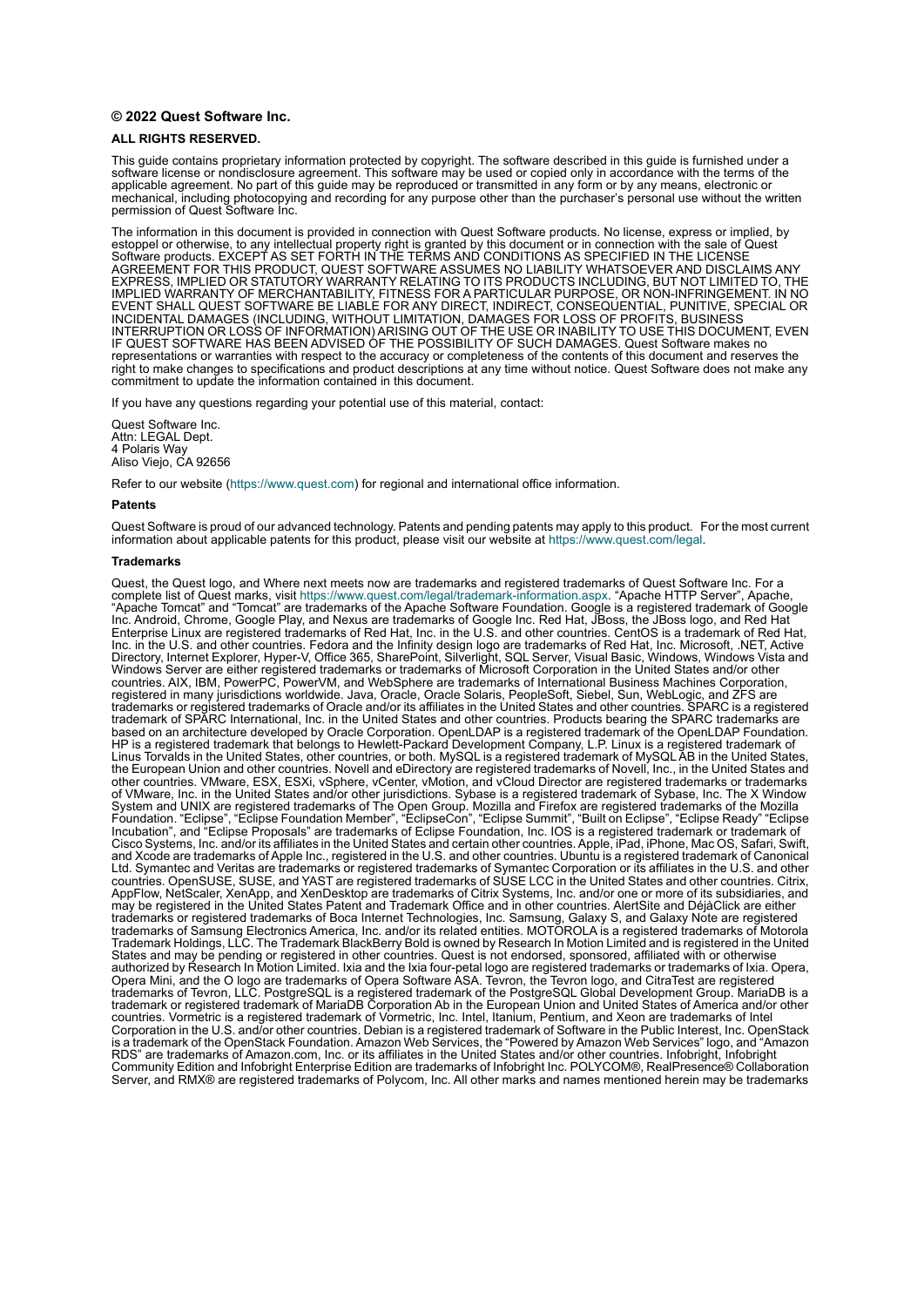of their respective companies.

### **Legend**

- **CAUTION: A CAUTION icon indicates potential damage to hardware or loss of data if instructions are not followed.**
- **WARNING: A WARNING icon indicates a potential for property damage, personal injury, or death.**  $\mathbf{r}$
- **IMPORTANT NOTE**, **NOTE**, **TIP**, **MOBILE**, or **VIDEO:** An information icon indicates supporting information.

Foglight Installation and Setup Guide Updated - April 2022 Software Version - 6.1.0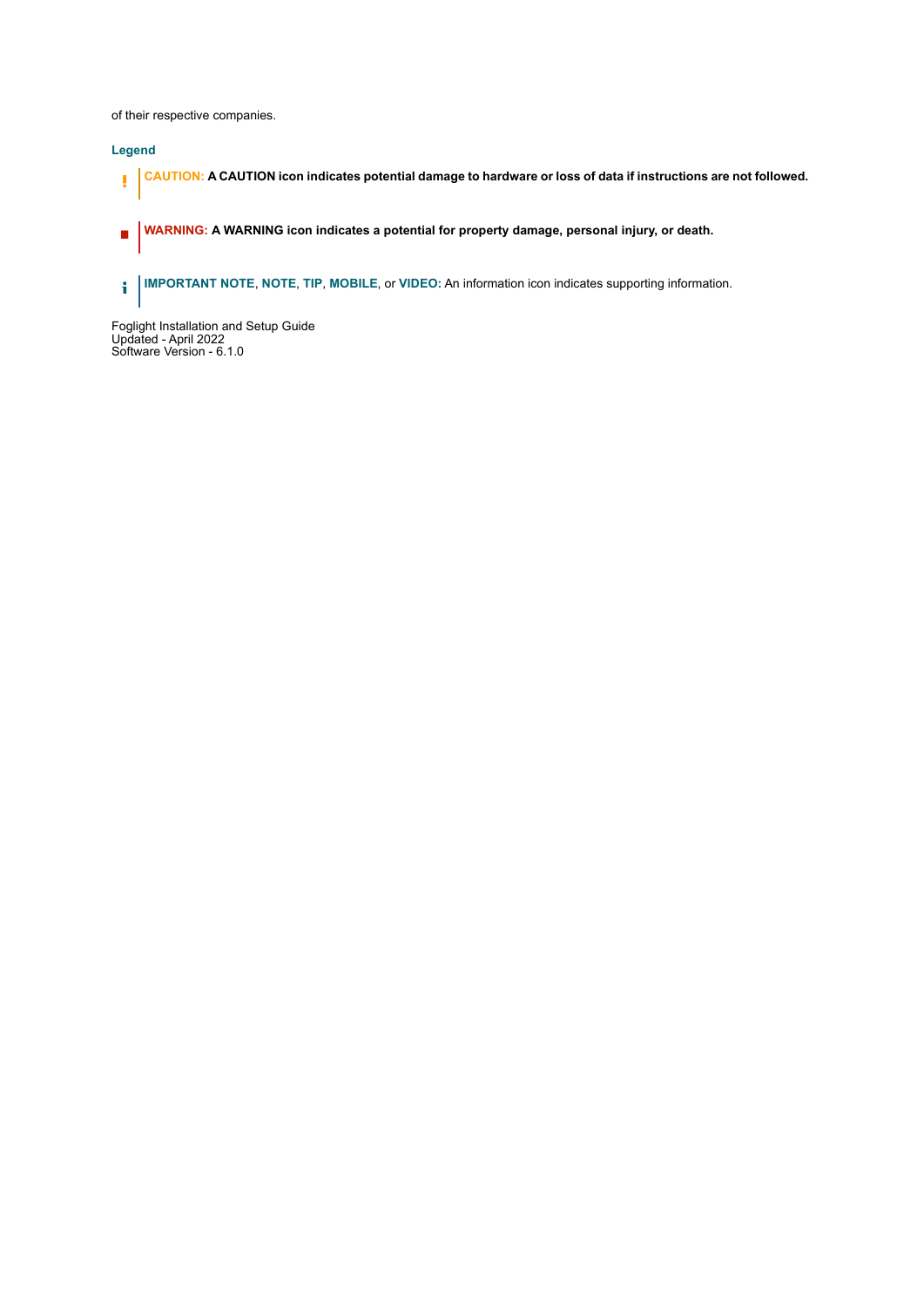# **Contents**

| Using an external database entitled and contain and container and statement of the statement of the statement o                                                                                                                |
|--------------------------------------------------------------------------------------------------------------------------------------------------------------------------------------------------------------------------------|
|                                                                                                                                                                                                                                |
|                                                                                                                                                                                                                                |
|                                                                                                                                                                                                                                |
|                                                                                                                                                                                                                                |
|                                                                                                                                                                                                                                |
|                                                                                                                                                                                                                                |
|                                                                                                                                                                                                                                |
| Foglight Server Startup page (and the content of the content of the content of the content of the content of t                                                                                                                 |
|                                                                                                                                                                                                                                |
|                                                                                                                                                                                                                                |
|                                                                                                                                                                                                                                |
|                                                                                                                                                                                                                                |
| Foglight settings expansion of the control of the control of the control of the control of the control of the control of the control of the control of the control of the control of the control of the control of the control |
|                                                                                                                                                                                                                                |
| Enabling High Availability mode after installation 24                                                                                                                                                                          |
|                                                                                                                                                                                                                                |
| Importing self-signed certificates to Foglight TrustStore 25                                                                                                                                                                   |
|                                                                                                                                                                                                                                |
|                                                                                                                                                                                                                                |
|                                                                                                                                                                                                                                |
|                                                                                                                                                                                                                                |
| Configuring the cluster multicast port used in High Availability mode 27                                                                                                                                                       |
|                                                                                                                                                                                                                                |
|                                                                                                                                                                                                                                |
|                                                                                                                                                                                                                                |
| Binding the Management Server to an IP address 28                                                                                                                                                                              |
|                                                                                                                                                                                                                                |
|                                                                                                                                                                                                                                |
|                                                                                                                                                                                                                                |
|                                                                                                                                                                                                                                |
| Uninstalling Foglight (and all contact and all contact and all contact and all contact and all contact and all                                                                                                                 |
| Upgrading the Management Server (and the content of the content of the Management Servers and States Upgrading                                                                                                                 |
|                                                                                                                                                                                                                                |
|                                                                                                                                                                                                                                |
|                                                                                                                                                                                                                                |
|                                                                                                                                                                                                                                |
| Option 1 - Run the Foglight database tool to configure the database 34                                                                                                                                                         |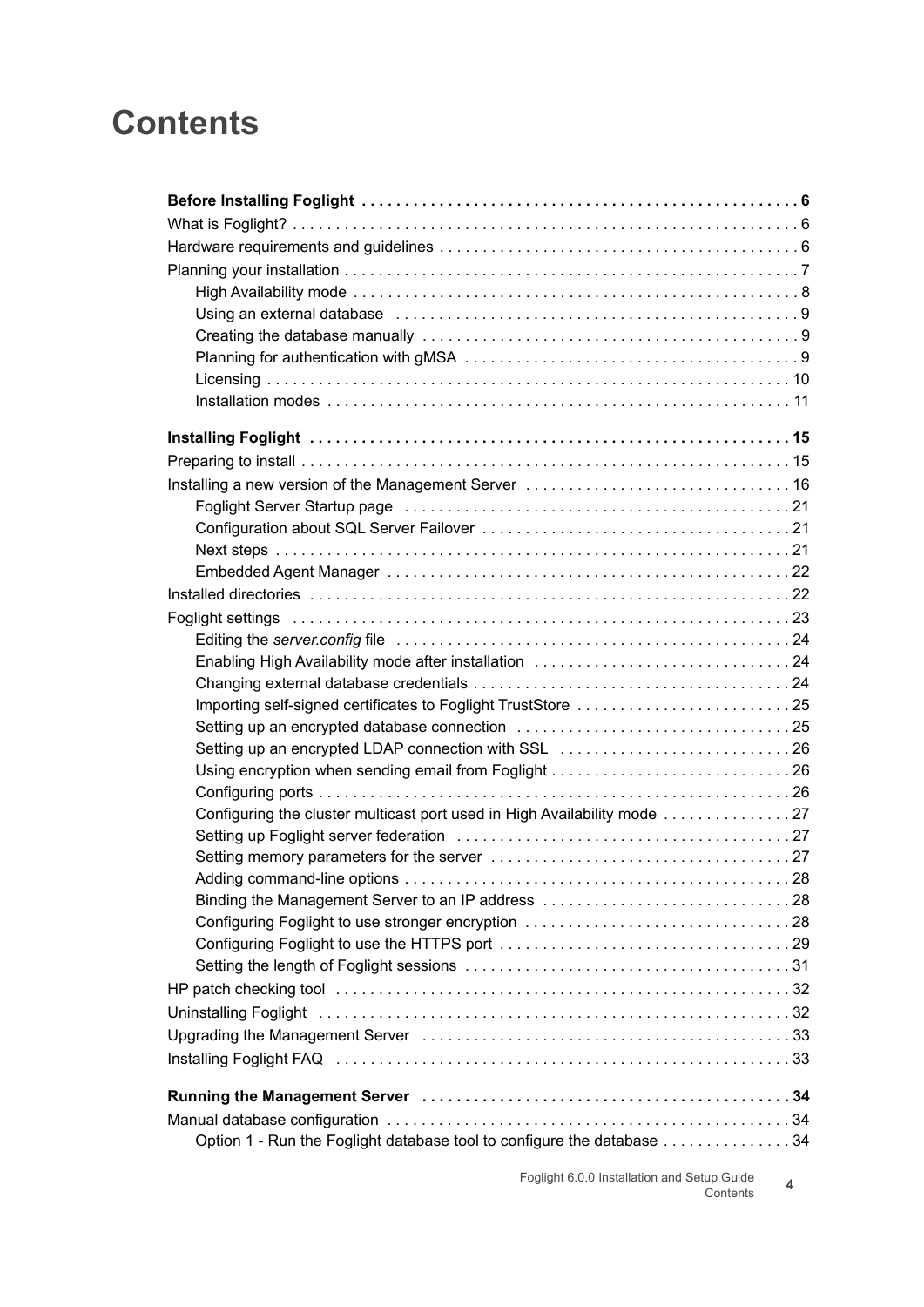| Option 2 - Run SQL scripts to configure the database 35                  |  |
|--------------------------------------------------------------------------|--|
|                                                                          |  |
|                                                                          |  |
|                                                                          |  |
| Running the Management Server as a Windows service 38                    |  |
|                                                                          |  |
| Starting and stopping the Management Server in High Availability mode 39 |  |
|                                                                          |  |
|                                                                          |  |
|                                                                          |  |
|                                                                          |  |
|                                                                          |  |
|                                                                          |  |
|                                                                          |  |
|                                                                          |  |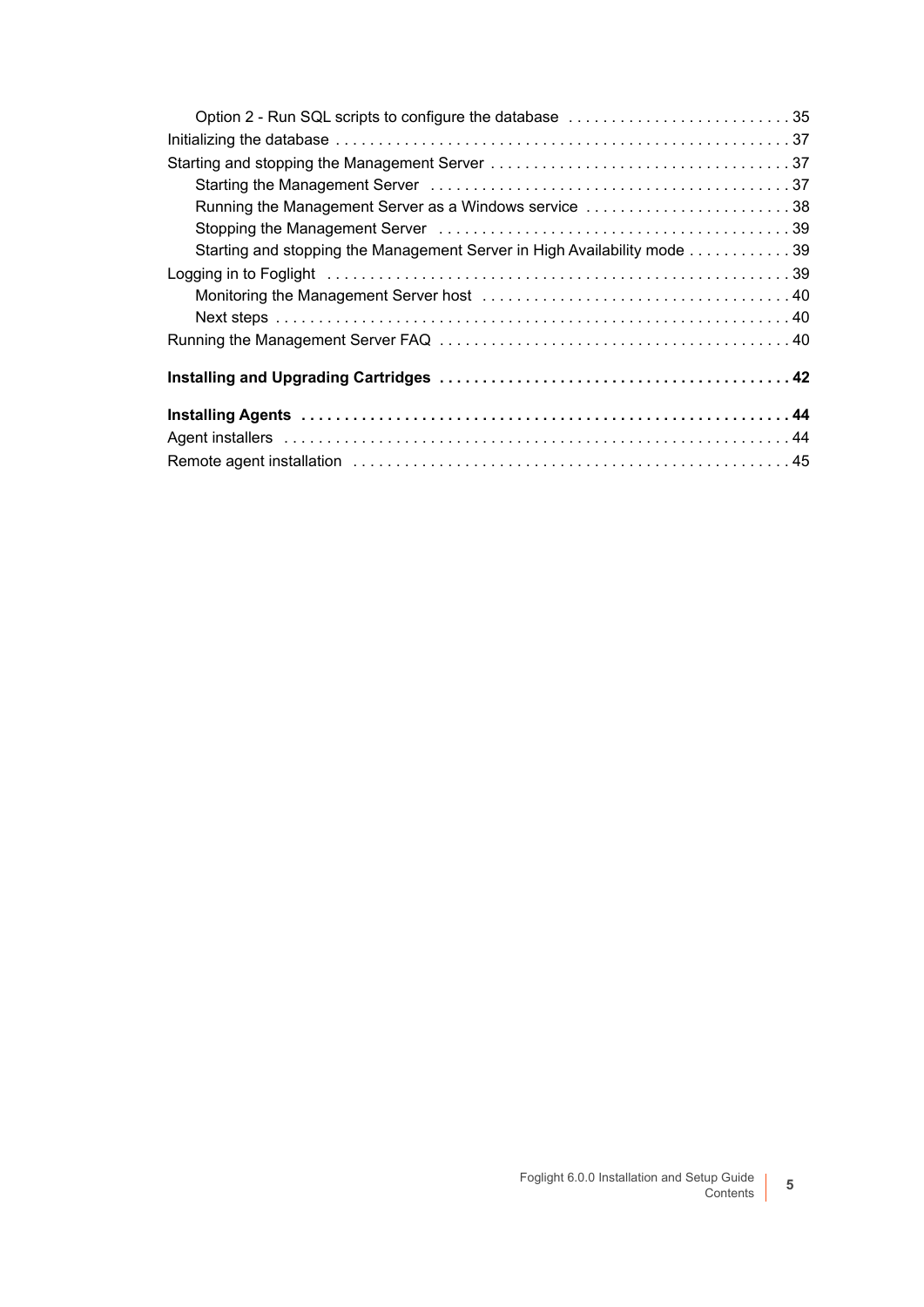**1**

# **Before Installing Foglight**

<span id="page-5-0"></span>This guide provides instructions for installing, configuring, and starting Foglight®. Before you begin, see the *[System Requirements and Platform Support Guide](http://documents.quest.com/foglight/5.9.8/system-requirements-and-platform-support-guide/)*.

This section provides setup information and an initial overview of installing Foglight:

- **•** [What is Foglight?](#page-5-1)
- **•** [Hardware requirements and guidelines](#page-5-2)
- **•** [Planning your installation](#page-6-0)
- **IMPORTANT:** See the *Release Notes* for [Foglight](http://documents.quest.com/foglight/5.9.8/release-notes/), the [Foglight Agent Manager,](https://support.quest.com/technical-documents/foglight-agent-manager/5.9.8/foglight-agent-manager-release-notes
) and any cartridges you are ÷ installing. These documents contain important information about the latest versions of these components, such as information about late-breaking changes, updates, and known and resolved issues.

# <span id="page-5-1"></span>**What is Foglight?**

Foglight solution simplifies application performance monitoring and reduces the skills and effort required to manage applications, the user experience, and the supporting infrastructure.

Unlike other solutions, Foglight uses a single code base, and has a model-driven design that couples fast deployment and accelerated time-to-value. It offers the modular flexibility required to deliver a range of capabilities and sophistication to meet the needs of any organization, from organizations focused on technology-centric monitoring to organizations that have completed the transition to application-centric or transactional monitoring.

Foglight performs equally well in physical, virtual, and mixed infrastructure environments, providing visibility into issues affecting the application and end user experience. Intuitive workflows help you quickly move from the symptom to the root cause in the application, database, infrastructure, or network to resolve issues, reducing mean time to resolution. Predefined and drag-and-drop dashboards provide insight that is tailored to each stakeholder. By offering comprehensive visibility into your monitored environment, Foglight helps ensure that cross-functional teams collaborate on and prioritize issues that matter most to the business.

Foglight includes several different components, which are described in the *[Getting Started Guide](http://documents.quest.com/foglight/5.9.8/getting-started-guide/)*.

# <span id="page-5-2"></span>**Hardware requirements and guidelines**

The hardware requirements to run Foglight can vary widely, based on a number of factors, including:

- **•** The number and type of agents that are being used
- **•** The persistence and data roll-up policies
- **•** Agent configuration settings

Before doing a production implementation, conduct a proper scoping and sizing exercise with a qualified Quest Software Inc. representative. Arrange for a sizing analysis by contacting your Quest Software Inc. Sales Representative.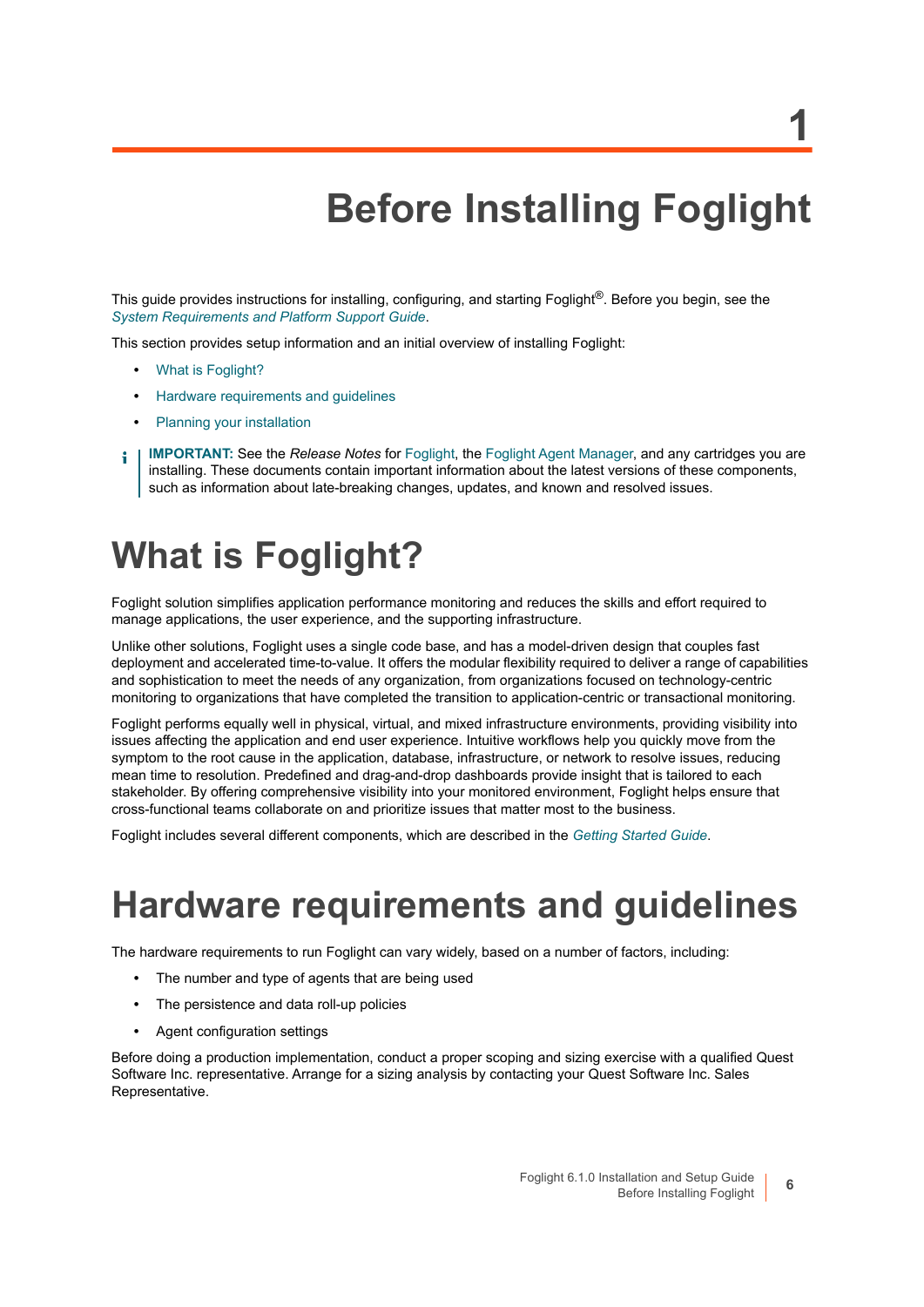## **Installation recommendations**

Running Foglight requires the following components:

- **•** Foglight Management Server
- **•** Foglight database repository

These components can be installed on a single tier or on multiple tiers. It is critical to realize that both the Management Server and database repository require dedicated resources to support them. In order to help facilitate sizing, the resources required to support each component are addressed separately. They can either be summed to support a single-tier installation, or treated independently as the requirements for each server in a twotier installation.

## **Hardware requirements**

For the current single- and multi-tier hardware requirements, see the *[System Requirements and Platform Support](http://documents.quest.com/foglight/5.9.8/system-requirements-and-platform-support-guide/)  [Guide](http://documents.quest.com/foglight/5.9.8/system-requirements-and-platform-support-guide/)*.

# <span id="page-6-0"></span>**Planning your installation**

Before you install Foglight, review the components that you are going to install. Ensure that you have the necessary information, such as port numbers and server names, and the locations where you are going to install the components.

**NOTE:** This guide provides instructions for installing new instances of Foglight only, not for upgrading Foglight.

For best practices for upgrading Foglight, an overview of the upgrade process, and upgrade procedures, see the *[Upgrade Guide](http://documents.quest.com/foglight/5.9.8/upgrade-guide/)*.

**NOTE:** You can choose to use an embedded database or an external database. The instructions in this ÷ guide are for external database installations only.

The following list summarizes the main stages involved in installing and configuring Foglight:

**Stage 1:** Install the Management Server and configure the Management Server and database. The Management Server is the data collection and processing server.

**Stage 2:** Install, configure, and initialize the database, then start the Foglight Management Server and log in.

**NOTE:** If you are using an external database, the database must be initialized successfully before you can **run Foglight.** 

**Stage 3:** Install and configure cartridges. Cartridges extend the functionality of Foglight, and are installed on the machine hosting the Management Server. A cartridge contains one or more cartridge components, such as agents for deployment, communication capabilities, modifications to the way that data is transformed or handled, rules, reports, and views.

**Stage 4:** Install, configure, and start the Foglight Agent Manager. The Agent Manager is a client that manages agents installed on monitored hosts. See the *[Foglight Agent Manager Guide](https://support.quest.com/foglight/5.9.8/technical-documents?filterType=Docset&filterValue=Foglight%20Agent%20Manager)* for details.

**Stage 5:** Install and configure agents. Agents are deployed on machines in your monitored environment and send data to the Management Server. There are several types of agents. One or more instances of each type of agent managed by the Agent Manager can be deployed per host. For example, there is an agent that collects metrics from the operating system of the host machine. There are also agents that are embedded into systems or the software that they monitor.

**IMPORTANT:** Install and configure the Agent Manager before deploying agents that are installed on a monitored host.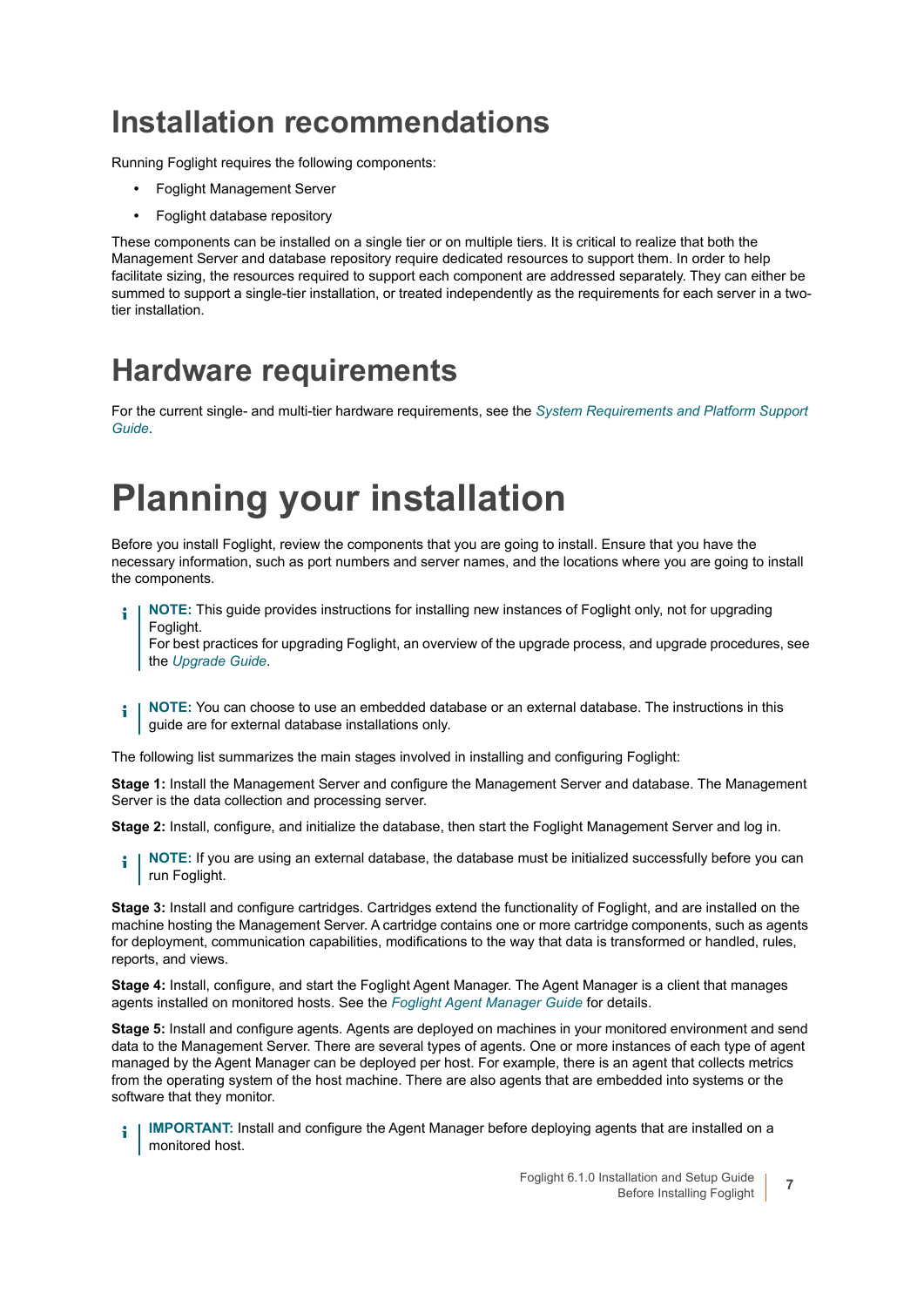For more information, see these topics:

- **•** [High Availability mode](#page-7-0)
- **•** [Using an external database](#page-8-0)
- **•** [Creating the database manually](#page-8-1)
- **•** [Licensing](#page-9-0)
- **•** [Installation modes](#page-10-0)

# <span id="page-7-0"></span>**High Availability mode**

Before you install Foglight, determine if you are going to set up and run the Management Server in High Availability (HA) mode or as a standalone server. High Availability mode enables you to install multiple Management Servers where one server is the primary server and the others are standby servers. If the primary server stops responding, then one of the standby servers in the HA cluster takes over the responsibility.

Configuring multiple servers using HA mode offers the following benefits:

- **Automatic restart:** The restart process (FoglightHA Daemon) runs on the same host as the Management Server it is monitoring and monitors the state of the server. If the server stops responding or has a fatal error, then the restart process stops and restarts the server automatically. The process can also send out email notifications about various conditions of the server.
	- **NOTE:** The default value for the restart process is 10 minutes (600 seconds). Machines with a slower ÷. processing speed take longer to reboot. You can modify the default time by editing the startup.grace variable in the restart monitor.config file (located in the config directory).
- **Standby Server:** To reduce outage times, a standby server instance is created (for a particular Foglight Management Server), and forms a partition. One server becomes the primary server and communicates with the agents, receives and processes data, and processes rules. All other servers are standby servers. If a primary server stops responding, one of the standby servers resumes service and becomes the primary server.

## **Considerations for running the Management Server in HA mode**

If you plan to run the Management Server in HA mode, there are certain considerations:

- **•** Specific ports are required for the HA setup to work:
	- **▪** Cluster Mcast Port
	- **▪** HA JNDI RMI Port
	- **▪** HA JNDI JNP Port
	- **▪** HA JRMP Invoker Port
	- **▪** HA Pooled Invoker Port
	- **▪** HA JNDI UDP Group Port

All of these ports must be set to the same values for all Management Servers in the HA cluster. See the *[Administration and Configuration Guide](http://documents.quest.com/foglight/5.9.8/administration-and-configuration-guide/)* for port descriptions and default port assignments.

**•** By default, HA mode works only within the local subnet and uses UDP (User Datagram Protocol) for communication. You can reconfigure your HA cluster to use TCP (Transmission Control Protocol), which can work outside of the local subnet. This alternative is the recommended option if your HA cluster consists of a few designated HA Management Servers. See the *[High Availability Field Guide](http://documents.quest.com/foglight/5.9.8/high-availability-field-guide/)* for more information.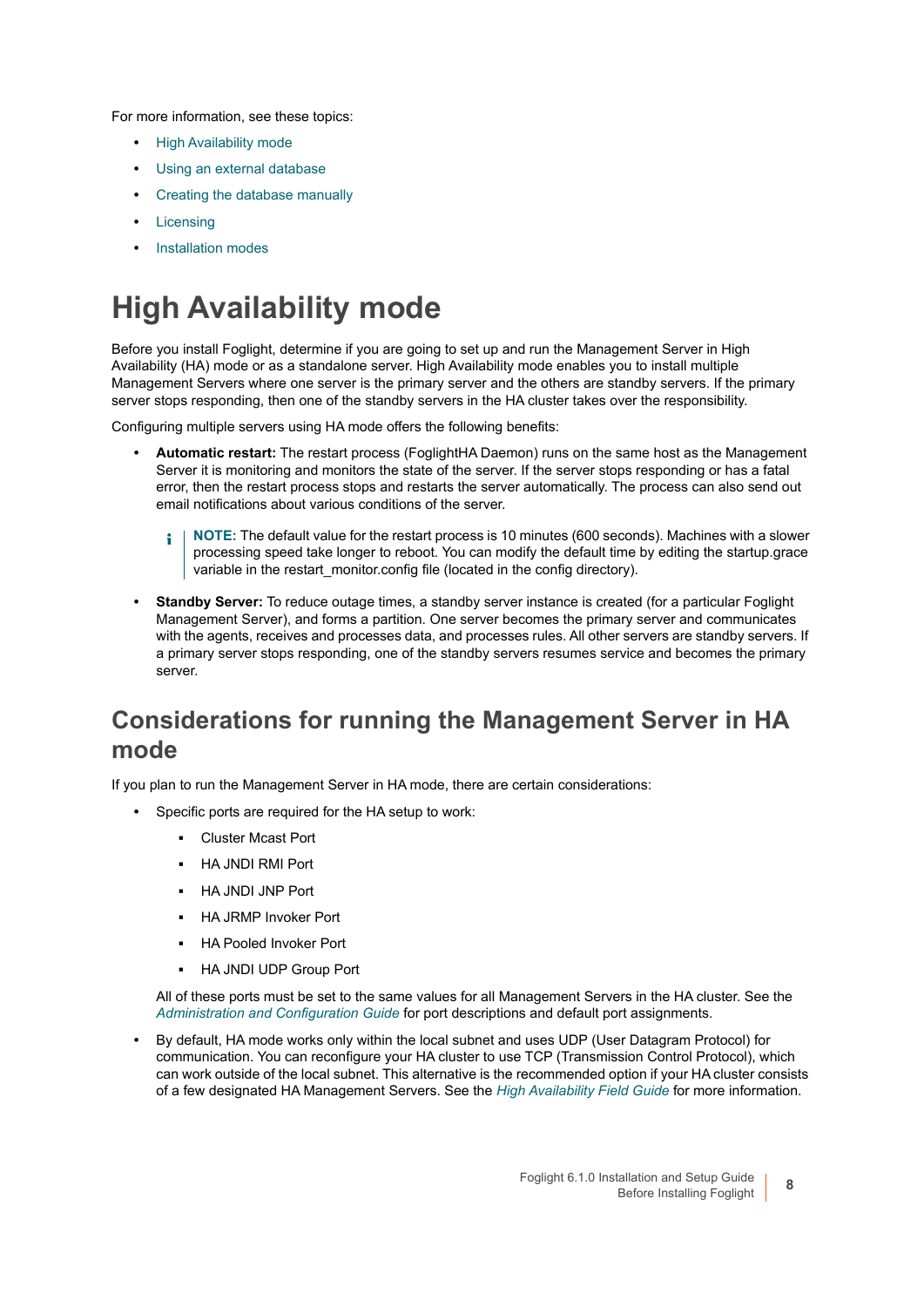- **•** In both High Availability Mode and Single Server Mode, the database must be running for Foglight to operate. You may have to implement a combined database-backup and High Availability solution to achieve true failover of all components. Failover ensures that monitoring operations are not interrupted.
- **•** A server running in HA mode can only use an external database.

For more information about installing and configuring HA mode, see the *[High Availability Field Guide](http://documents.quest.com/foglight/5.9.8/high-availability-field-guide/)*.

## <span id="page-8-0"></span>**Using an external database**

An external instance of the Microsoft® SQL Server® database can be used if your database administrator has installed one. For information about the external databases supported for Foglight, see the *[System Requirements](http://documents.quest.com/foglight/5.9.8/system-requirements-and-platform-support-guide/)  [and Platform Support Guide](http://documents.quest.com/foglight/5.9.8/system-requirements-and-platform-support-guide/)*.

**NOTE:** The Management Server supports connecting to the Microsoft SQL Server database by using the SQL Server Authentication or Windows® Authentication.

A setup with an external database has the advantage of using existing infrastructure. For setup, a remote administrator user/password (with rights to create users, tables, and databases) is required. Remote administrator access must be granted.

- **NOTE:** SQL Server databases must be configured to use a case-sensitive character set collation (for example, UTF-8).
- **I | IMPORTANT:** If you are using a SQL Server default or named instance, the SQL Server Browser Service must be running in order for Foglight to start up and connect correctly.

## <span id="page-8-1"></span>**Creating the database manually**

If your database administrator intends to manually create the external database instance instead of using the create db script, ensure that all of the following requirements are met:

- **•** SQL Server® Authentication or Windows® Authentication is used
- **•** Collation is set to SQL\_Latin1\_General\_CP1\_CS\_AS
- **•** The Foglight database user has database owner permissions on the Foglight database
- **•** The database account used cannot be more than 16 characters long

In addition, if you are using an SQL Server cluster, Foglight requires the SQL Host name (that is, the actual server name), the SQL instance name, and the database name.

To reduce the size of the transaction logs, set the database to Simple Recovery mode. This step is optional, but recommended.

# <span id="page-8-3"></span><span id="page-8-2"></span>**Planning for authentication with gMSA**

When authenticating to the external Foglight database using gMSA (Group Managed Service Accounts), take note of the following requirements.

- **•** The gMSA account must have the following accounts mapped on the external SQL repository.
	- **▪** foglight
	- **▪** master
	- **▪** model
	- **▪** msdb
	- **▪** tempdb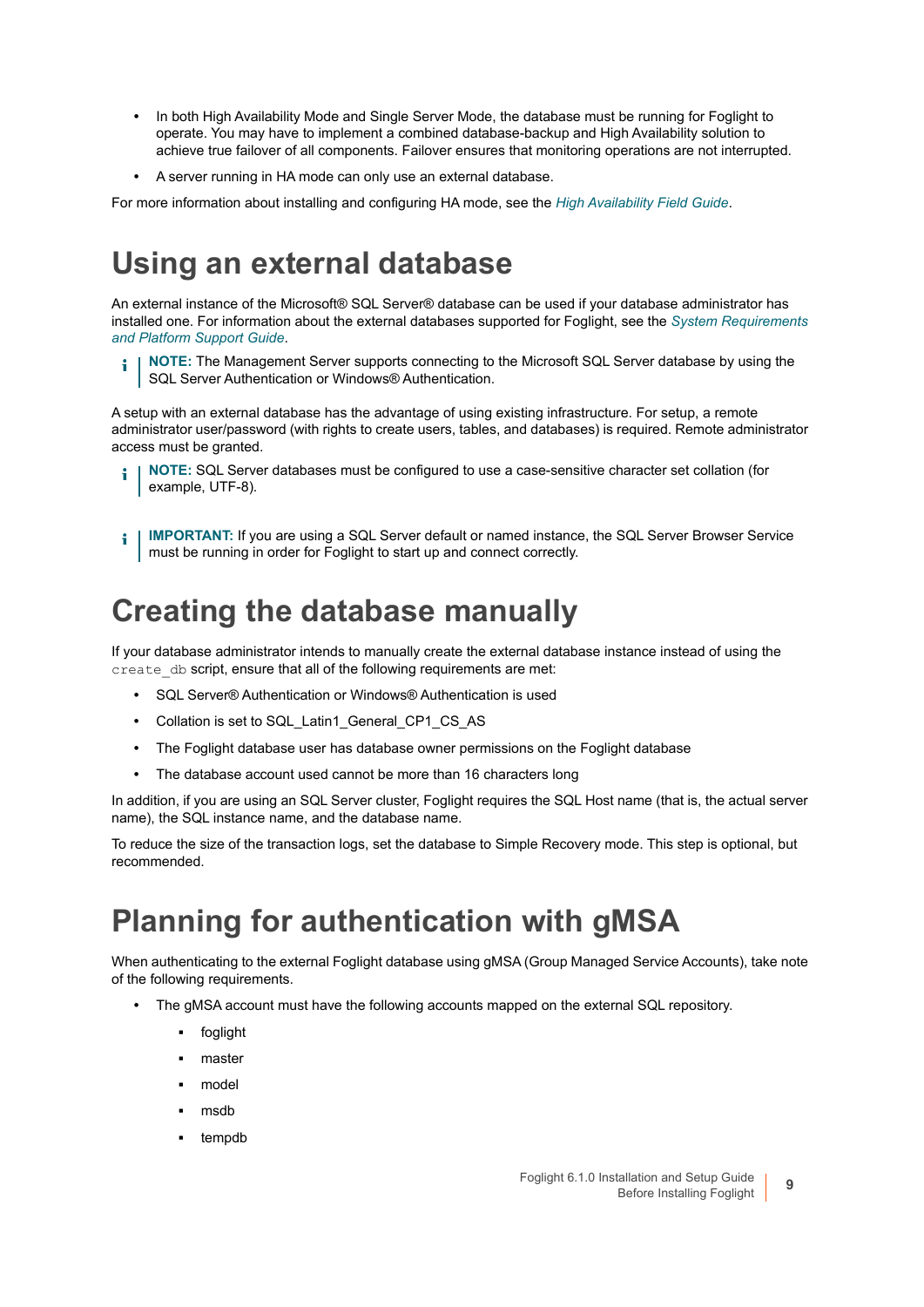- **•** When authenticating with gMSA, the Foglight Managements Server and Foglight Agent Manager (FglAM) must be installed as a service. Once installed, the **Log on as** account must be updated to the gMSA account.
- **•** The gMSA account requires the **-PrincipalsAllowedRetrieveManagedPassword** permission.This permission is also required on each service host.

For an account *gMSA01* and host *ServiceHost*, you can grant this permission with the command: Set-ADServiceAccount *gMSA01* -PrincipalsAllowedToRetrieveManagedPassword *gMSA01\$,ServiceHost\$* t

- **•** The gMSA account must have read and write permissions on the FMS and FglAM installation directories.
- On the machine of the FgIAM/Foglight, run the following command Install-ADServiceAccount -Identity *gMSA01*
- **•** The gMSA account(s) must be configured with appropriate access, as stated below:
	- **▪** The FMS gMSA account needs access to:
		- **▫** SQL Server used for FMS repository if using Windows authentication
		- **▫** PI SQL Server instances
	- **▪** The FglAM gMSA account needs access to:
		- **▫** any SQL Server instances that it monitors
		- **▫** WMI/WinRM access to any hosts that need to be monitored.

# <span id="page-9-0"></span>**Licensing**

This section provides information about licensing for Foglight.

**IMPORTANT:** See the *[Administration and Configuration Guide](http://documents.quest.com/foglight/5.9.8/administration-and-configuration-guide/)* for information about license requirements, i. managing licenses, and the different categories of cartridges (based on their license requirements).

## **Providing a license file during installation**

You can install a license file during installation if you perform a Custom Install. See [Step 14: Add Foglight license](#page-19-0)  [file](#page-19-0) in [Installing a new version of the Management Server.](#page-15-1)

### <span id="page-9-1"></span>**Importing a license file after installation**

You can also import a license after installing Foglight. There are three ways of providing a license file to the Management Server after installation.

### **Using the manual process**

**•** Move an existing license file into the *<foglight\_home>\license* folder.

### **Using the Foglight Administration module**

**•** Upload a license file using the Foglight Administration module. See the *[Administration and Configuration](http://documents.quest.com/foglight/5.9.8/administration-and-configuration-guide/)  [Guide](http://documents.quest.com/foglight/5.9.8/administration-and-configuration-guide/)* for instructions.

### **Using the command line**

- 1 Start the Foglight Management Server.
- 2 Ensure that JAVA HOME is set.
- 3 If you have not already done so, extract the file *fglcmd.zip* in *<foglight\_home>\tools*.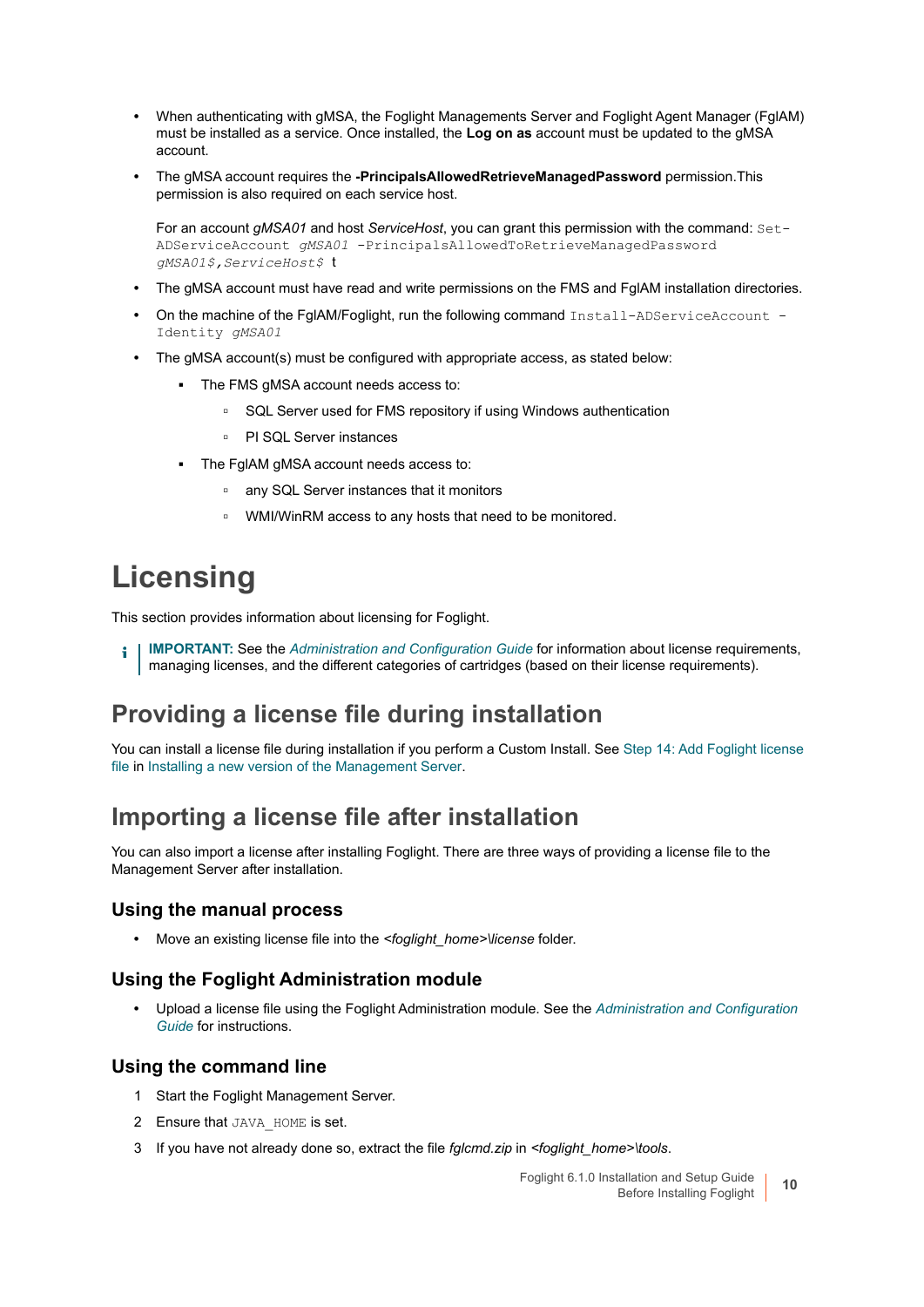4 Upload a license by navigating to *<foglight\_home>\tools* and entering the following command:

fglcmd -usr <username> -pwd <password> -cmd license:import -f <license file>

The preceding command assumes that you are using the default port 8080 and *localhost*. If you are not running with these default values, use the following options to indicate server and port:

-port <xx> -srv <server name>

For example, if you want to connect to the Management Server using the default HTTPS port, include the option -port 8443 with the fglcmd command.

**NOTE:** See the *[Command-Line Reference Guide](http://documents.quest.com/foglight/5.9.8/command-line-reference-guide/)* for information about running the fglcmd utility and the ÷ options that can be used with fglcmd, including additional license-management commands.

## <span id="page-10-0"></span>**Installation modes**

The default mode for the installer is the graphical user interface mode. However, in cases where a graphics display is not available, the Foglight installer can be started in command-line mode by using the console mode or silent mode.

## **Console mode**

In console mode, the install instructions are in text format, but otherwise are the same as the graphical user interface install.

To execute the console mode, type the following command:

### **Windows® - Foglight only**

```
Foglight-6_0_0-install_windows-x86_64.exe -i console
```
### **Windows® - Foglight Evolve**

Foglight Evolve-x x x-install windows-x86 64.exe -i console

### **Silent mode**

In silent mode, a properties file is used to feed in the installation parameters. The file consists of a list of key-value pairs, which are described in the following table.

**IMPORTANT:** Silent mode does not work if you set parameters in the properties file for Foglight to connect to an external database, and an existing Foglight schema is present in that database. There is no Foglight silent installer parameter for using an existing database schema in order to prevent the contents of an existing database from being lost.

If you attempt to run the silent installer using a properties file that specifies an external database where an existing Foglight schema is present, a fatal error appears in the installation logs. See [Installing Foglight FAQ](#page-32-2) for more information about the error message and workarounds.

### *To run the installer in silent mode:*

### **Foglight only**

Foglight-6\_0\_0-install\_windows-x86\_64.exe -i silent

### **Foglight for Evolve only**

Foglight-Evolve-x\_x\_x-install\_windows-x86\_64.exe -i silent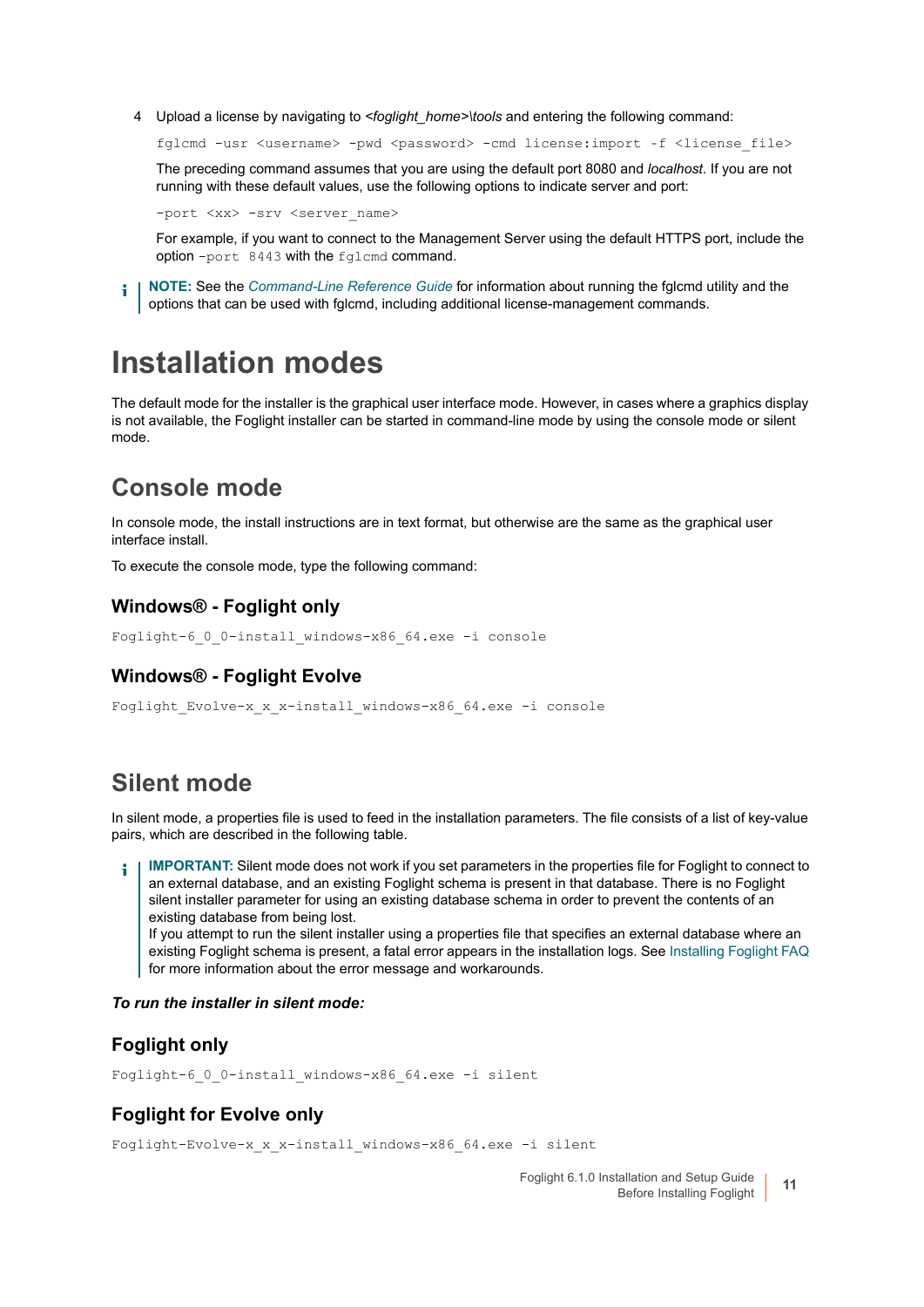To use a specific properties file in silent mode, append the following option:

-f <fms\_silent\_install>.properties

The installer loads the specified properties file. When the file name and installer prefix are the same, the installer uses the properties automatically.

**NOTE:** In certain configurations the Management Server uses ports in addition to the ones that you set using  $\mathbf i$ the silent installer; for example, when Foglight is running in High Availability (HA) mode. See the *[Administration and Configuration Guide](http://documents.quest.com/foglight/5.9.8/administration-and-configuration-guide/)* for details.

The following table lists the properties available for configuring a silent installation, and their default values.

|  |  |  |  |  | Table 1. Properties available for configuring a silent installation |
|--|--|--|--|--|---------------------------------------------------------------------|
|--|--|--|--|--|---------------------------------------------------------------------|

| <b>Property</b>        | <b>Description</b>                                                                                                                                             | <b>Default</b> |
|------------------------|----------------------------------------------------------------------------------------------------------------------------------------------------------------|----------------|
| FMS ADMIN PASSWORD     | Administrator password for Foglight.                                                                                                                           | foglight       |
| FMS CLUSTER MCAST PORT | Cluster Multicast port. Must be set to the same value<br>for all Management Servers that are part of the same<br>HA partition.                                 | 45566          |
|                        | See Configuring the cluster multicast port used in<br>High Availability mode for more information about<br>setting this port when running Foglight in HA mode. |                |
| FMS DB                 | Allows you to specify whether the database is<br>embedded or external.                                                                                         | embedded       |
|                        | Must be set to external if FMS_HA_MODE=1                                                                                                                       |                |
| FMS DB ADMIN PASSWORD  | Allows you to specify the password for the database<br>administrator user account.                                                                             | None.          |
|                        | This setting is not required if FMS DB=embedded.                                                                                                               |                |
|                        | Must be set to the same value for all Management<br>Servers that are part of the same HA partition.                                                            |                |
| FMS DB ADMIN USER      | Allows you to specify the database administrator<br>user account.                                                                                              | foqlight       |
|                        | This setting is not required if FMS DB=embedded.                                                                                                               |                |
|                        | Must be set to the same value for all Management<br>Servers that are part of the same HA partition.                                                            |                |
| FMS DB HOST            | Allows you to specify the host name of the database 127.0.0.1<br>machine.                                                                                      |                |
|                        | This setting is not required if FMS DB=embedded.                                                                                                               |                |
|                        | Must be set to the same value for all Management<br>Servers that are part of the same HA partition.                                                            |                |
| FMS DB NAME            | Allows you to specify the name of the Foglight<br>database.                                                                                                    | foglight       |
|                        | This setting is not required if FMS DB=embedded.                                                                                                               |                |
|                        | Must be set to the same value for all Management<br>Servers that are part of the same HA partition.                                                            |                |
| FMS DB PORT            | Required. User-defined port or instance name for the 15432<br>database.                                                                                        |                |
|                        | Must be set to the same value for all Management<br>Servers that are part of the same HA partition.                                                            |                |
| FMS DB SETUPNOW        | $0 =$ Set up the database after installation is complete. 1                                                                                                    |                |
|                        | $1 = Set$ up the database as part of the installation.                                                                                                         |                |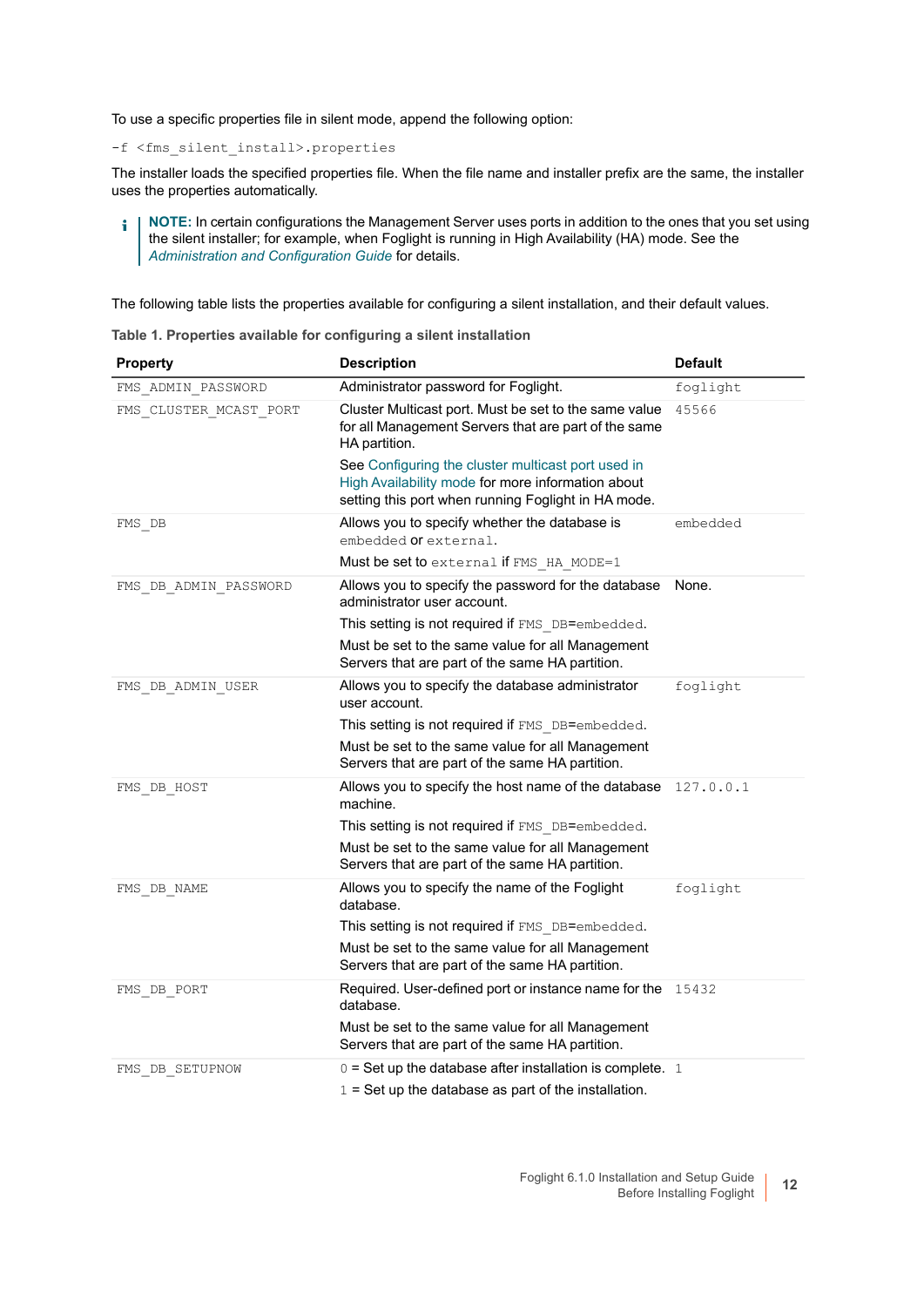**Table 1. Properties available for configuring a silent installation**

| <b>Property</b>                      | <b>Description</b>                                                                                                                                                                                                    | <b>Default</b>                           |
|--------------------------------------|-----------------------------------------------------------------------------------------------------------------------------------------------------------------------------------------------------------------------|------------------------------------------|
| FMS DB TYPE                          | Specifies the database type. Must be set to the                                                                                                                                                                       | postgresql                               |
|                                      | database type: (sqlsvr).                                                                                                                                                                                              |                                          |
|                                      | This setting is not required if FMS DB=embedded.<br>Must be set to the same value for all Management                                                                                                                  |                                          |
|                                      | Servers that are part of the same HA partition.                                                                                                                                                                       |                                          |
| FMS_DB_USER                          | Database user name.                                                                                                                                                                                                   | foglight                                 |
|                                      | Must be set to the same value for all Management<br>Servers that are part of the same HA partition.                                                                                                                   |                                          |
| FMS DB USER PASSWORD                 | Database user password.                                                                                                                                                                                               | foglight                                 |
|                                      | Must be set to the same value for all Management<br>Servers that are part of the same HA partition.                                                                                                                   |                                          |
| FMS FEDERATION PORT                  | Federation communication port.                                                                                                                                                                                        | 1099                                     |
| FMS HA MODE                          | 0 = Run Foglight in standalone mode.                                                                                                                                                                                  | 0                                        |
|                                      | 1 = Run Foglight in HA (High Availability) mode.                                                                                                                                                                      |                                          |
| FMS HA PARTITION                     | High Availability (HA) partition name.                                                                                                                                                                                | FMS HA                                   |
|                                      | Only required if FMS HA MODE=1.                                                                                                                                                                                       |                                          |
|                                      | Must be set to the same value for all Management<br>Servers that are part of the same HA partition.                                                                                                                   |                                          |
| FMS HTTP PORT                        | HTTP port.                                                                                                                                                                                                            | 8080                                     |
| FMS_HTTPS_ONLY                       | 0 = Do not run Foglight in secure mode (HTTPS)<br>only.                                                                                                                                                               | $\overline{0}$                           |
|                                      | $1 =$ Run Foglight in secure mode (HTTPS) only.                                                                                                                                                                       |                                          |
| FMS HTTPS PORT                       | HTTPS port.                                                                                                                                                                                                           | 8443                                     |
| FMS LICENSE AGREEMENT                | License agreement acknowledgment.                                                                                                                                                                                     | yes                                      |
| FMS_LICENSE_FILE                     | Allows you to add a license file by specifying the path<br>to the license.                                                                                                                                            | None (the license<br>file you specify is |
|                                      | <b>NOTE:</b> See the Administration and Configuration<br>Guide for information about license requirements,<br>managing licenses, and the different categories of<br>cartridges (based on their license requirements). | validated).                              |
| FMS QP5APP PORT                      | The port for an embedded query engine.                                                                                                                                                                                | 8448                                     |
| FMS RUN NOW                          | Starts the Management Server at the end of the<br>installation.                                                                                                                                                       | false                                    |
| FMS SERVICE                          | For enabling Foglight as a Windows® service.                                                                                                                                                                          | false                                    |
| FMS UPGRADE                          | Only required to update an existing installation, in<br>which case it must be set to 1.                                                                                                                               | $\mathbf{1}$                             |
| INSTALLER UI                         | The property is set to SILENT for silent mode.                                                                                                                                                                        | SILENT                                   |
|                                      | This setting is the default one and is mandatory.                                                                                                                                                                     |                                          |
| USER INSTALL DIR                     | The Foglight installation directory.                                                                                                                                                                                  | None.                                    |
|                                      | If you want to upgrade an existing installation,<br>specify the path to the existing installation directory<br>here (and ensure that FMS_UPGRADE is set to 1).                                                        |                                          |
| USER SHORTCUTS                       | Sets the shortcut location.                                                                                                                                                                                           | None.                                    |
| FMS_SERVICE_LINUX_ENABLED            | For enabling Foglight as a Linux service, in which<br>case it must be set to 1.                                                                                                                                       | $\mathbf 0$                              |
| FMS_SERVICE_LINUX_VALID_P<br>LATFORM | For enabling Foglight as a Linux service, in which<br>case it must be set to true.                                                                                                                                    | false                                    |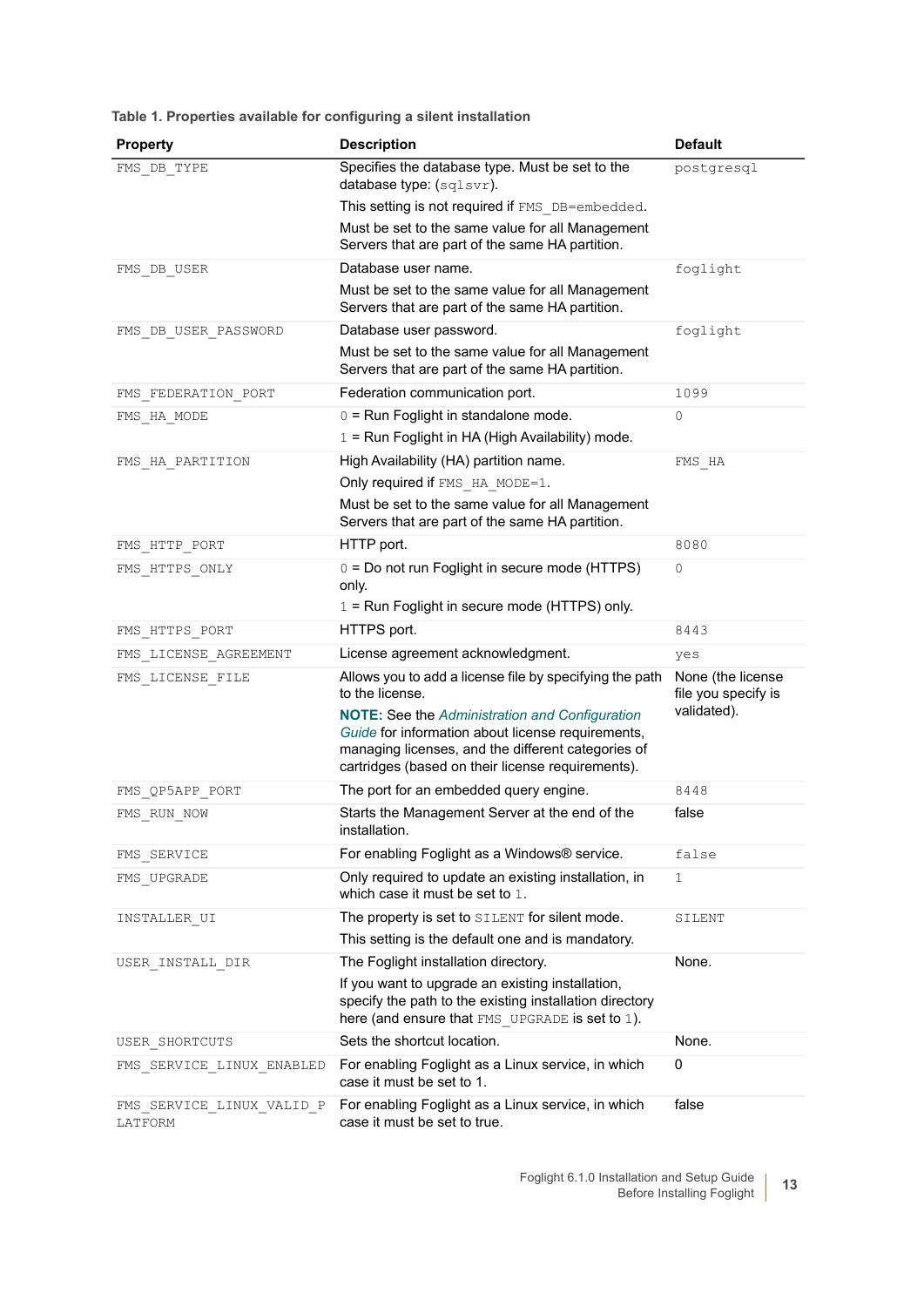**Table 1. Properties available for configuring a silent installation**

| <b>Property</b> | <b>Description</b>                                                                | <b>Default</b> |
|-----------------|-----------------------------------------------------------------------------------|----------------|
| R               | FMS SERVICE LINUX RUN USE The username who is used to run the Foglight.           | None.          |
| DE              | FMS FIPS APPROVED ONLY MO Enable FIPS Compliance mode for the Foglight<br>server. | false          |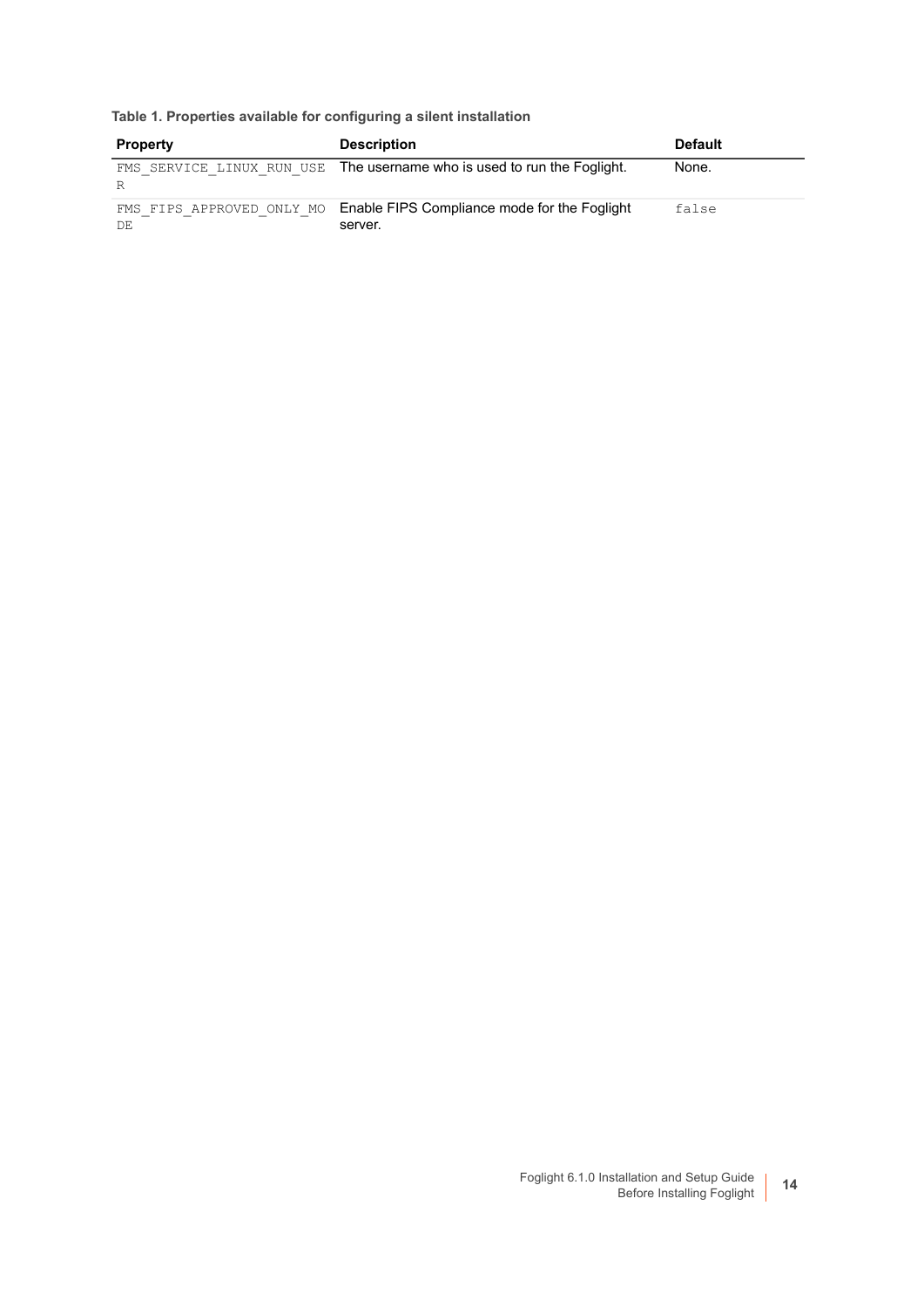# <span id="page-14-2"></span>**Installing Foglight**

**2**

<span id="page-14-0"></span>The Foglight installer allows you either to install a new instance of the Foglight Management Server or to upgrade an existing installation of a Foglight Management Server. This guide provides the procedures for a new installation of the Management Server. For upgrade procedures, see the *[Upgrade Guide](http://documents.quest.com/foglight/5.9.8/upgrade-guide/)*.

**NOTE:** The Management Server should be installed on a dedicated machine. f.

For more details, see these topics:

- **•** [Preparing to install](#page-14-1)
- **•** [Installing a new version of the Management Server](#page-15-0)
- **•** [Installed directories](#page-21-2)
- **•** [Foglight settings](#page-23-0)
- **•** [HP patch checking tool](#page-31-1)
- **•** [Uninstalling Foglight](#page-31-2)
- **•** [Upgrading the Management Server](#page-32-0)
- **•** [Installing Foglight FAQ](#page-32-1)

# <span id="page-14-1"></span>**Preparing to install**

The requirements for installing Foglight are:

- **•** A machine to host the Management Server. The Management Server should run on a dedicated machine because it must process and store large volumes of data.
	- **NOTE:** Ensure that a host name resolution and reverse lookup are confirmed prior to installing the í Foglight Management Server.

**NOTE:** Link-local IPv6 addresses are not supported for the Management Server because many web browsers do not support link-local IPv6 addresses.

- **•** Administrator or root access to all machines requiring a Foglight agent.
- **•** An administrator password for Foglight. The user name *foglight* and the default password for this account can initially be used to log in to the browser interface and to use command-line interface options with administrator privileges. It is recommended that you change the default password for this account.
- **•** The TEMP environment variable is set to a location with sufficient space for installer self-extraction to meet the requirements.
- **•** If you intend to use gMSA (Group Managed Service Accounts) for authentication, the gMSA infrastructure should be configured prior to Foglight installation. Refer to the Microsoft document [Group Managed Service](https://docs.microsoft.com/en-us/windows-server/security/group-managed-service-accounts/group-managed-service-accounts-overview)  [Accounts Overview](https://docs.microsoft.com/en-us/windows-server/security/group-managed-service-accounts/group-managed-service-accounts-overview) for information.

Refer to [Planning for authentication with gMSA f](https://docs.microsoft.com/en-us/windows-server/security/group-managed-service-accounts/group-managed-service-accounts-overview)or more information on gMSA requirements.

The following are recommendations for installing Foglight: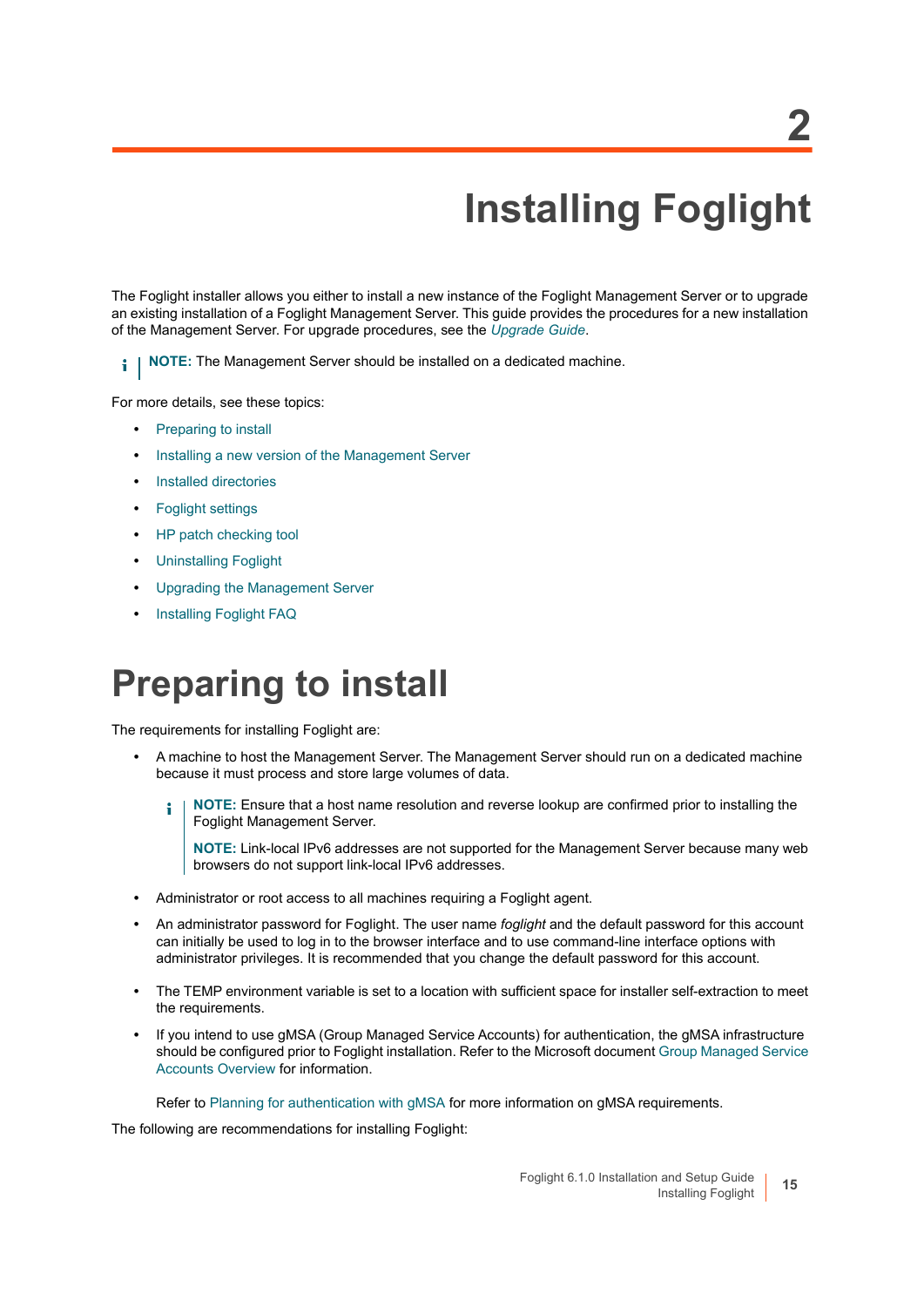**•** InstallAnywhere recommends that you install as Administrator or use an account that is part of the Administrator group.

# <span id="page-15-1"></span><span id="page-15-0"></span>**Installing a new version of the Management Server**

Once all system requirements are in place, you are ready to install the Management Server. The installer prompts you to input data, and shows progress during the installation process.

The Foglight installation process consists of the same basic steps for all platforms. For specific platform customizations, see [Installed directories.](#page-21-2)

For more details, see these topics:

- **•** [Foglight Server Startup page](#page-20-0)
- **•** [Next steps](#page-21-0)
- **•** [Embedded Agent Manager](#page-21-1)

Start the installation process by initiating the executable included on the Foglight installation media. Each installation screen includes a **Previous** button, allowing you to go back and adjust the information you have specified.

## **Step 1: Introduction**

The Introduction screen provides an overview of the mechanics of the installation interface. Review the contents of the screen, then click **Next**.

### **Step 2: Transaction Product Agreement**

- 1 Read the Transaction Product Agreement statement, and accept or decline the terms of the agreement.
- 2 If you selected **I accept the terms of the License Agreement**, click **Next**.

### **Step 3: Select installation type**

Click the **Custom Install** option, then click **Next**.

**i** | NOTE: The Standard Install option is only available if you are installing with an embedded database.

## **Step 4: Choose installation folder**

1 Choose the location where you want to install Foglight, depending on the product that you want to install. You can accept the default location:

### **Foglight**

*▪ C:/Quest/Foglight*

### **Foglight Evolve**

- *▪ C:/Program Files/Quest/Foglight*
- 2 You can also click the **Browse** button to navigate to a different location.
- 3 Click **Next**.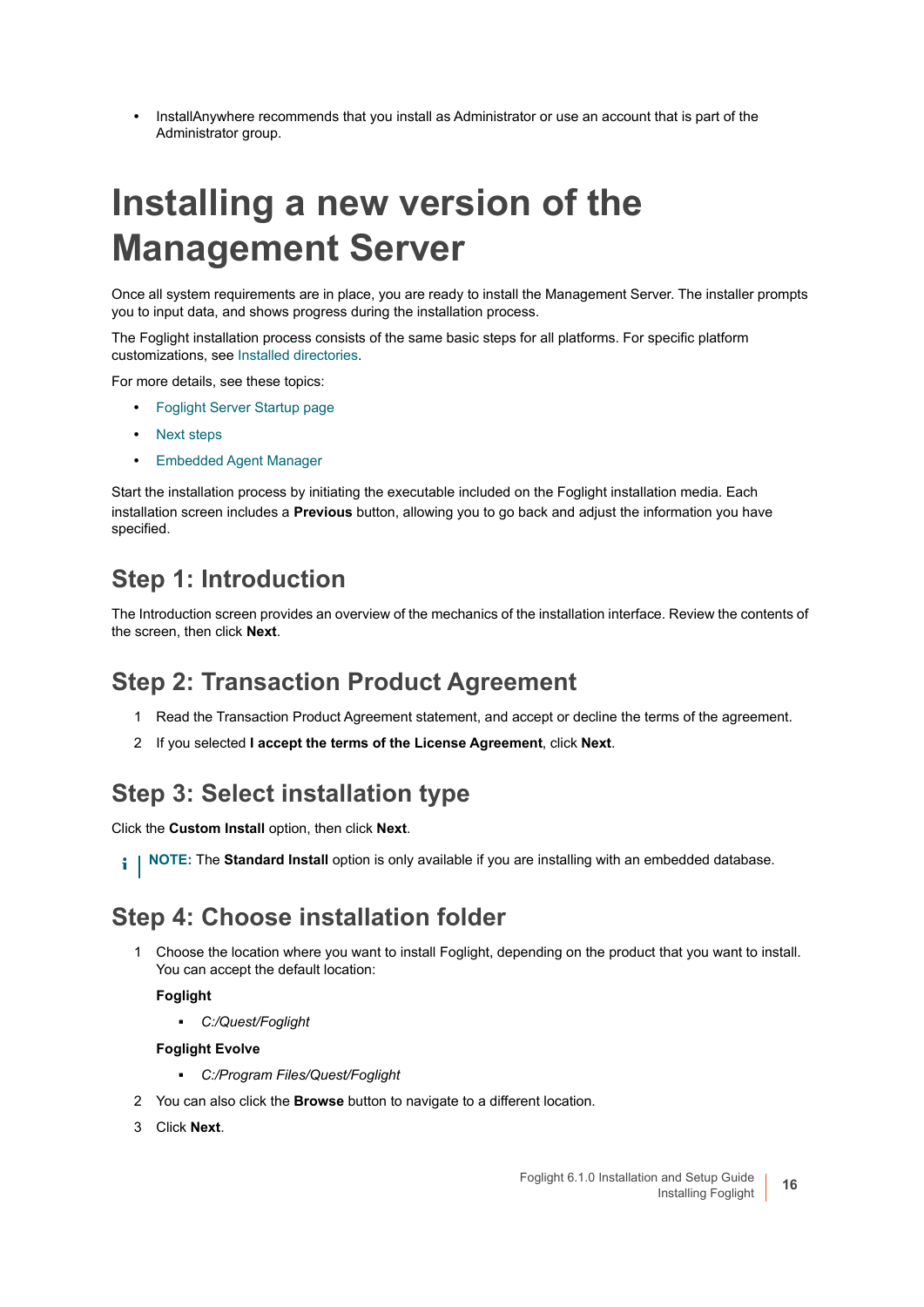## **Step 5: Choose shortcut location**

- 1 Choose the location where you want to create product icons. There are several options:
	- **▪ In a new Program Group**: Accept the default or type the name of the group in the field.
	- **In an existing Program Group:** Use the menu to select an existing program group.
	- **▪ In the Start Menu**
	- **▪ On the Desktop**
	- **▪ In the Quick Launch Bar**
	- **Other** (default): Browse your system for a shortcut location. Click the **Choose** button to enable the browser.
	- **▪ Don't create icons**

Select the **Create Icons for all Users** check box to create shortcuts for all Foglight users.

2 Click **Next**.

## **Step 6: Foglight service**

- 1 The default option is Do not enable Foglight as a Windows® service. If you want Foglight to run as a Windows service, select **Enable Foglight as a Service**.
- 2 Click **Next**.

## **Step 7: Pre-installation summary**

Review the installation information. If you are satisfied with the parameters of your installation, click **Install**.

To change the installation parameters, click **Previous**.

**NOTE:** The installation type (New Install) is displayed on this screen. If you want to upgrade an existing ÷ installation of the Management Server, continue clicking Previous until you return to the Choose Install Folder screen. See the *[Upgrade Guide](http://documents.quest.com/foglight/5.9.6/upgrade-guide/)* for detailed upgrade instructions.

## **Step 8: Installing Foglight**

Foglight installs files into the specified directory.

## **Step 9: Foglight administrator password**

- 1 In the **Foglight Administrator Password** box, accept the default password (*foglight)* or type an alternate one.
- 2 In the **Retype Administrator Password** box, accept the default *(foglight)* or, if you have provided an alternate password in step 1, retype the password for verification.
- 3 **Optional** To run Foglight in secure mode (HTTPS) only, select the **Secure Server (HTTPS Only)** check box.
- 4 Click **Next**.

## <span id="page-16-0"></span>**Step 10: Foglight mode**

1 Select the server mode. The options are **Standalone** (the default) or **HA (High Availability**).

**i** | NOTE: A server running in HA mode can only use an external database.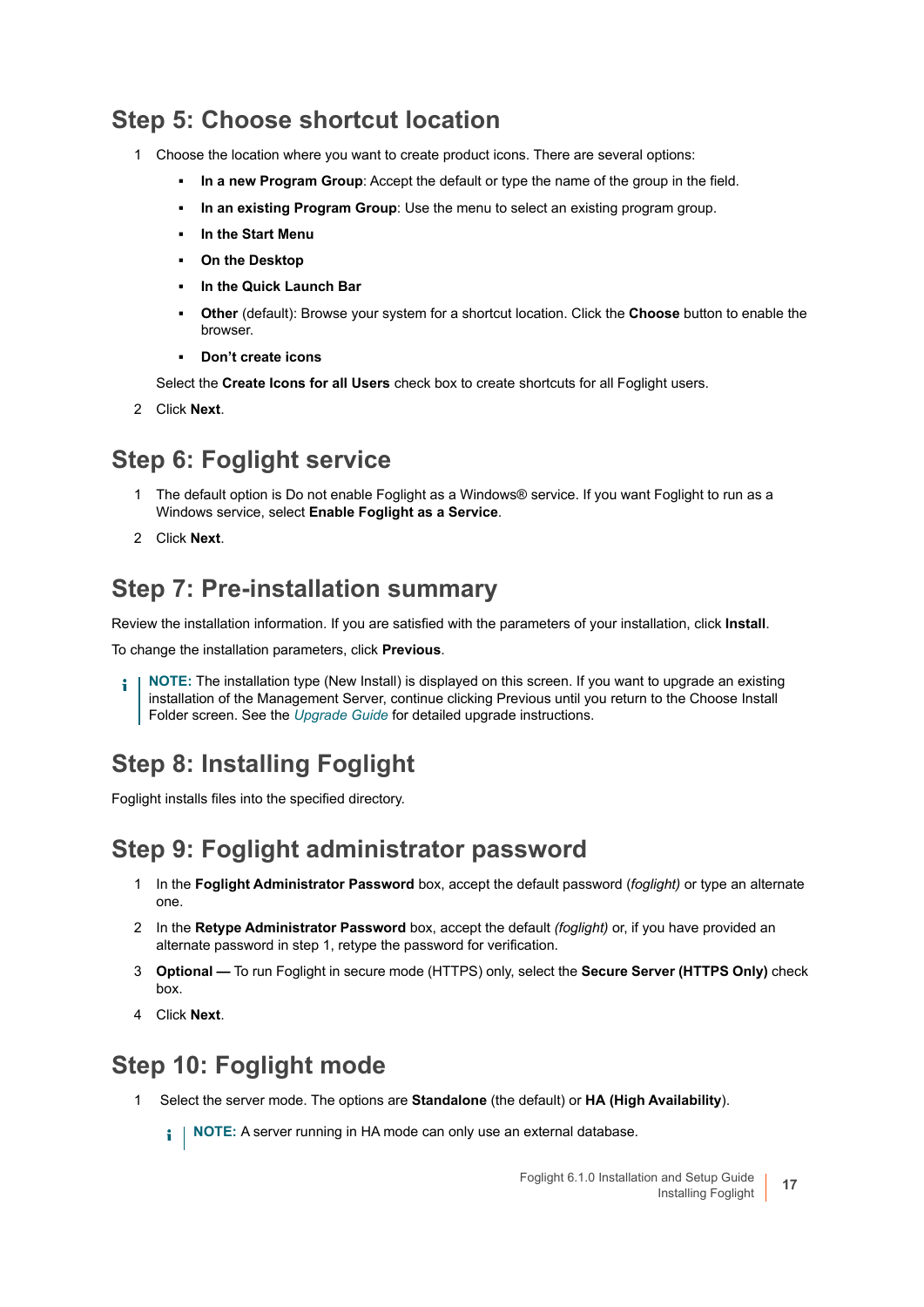- 2 If you choose **HA (High Availability)**: In the **HA Partition** field, type the partition name. All servers set up in **HA (High Availability)** mode that you want to act as either primary or secondary servers for failover must be configured with the same partition name.
	- **I IMPORTANT:** Servers with different partition names do not participate in the high availability setup.
	- **NOTE:** If you do not choose HA (High Availability) while installing Foglight but want to use HA mode î later, you can enable HA mode after installation. For more information, see the *[Foglight High](http://documents.quest.com/foglight/5.9.7/high-availability-field-guide/)  [Availability Field Guide](http://documents.quest.com/foglight/5.9.7/high-availability-field-guide/)*.
- 3 Click **Next**.

## **Step 11: FIPS Compliance mode**

This step allows you to enable FIPS Compliance mode. Select the checkbox if you want to enable FIPS compliance mode.

- **NOTE:** Once the FIPS Compliance mode is enabled during installation, you cannot disable it without a ÷ complete reinstall of Foglight.
- **NOTE:** In Foglight FIPS-compliant mode, it is required to set TrustStore for SQL Server JDBC driver if the ÷ SQL Server uses self-signed certificate. For more information, see [Setting up an encrypted database](#page-25-0)  [connection on page 25.](#page-25-0)

## <span id="page-17-0"></span>**Step 12: Foglight repository database type**

This step allows you to select the Foglight database type. The server on which the database is located must be running before you complete this step.At the completion of this step, the installer creates the user (*foglight* is the default user ID) in the database and sets the appropriate permissions.

- **•** Select **SQL Server (External database)** and then click **Next**. See the following section for instructions.
	- **NOTE:** The embedded database option does not appear if you selected HA as the server startup f. mode in [Step 10: Foglight mode](#page-16-0).

### **SQL Server external database**

If the Management Server you are installing is configured to be part of an HA cluster, you must also configure it to connect to the same database instance as all other members of the cluster. In this case, you set **Server name** and **Database Name** to the same values as the values used for the other members. In some rare cases, certain settings might be different. For example, the value for **Server name** might be different if there is a firewall between the database and certain members of the cluster in your environment.

When using gMSA for authentication, you must install Foglight using **SQL Server Authentication**. Once Foglight is installed, you can configure the appropriate gMSA account for repository authentication. Refer to [Planning for](#page-8-3)  [authentication with gMSA](#page-8-3) for more information.

- 1 In the **Server name** box, type the database host name or IP address (the default is *localhost*).
	- **IMPORTANT:** If the port number of the database is not 1433 (standard), specify the host and port i (host,port) or host and instance (host\instance). For example: *10.30.125.92,14341* or *10.30.125.92\SHREK*.
- 2 From the Repository User Account **Authentication** drop-down list, select a method of authentication (Windows® or SQL Server®).

If you select **Windows Authentication**, your Windows user name is populated in the **User Name** box.

**NOTE:** For Windows authentication, using the LAN Manager Authentication security policy **Send**  ÷ **NTLMv2 response only. Refuse LM & NTLM** is not supported. If the authentication level on the host is set for this policy, change the policy before continuing the installation.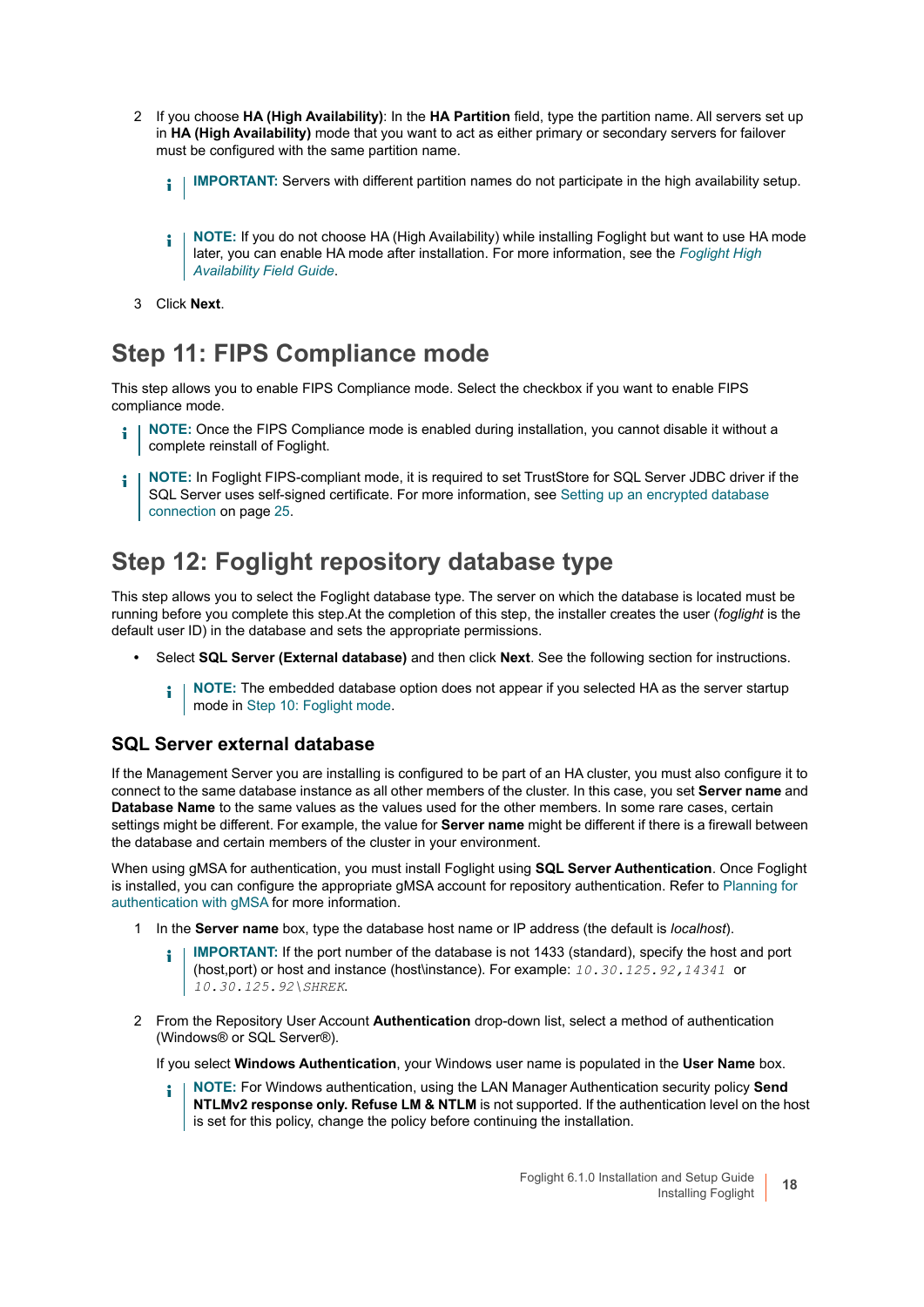- 3 In the Repository **User Name** box, type the user name if it is not already pre-filled. The Management Server uses this account to connect to the database.
- 4 In the Repository User Account **Password** box, accept the default password (*foglight*) or type an alternate one. The Management Server uses this password to connect to the database.
- 5 In the Repository User Account **Retype Password** box, accept the default *(foglight)* or, if you have provided an alternate password, re-type the password for verification.

**i** | NOTE: This box is applicable only if you selected SQL Server authentication in step 2.

6 In the **Database Name** box, type the name of the database (the default is *foglight*). This name is the name of the Microsoft® SQL Server instance to which you want the Management Server to connect.

**I | IMPORTANT:** If you are using a SQL Server default or named instance, the SQL Server Browser Service must be running for Foglight to start up and connect correctly.

- 7 Select one of the following **Repository Creation** options:
	- **▪ Automatically create the repository database**
	- **▪ Manually create the repository database**
- 8 If you select **Manually create the repository database**, there are two methods you can use to create the database. For more information, see [Manual database configuration](#page-34-3).

**IMPORTANT:** You must manually create the database before proceeding.  $\mathbf{i}$ 

- 9 If you select **Automatically create the repository database**, select the Repository Administrator Account **Authentication Method**, and then type the Repository Administrator Account **User Name** and **Password**. The Management Server uses the administrator account credentials to create the SQL Server database.
	- **NOTE:** The Repository Administrator Account User Name cannot be the same as the User Account ÷ User Name you created in step 3.
	- **IMPORTANT:** If the Management Server you are installing is configured to be part of an HA cluster, ÷ set the Repository Administrator Account User Name and Password to the same values as the values used for the other Management Servers that share the same HA partition name.
- 10 Click **Next**.

If a database schema exists, the Foglight Database Found screen appears. This screen allows you to keep your existing data, create a database, or select a different database. If you are running in HA mode, select **Keep existing data**.

If you chose **Manually create the repository database** in step 7, and did not create the database at that time, an error message appears. For more information, see [Manual database configuration](#page-34-3).

### **Step 13: Foglight ports configuration**

- 1 Configure the server ports. The Foglight Ports Configuration screen displays default ports that you can assign.
	- **NOTE:** In certain configurations, the Management Server uses other ports than the ones that you ÷ can set on this screen; for example, when Foglight is running in High Availability (HA) mode. See the *[Administration and Configuration Help](http://documents.quest.com/foglight/5.9.8/administration-and-configuration-guide/)* for details.
- 2 If you are installing Foglight in High Availability (HA) mode and are planning to have multiple HA partitions on the same sub-network, configure a different Cluster Multi-cast Port for each HA partition. The primary server and secondary servers within each HA partition must be configured to use the same Cluster Multicast Port.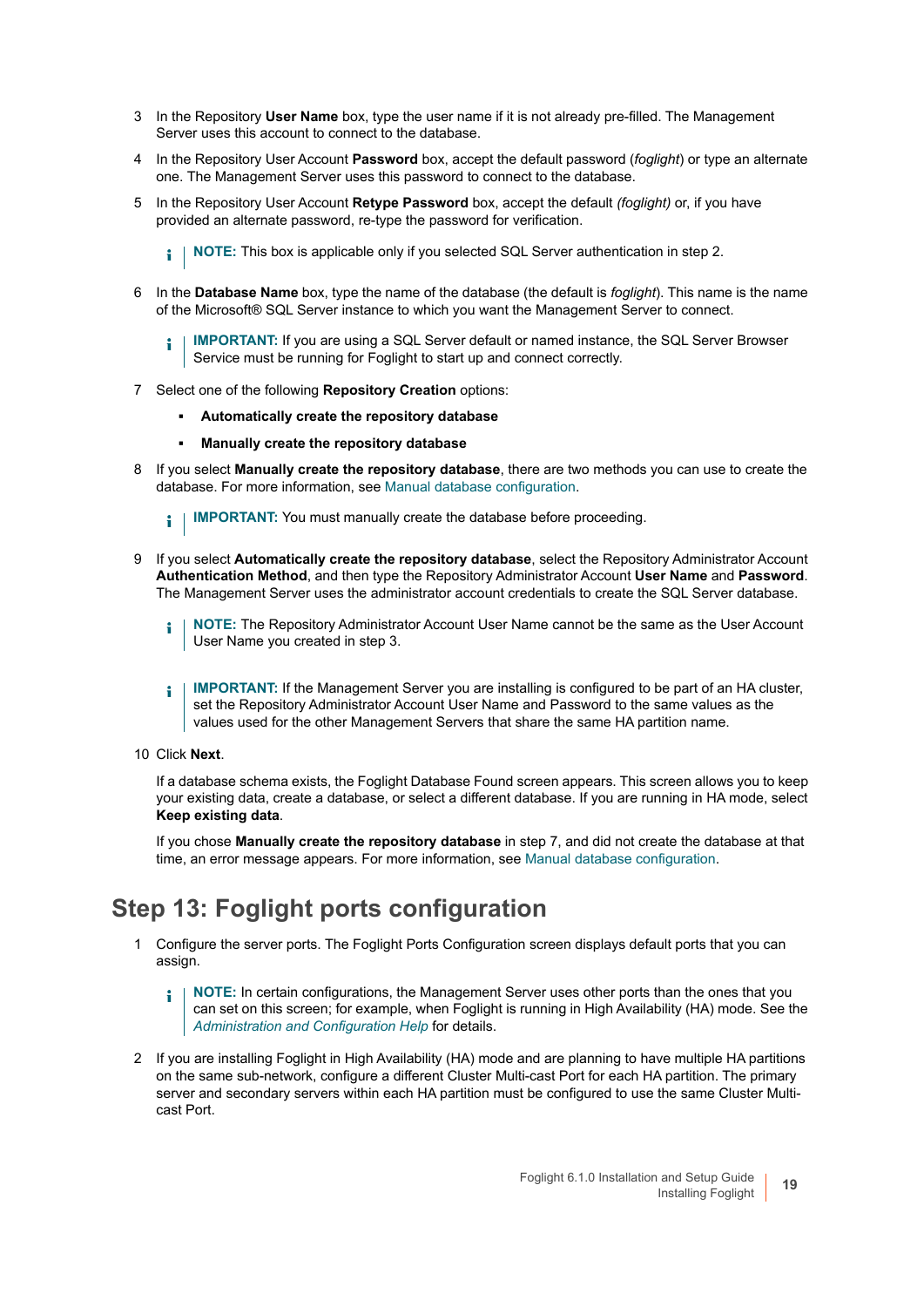You can set this port from the Foglight Ports Configuration screen, or change it after installation in the *server.config* file. See [Configuring the cluster multicast port used in High Availability mode](#page-26-2) for information about changing this port after installing Foglight.

- **IMPORTANT:** Errors can occur if servers that are not part of the same HA partition are configured to å multicast on the same port on the same sub-network as the HA partition. See [Running the](#page-40-3)  [Management Server FAQ](#page-40-3) for more information about these errors.
- 3 If you want to revert to the default values, click **Defaults**.
- 4 Click **Next**.
	- **NOTE:** If there are any port assignment conflicts, an error message dialog box appears. Click ÷. **Review Ports**, if you want to return to the Foglight Ports Configuration screen to configure the conflicting port(s), or click **Ignore and Continue** to continue with the installation without resolving the port conflicts. Select one of these options to continue.

### <span id="page-19-1"></span><span id="page-19-0"></span>**Step 14: Add Foglight license file**

- 1 Specify the path to the Foglight license file in the **Install a license from the following file** box, or browse to a license file by clicking the **Browse button**.
	- **IMPORTANT:** See the *[Administration and Configuration Guide](http://documents.quest.com/foglight/5.9.8/administration-and-configuration-guide/)* for information about license ÷ requirements, managing licenses, and the different categories of cartridges (based on their license requirements).
- 2 Click **Next**.

Alternatively, you can provide a license file to the Management Server after the installation is complete. To do so, leave the **Install a license from the following file** box blank and click **Next**.

If you selected **Enable Foglight as a Service** in Step 6: Foglight Service, the Management Server service is enabled and started at this point.

### **Step 15: Add Foglight to system service**

The Foglight Server Startup step enables to add Foglight to the system service.

- **NOTE:** To customize the Foglight Management Server starts as a system service, the current user must ÷ have sudo without password privilege; otherwise the script will be generated without being added into the system service and you can edit and execute the script later.
	- 1 To start the Foglight Management Server without adding Foglight to the system service (the default setting), click **Next**.
	- 2 To start the Foglight Management Server as a system service, select **Yes, add foglight to the system service**.

## **Step 16: Foglight server startup**

The Foglight Server Startup step enables you to start the Management Server.

- **NOTE:** This screen does not appear if you enabled Foglight to run as a Windows® service. $\mathbf{i}$ 
	- 1 To start the Management Server (the default setting), click **Next**.

If you do not want the installer to start the Management Server, clear the **Run Now** check box, then click **Next**.

2 If you selected **Run Now**, the installer starts Foglight and the Foglight Server Startup page launches in a web browser (if a web browser is available). If a web browser is not available, the Foglight Server Startup page does not launch.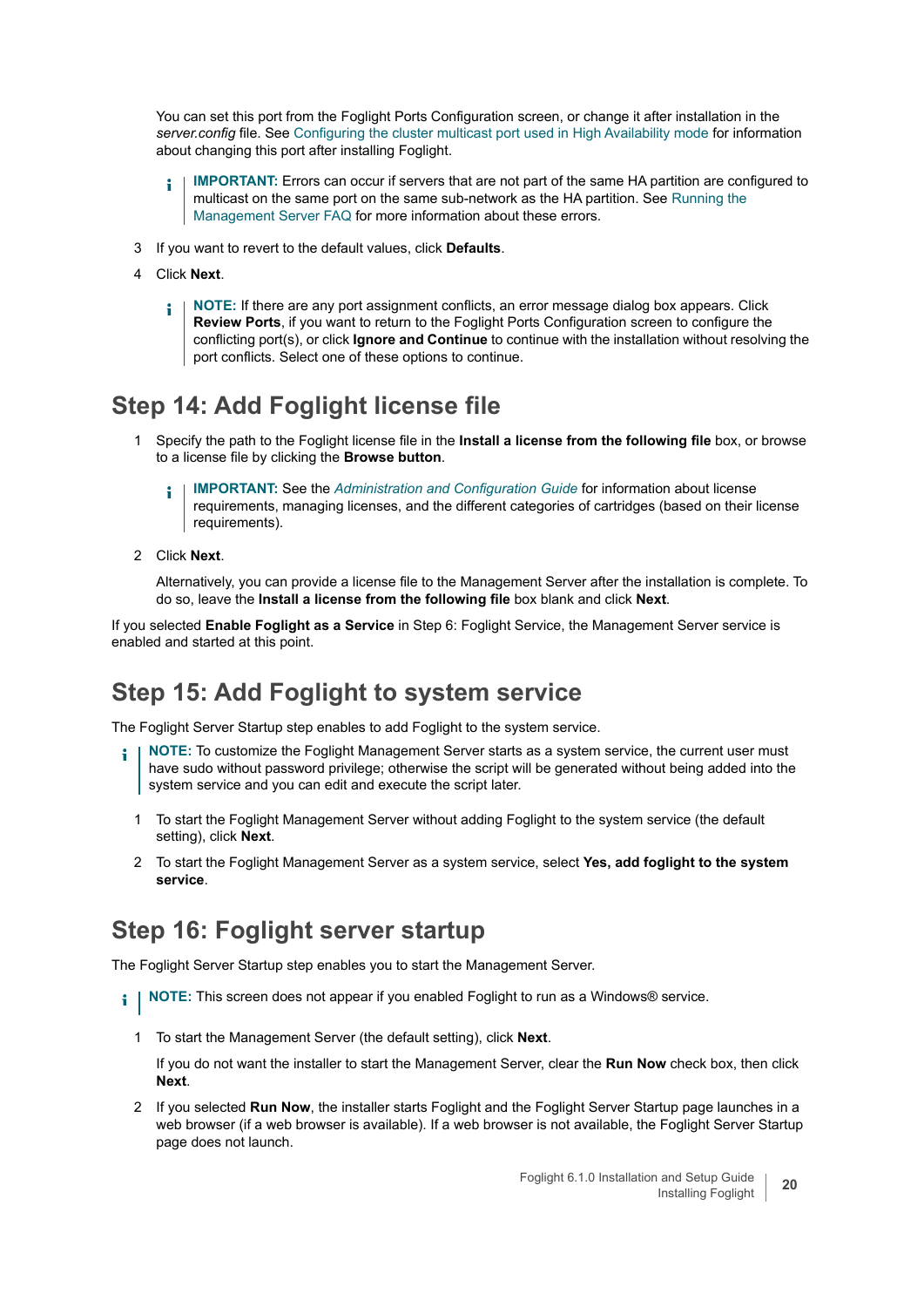See [Foglight Server Startup page](#page-20-0) for more information.

In either case, the Install Complete screen appears.

### **Step 17: Change service credentials [Optional]**

When using gMSA authentication, the Log On user for the Foglight service must be changed after installation..

- 1 Open Services (services.msc)
- 2 Find the Foglight Service
- 3 Right-click on the service and choose Properties
- 4 Update the **Log On User** with the gMSA account. Leave the password field empty.

## **Step 18: Install complete**

Click **Done** to complete the installation process.

# <span id="page-20-0"></span>**Foglight Server Startup page**

If you selected the **Run Now** check box in the Foglight Server Startup step in the installer, the installer starts Foglight and launches the Foglight startup page.

When the server startup is complete, a link to the Foglight login page appears. For more information, see [Logging](#page-39-3)  [in to Foglight](#page-39-3).

**NOTE:** The default link to the login page points to http://localhost:8080. In some instances, this link may not ÷ correspond to the URL of your Foglight server. In such cases, see [Why does clicking the login link on the](#page-41-0)  [server startup page not work?.](#page-41-0)

## <span id="page-20-1"></span>**Configuration about SQL Server Failover**

If you want to use the SQL Server Failover function on the Foglight Management Server, perform the following configurations:

1 On the primary database instance, issue the following command:

```
select name, sid, password_hash from master.sys.sql_logins where 
name='<username>';
```
Store the *username, sid*, and *password\_hash* for later use.

- 2 On the secondary database instance(s), issue the following command:
	- **NOTE:** Variables contained within angle brackets should be changed to the values that you obtained ÷ in step 1.

**NOTE:** The value of *<databasename>* is the db instance that you create during the installation of the Foglight Management Sever.

```
CREATE LOGIN [<username>] 
WITH PASSWORD = <password hash> HASHED,
  SID = <sid,
  DEFAULT DATABASE = [<databasename>],
  DEFAULT LANGUAGE = [us_english],
  CHECK EXPIRATION = OFF,
   CHECK_POLICY = OFF;
```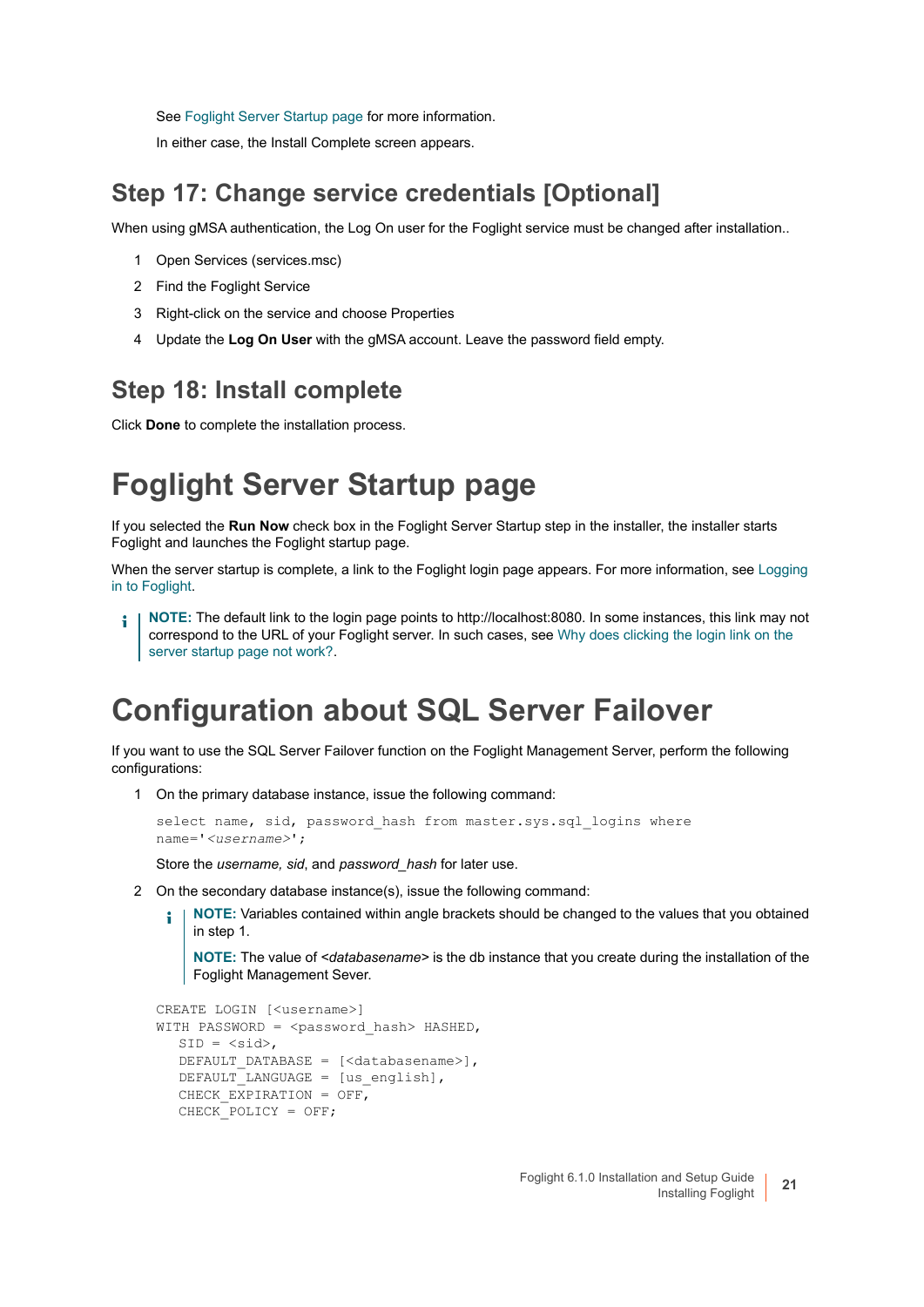- 3 Locate <FMS\_HOME>\config\server.config, update server.database.host value to the *FMS DB's Availability Group Listener IP.*
	- **NOTE:** For HA environment, both HA peers' server.database.host value should be updated. i I

## <span id="page-21-0"></span>**Next steps**

If you performed a Custom Install and you did not install a license in [Step 14: Add Foglight license file](#page-19-1), follow the instructions in [Importing a license file after installation](#page-9-1) to provide a license file to the Management Server after installation.

**IMPORTANT:** See the *[Administration and Configuration Guide](http://documents.quest.com/foglight/5.9.8/administration-and-configuration-guide/)* for information about license requirements, ÷ managing licenses, and the different categories of cartridges (based on their license requirements).

If you did not select the **Run Now** option in the Foglight Server Startup step of the installer, start the Management Server by following the instructions in [Starting and stopping the Management Server.](#page-37-3)

To log in to Foglight, see [Logging in to Foglight.](#page-39-3)

To set up an encrypted database connection, see [Setting up an encrypted database connection.](#page-25-0)

## <span id="page-21-1"></span>**Embedded Agent Manager**

An instance of the Agent Manager is automatically installed with new installations of the Management Server. This embedded Agent Manager instance runs on the Management Server machine. You can deploy agents to the embedded Agent Manager if you want to monitor the machine on which the Management Server runs.

In certain environments, Foglight starts and stops the embedded Agent Manager along with the Management Server by default. For more information about running the embedded Agent Manager, see the *[Agent Manager](https://support.quest.com/foglight-for-virtualization-enterprise-edition/5.9.8/technical-documents?filterType=Docset&filterValue=Foglight%20Agent%20Manager)  [Guide](https://support.quest.com/foglight-for-virtualization-enterprise-edition/5.9.8/technical-documents?filterType=Docset&filterValue=Foglight%20Agent%20Manager)*.

You can run the embedded Agent Manager in tandem with the server or not. For more information, see the *[Agent](https://support.quest.com/foglight-for-virtualization-enterprise-edition/5.9.8/technical-documents?filterType=Docset&filterValue=Foglight%20Agent%20Manager)  [Manager Guide](https://support.quest.com/foglight-for-virtualization-enterprise-edition/5.9.8/technical-documents?filterType=Docset&filterValue=Foglight%20Agent%20Manager)*.

**NOTE:** Although the Foglight Agent Manager Adapter cartridge is installed by default with the embedded Agent Manager, you must install an Agent Manager cartridge that contains installers for your supported platforms, in order to deploy the Agent Manager to remote hosts. See the *[Agent Manager Guide](https://support.quest.com/foglight-for-virtualization-enterprise-edition/5.9.8/technical-documents?filterType=Docset&filterValue=Foglight%20Agent%20Manager)* for information about selecting an Agent Manager cartridge, downloading installers, and installing, configuring, and running the Agent Manager.

# <span id="page-21-2"></span>**Installed directories**

The following table describes the directories that are created under your target installation folder. They may vary, depending on the product features that you selected and the components installed for your platform.

| <b>Directory</b> | <b>Contents</b>                                                                                    |
|------------------|----------------------------------------------------------------------------------------------------|
| bin              | Foglight executables for running the server and utilities.                                         |
| cartridge        | Installed cartridge files in their original form.                                                  |
| client           | Files that client programs (such as the command-line client) use for remote<br>access to Foglight. |
| compat           | Cartridge files: Core-HostServices-compatibility-6 0 0.car<br>and FTR-WS-1 0 0.car                 |

**Table 2. Installed directories**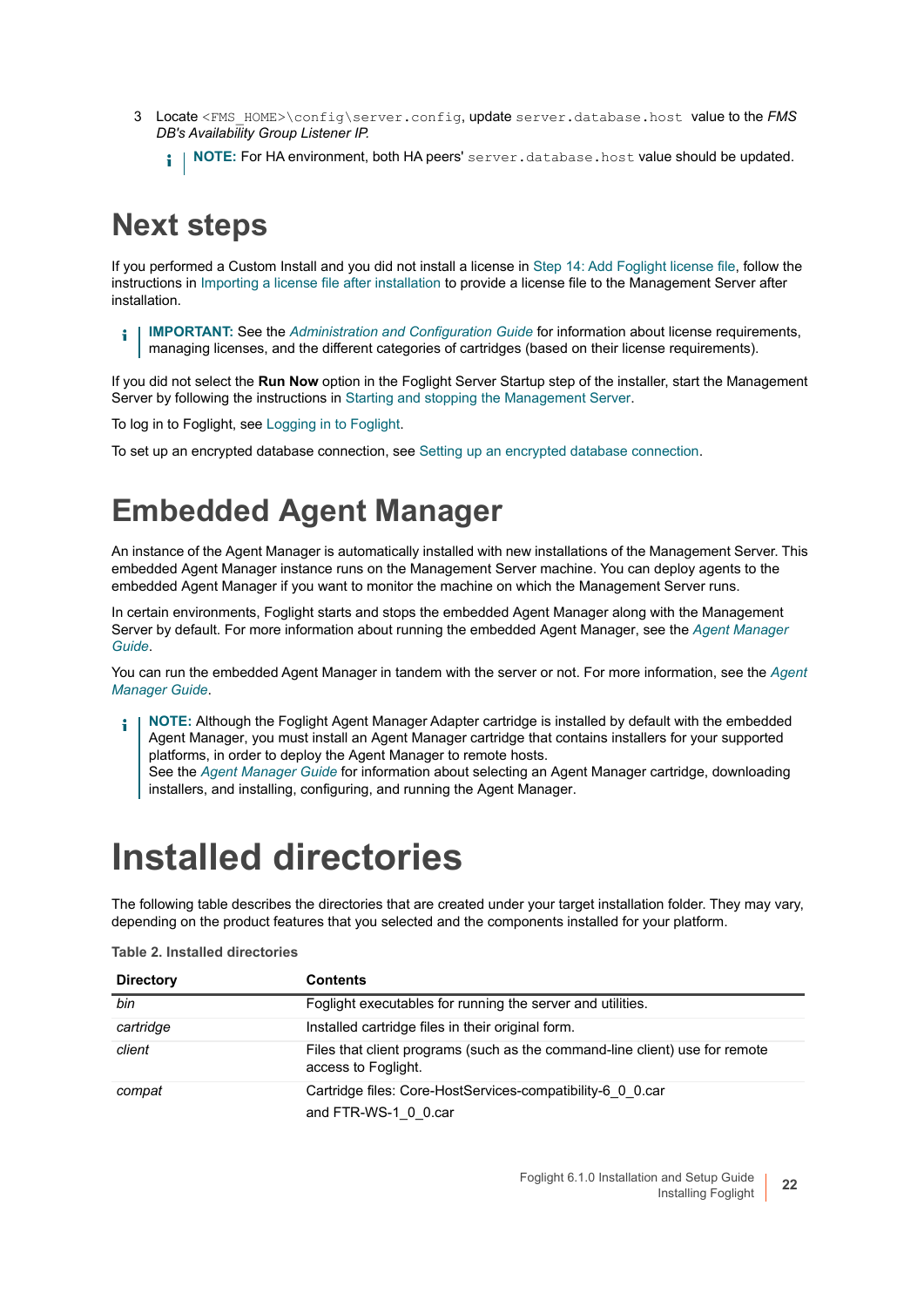### **Table 2. Installed directories**

| <b>Directory</b>       | <b>Contents</b>                                                                                                                                                                                                                                                                                                                                                                                                                                               |
|------------------------|---------------------------------------------------------------------------------------------------------------------------------------------------------------------------------------------------------------------------------------------------------------------------------------------------------------------------------------------------------------------------------------------------------------------------------------------------------------|
| config                 | Configuration files and subdirectories.                                                                                                                                                                                                                                                                                                                                                                                                                       |
|                        | The files in the config directory contain settings that are most likely to require<br>editing. Files at the next level are less likely to need changing. Files at the lowest<br>level contain settings that are unlikely to need changing except in special<br>circumstances.                                                                                                                                                                                 |
| docs                   | HTML and PDF versions of the product documentation.                                                                                                                                                                                                                                                                                                                                                                                                           |
| dtd                    | Descriptors for configuration files that can be imported into Foglight (for<br>example, by installing a cartridge).                                                                                                                                                                                                                                                                                                                                           |
| extension              | Directory for extension cartridges (optional cartridges that are not installed by<br>default).                                                                                                                                                                                                                                                                                                                                                                |
| fglam                  | Directories for the embedded Agent Manager.                                                                                                                                                                                                                                                                                                                                                                                                                   |
| jre                    | Version of the JRE (1.8) that Foglight uses.                                                                                                                                                                                                                                                                                                                                                                                                                  |
| lib                    | The Foglight JAR files.                                                                                                                                                                                                                                                                                                                                                                                                                                       |
| license                | The Foglight license file you install.                                                                                                                                                                                                                                                                                                                                                                                                                        |
|                        | NOTE: See the Administration and Configuration Guide for information about<br>license requirements, managing licenses, and the different categories of<br>cartridges (based on their license requirements).                                                                                                                                                                                                                                                   |
| logs                   | Default location of the log files that Foglight generates when it runs.                                                                                                                                                                                                                                                                                                                                                                                       |
|                        | Generated at runtime.                                                                                                                                                                                                                                                                                                                                                                                                                                         |
| postgresql             | Default location for the embedded PostgreSQL® library.                                                                                                                                                                                                                                                                                                                                                                                                        |
|                        | If the embedded database is selected during installation, then the database is<br>created, populated, and used for Foglight runtime.                                                                                                                                                                                                                                                                                                                          |
|                        | To start the embedded database separately, without running Foglight, use these<br>parameters:<br>[run shutdown]Db.bat in <install-dir>/bin</install-dir>                                                                                                                                                                                                                                                                                                      |
| scripts                | SQL scripts and examples of the two types of Script Agents.                                                                                                                                                                                                                                                                                                                                                                                                   |
|                        | scripts\agent contains sample Type 1 and Type 2 Script Agent files. See the                                                                                                                                                                                                                                                                                                                                                                                   |
|                        | Administration and Configuration Guide for more information about Script<br>Agents.                                                                                                                                                                                                                                                                                                                                                                           |
|                        | scripts\sql-templates contains SQL scripts to drop/create schema, or<br>create/populate the database. The scripts included in this directory are specific<br>to the type of database that you selected when installing Foglight.                                                                                                                                                                                                                              |
| server                 | JAR files and data files that a particular Foglight server variant uses (such as<br>default).                                                                                                                                                                                                                                                                                                                                                                 |
| state                  | Where the running state of Foglight is kept.                                                                                                                                                                                                                                                                                                                                                                                                                  |
|                        | It includes the following sub-directories:                                                                                                                                                                                                                                                                                                                                                                                                                    |
|                        | cartridge.exploded. A working directory for deploying cartridges. It<br>٠<br>contains files extracted from installed cartridges. This is the same data as<br>in the corresponding CAR files, just unzipped. The contents change on<br>cartridge redeployment, but should not change on server restart. Users<br>should not modify this data (even if the server is not running).<br>postgresql-data. Default location for the embedded PostgreSQL® data.<br>٠ |
| support                | Where support bundled archive information is stored.                                                                                                                                                                                                                                                                                                                                                                                                          |
| tmp\cartridge.deployed | A working directory for deploying cartridges. This directory contains files<br>extracted from cartridges for the current Management Server run. Contents may<br>change on restart or cartridge redeployment.<br>This data can be deleted if the server is not running. The server re-creates what                                                                                                                                                             |
|                        | is necessary on restart.                                                                                                                                                                                                                                                                                                                                                                                                                                      |
| tools                  | Various Foglight utilities.                                                                                                                                                                                                                                                                                                                                                                                                                                   |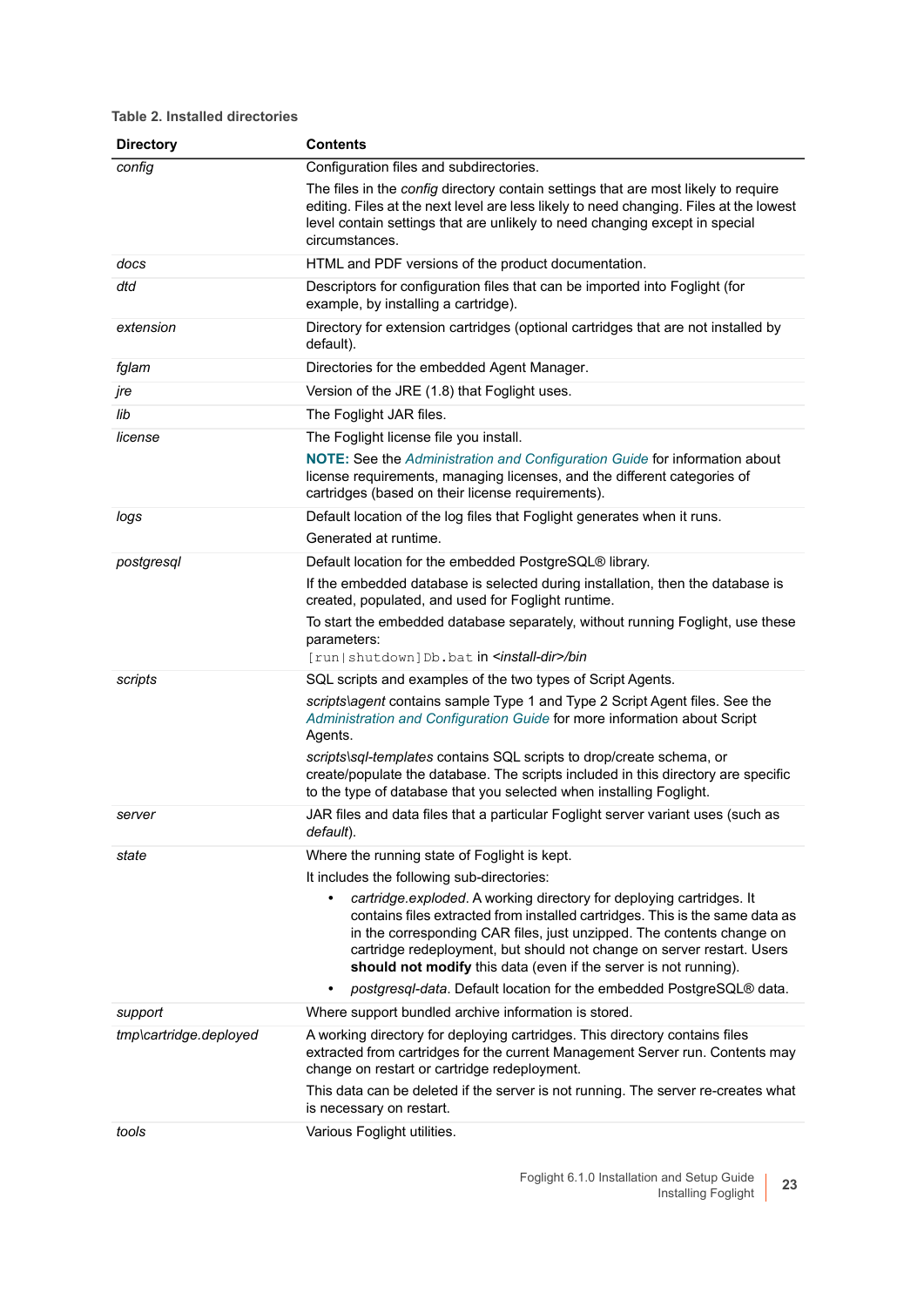**Table 2. Installed directories**

| <b>Directory</b> | <b>Contents</b>                           |
|------------------|-------------------------------------------|
| UninstallerData  | Files that the Foglight uninstaller uses. |
| upgrade          | Directory that the installer uses.        |

# <span id="page-23-0"></span>**Foglight settings**

Foglight can run with its default settings. Edit these settings if you need to change run-time parameters such as settings for running the Management Server in High Availability (HA) mode or the ports that the Management Server uses. Many Foglight settings can be changed by editing the file *<foglight\_home>\config\server.config*, which contains settings.

**NOTE:** In certain configurations the Management Server may use ports in addition to the ones that you set ÷ using server.config; for example, when Foglight is running in High Availability (HA) mode. See the *[Administration and Configuration Guide](http://documents.quest.com/foglight/5.9.8
/administration-and-configuration-guide/)* for details.

For more details, see these topics:

- **•** Editing the *[server.config file](#page-23-1)*
- **•** [Enabling High Availability mode after installation](#page-24-0)
- **•** [Changing external database credentials](#page-24-1)
- **•** [Importing self-signed certificates to Foglight TrustStore](#page-24-2)
- **•** [Setting up an encrypted database connection](#page-25-0)
- **•** [Setting up an encrypted LDAP connection with SSL](#page-25-1)
- **•** [Using encryption when sending email from Foglight](#page-26-0)
- **•** [Configuring ports](#page-26-1)
- **•** [Configuring the cluster multicast port used in High Availability mode](#page-26-2)
- **•** [Setting up Foglight server federation](#page-26-3)
- **•** [Setting memory parameters for the server](#page-26-4)
- **•** [Adding command-line options](#page-27-0)
- **•** [Binding the Management Server to an IP address](#page-28-0)
- **•** [Configuring Foglight to use stronger encryption](#page-28-1)
- **•** [Configuring Foglight to use the HTTPS port](#page-28-2)
- **•** [Setting the length of Foglight sessions](#page-31-0)

# <span id="page-23-1"></span>**Editing the** *server.config* **file**

The <foglight\_home>\config\server.config file contains parameters for port settings, virtual memory, command-line options, and server federation. You can edit the file using a text editor. Values within quotation marks can be edited.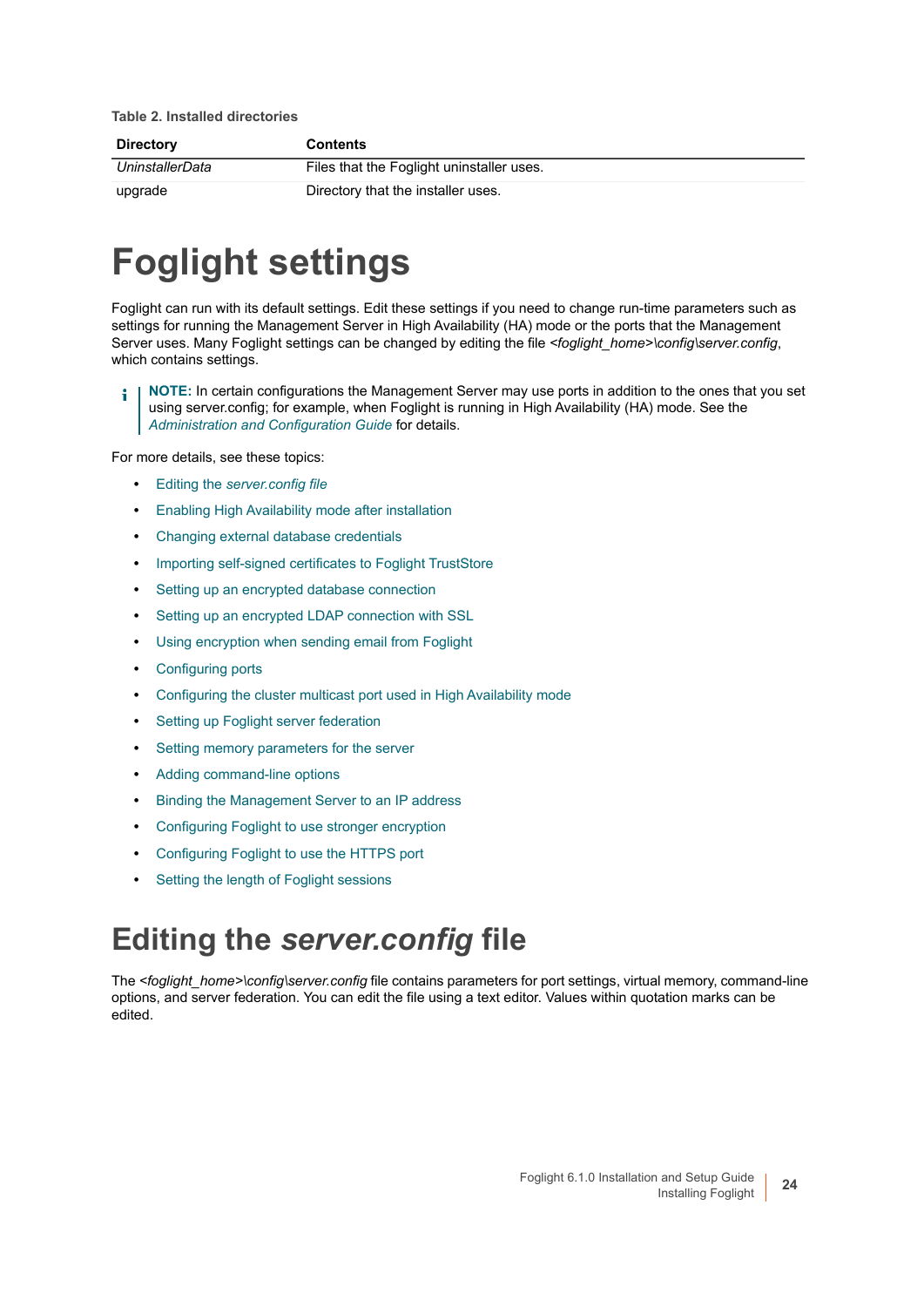# <span id="page-24-0"></span>**Enabling High Availability mode after installation**

If you want to run Foglight in High Availability (HA) mode but did not select this option during installation, you can enable HA mode after installation by editing the file *server.config*. For more information, see the *[Foglight High](http://documents.quest.com/foglight/5.9.8/administration-and-configuration-guide/)  [Availability Field Guide](http://documents.quest.com/foglight/5.9.8/administration-and-configuration-guide/)*.

# <span id="page-24-1"></span>**Changing external database credentials**

Use the following method to reconfigure Foglight to start up with a new database password. The password can be updated in the *server.config* file.

**IMPORTANT:** Do not use "<" and ">" in your password, for example jo<anne>123. These characters corrupt the XML in the server.config file, causing Foglight to fail to start successfully.

### *To encrypt your database password using the keyman command:*

1 Specify the following from the command line:

> bin\keyman -d [FGLHOME\config] encpwd "<new password>" foglight.defaultkey

The encrypted password appears.

- 2 Open the *server.config* file.
- 3 Replace the existing database password with the new encrypted database password on the following line: server.database.password = "q4056753111e8a24c9a722048fc6df1f0"
- 4 Restart the Management Server.

## <span id="page-24-2"></span>**Importing self-signed certificates to Foglight TrustStore**

Foglight needs to verify self-signed certificates. It is necessary to configure the TrustStore properly for encrypted database/LDAP connection.

## **Non-FIPS mode**

In non-FIPS mode, to be compatible with former Foglight versions, Foglight uses JRE TrustStore as the default TrustStore. The default TrustStore will NOT be preserved during Foglight upgrade. Foglight also support a separate TrustStore, which will be preserved during upgrade. Choose the one that best suits your needs:

**Option 1: Import the certificate into the embedded JRE TrustStore,**  *<foglight\_home>\jre\lib\security\cacerts* **(default password: changeit), with the following command**:

```
<foglight_home>\jre\bin\keytool -import -file <path_to_cert_file> -alias 
\lambda salias of cert> -keystore \alpha \neq \alpha \neq \alpha \neq \alpha \neq \alpha \neq \alpha \neq \alpha \neq \alpha \neq \alpha \neq \alpha \neq \alpha \neq \alpha \neq \alpha \neq \alpha \neq \alpha \neq \alpha \neq \alpha \neq \alpha<store_pwd>
```
### **Option 2: Prepare and import the certificate into Foglight TrustStore with the following steps**:

- 1 Prepare TrustStore: copy *<foglight\_home>\config\security\trust.keystore.sample* to *<foglight\_home>\config\security\trust.keystore*
- 2 Import the certificate into the Foglight TrustStore, *<foglight\_home>\ config\security\trust.keystore* (default password: nitrogen), with the following command: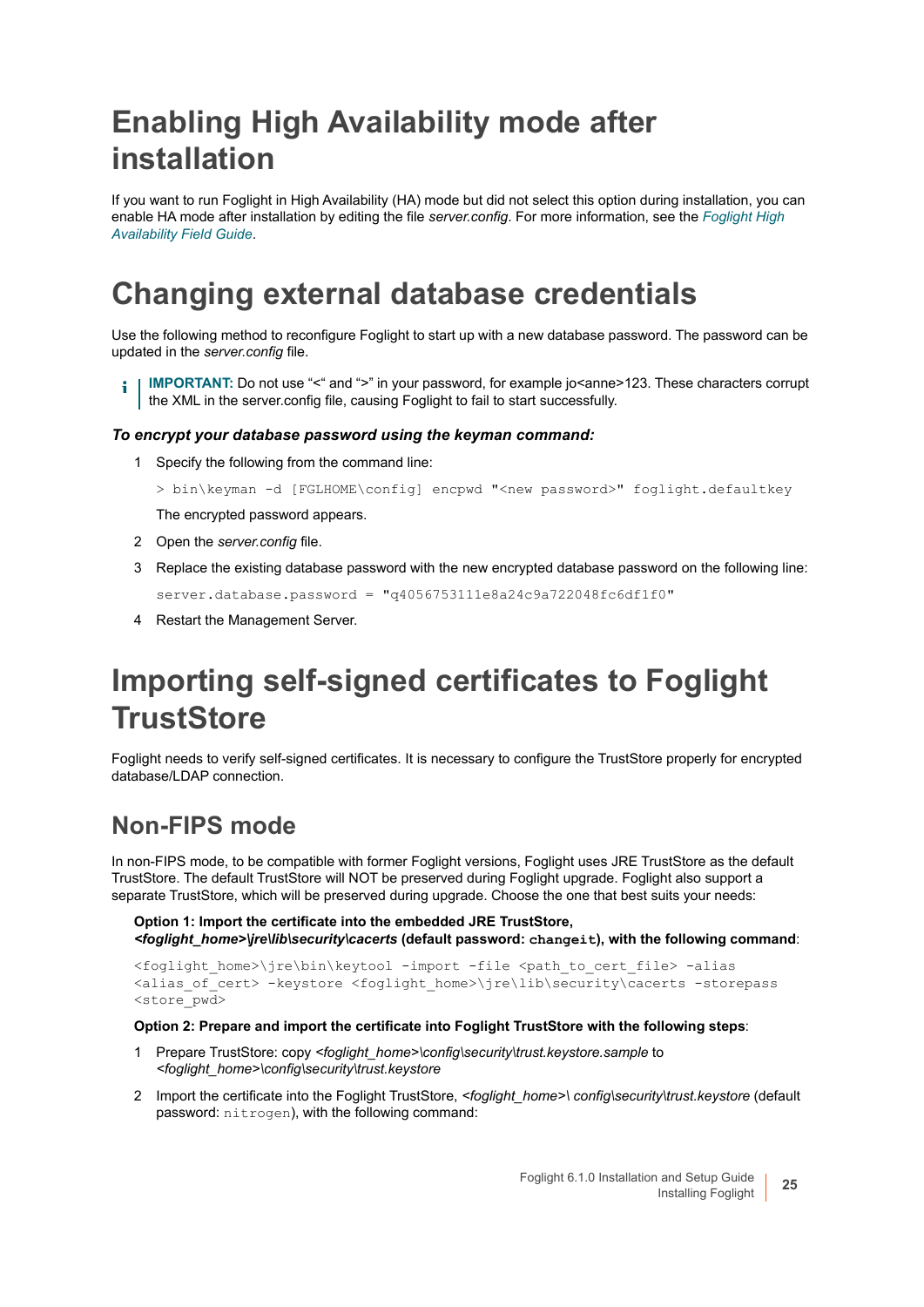```
<foglight_home>\jre\bin\keytool -import -file <path_to_cert_file> -alias 
<alias_of_cert> -keystore <foglight_home>\config\security\trust.keystore -
storepass <store pwd>
```
### **FIPS-compliant mode**

In FIPS-compliant mode, it is required to use FIPS-validated KeyStore type BCFKS.

Import the certificate into the Foglight default TrustStore in FIPS-compliant mode, *<foglight\_home>\config\security\trust.fips.keystore* (default password: nitrogen) with the following command:

```
<foglight_home>\jre\bin\keytool -import -trustcacerts -alias <alias_of_cert> - 
file <path_to_cert_file> -keystore
<foglight_home>\config\security\trust.fips.keystore -deststoretype BCFKS - 
provider org.bouncycastle.jcajce.provider.BouncyCastleFipsProvider -providerpath 
<foglight home>\server\core\bc-fips.jar -storepass <store pwd>
```
## <span id="page-25-0"></span>**Setting up an encrypted database connection**

The *server.config* file contains the optional parameter foglight.database.secureconn, which is used as part of the process of setting up an encrypted database connection for a MySQL® or Oracle® database. For Microsoft® SQL Server® database, ssl is enabled by default.

In Foglight FIPS-compliant mode, it is required to import the self-signed SQL Server certificates to Foglight TrustStore. For more information, refer to [Importing self-signed certificates to Foglight TrustStore on page 25.](#page-24-2)

## <span id="page-25-1"></span>**Setting up an encrypted LDAP connection with SSL**

Use the following instructions if you need to encrypt communication between the Management Server and the LDAP server.

#### *To encrypt communication between Management Server and LDAP:*

- 1 Acquire the LDAP server certificate in *.pem* format from the administrator.
- 2 Import the certificate into the Management Server keystore, see [Importing self-signed certificates to](#page-24-2)  [Foglight TrustStore on page 25](#page-24-2).

**NOTE:** In addition to the Root CA certificate, there may be one or more intermediate CA certificates. i l If so, make sure to import the Root CA certificate and all intermediate CA certificates in sequence.

- 3 On the navigation panel, under **Dashboards**, click **Administration > Users & Security > Directory Services Settings**.
- 4 Under LDAP Locations, click **Edit**.
- 5 Specify the LDAP server URL in the following format:

ldaps://ldap\_server\_host\_name:636

- **NOTE:** The port number for LDAP over SSL is usually 636. Confirm the exact port number with your LDAP server administrator.
- 6 Restart the Management Server.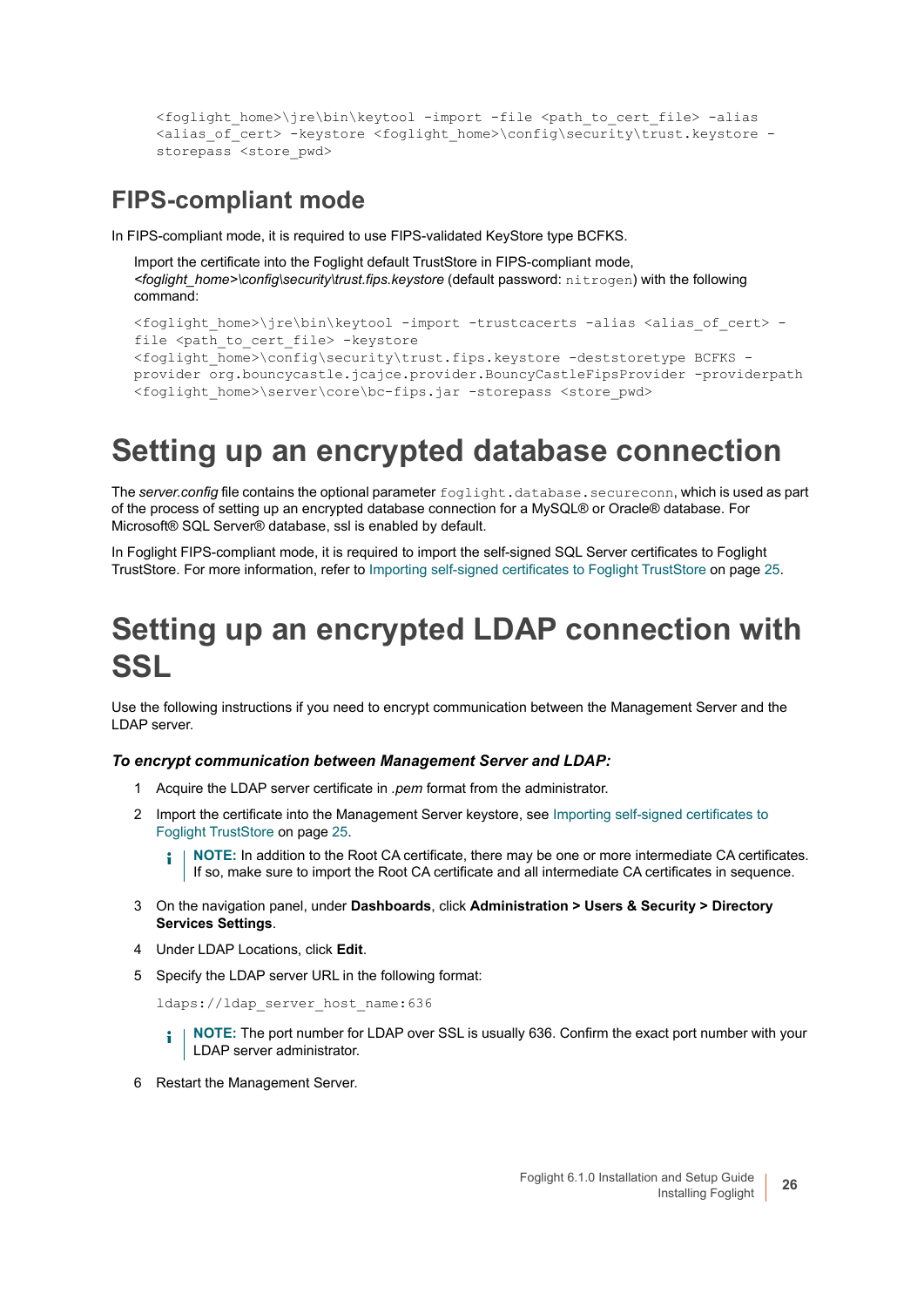# <span id="page-26-0"></span>**Using encryption when sending email from Foglight**

You can use encryption when sending email from Foglight. To do so, you must enable Foglight to use the SSL protocol and configure the mail server used by Foglight to use an SSL certificate that is not self-signed.

You can configure Foglight to use the SSL protocol either on the Email Configuration Dashboard or by editing the related mail.use.ssl registry variable. See the *[Administration and Configuration Help](http://documents.quest.com/foglight/5.9.8/administration-and-configuration-guide/)* for more information.

See the documentation for your mail server for information about configuring it to use an SSL certificate.

## <span id="page-26-1"></span>**Configuring ports**

You can set a number of different ports using the file <foglight\_home>\config\server.config, including mandatory ports required for Foglight to run.

For a list of these ports, their default values, and the configuration parameters you can use to set them in *server.config*, see the *[Administration and Configuration Help](http://documents.quest.com/foglight/5.9.8/administration-and-configuration-guide/)*.

**NOTE:** In certain configurations the Management Server may use ports in addition to the ones that you set using server.config; for example, when Foglight is running in High Availability (HA) mode. See the *[Administration and Configuration Guide](http://documents.quest.com/foglight/5.9.8/administration-and-configuration-guide/)* for details.

# <span id="page-26-5"></span><span id="page-26-2"></span>**Configuring the cluster multicast port used in High Availability mode**

You can change the cluster multicast port that is used when Foglight is running in High Availability (HA) mode. Members of an HA cluster use this port to communicate with each other. For more information, see the *[High](http://documents.quest.com/foglight/5.9.8/high-availability-field-guide/)  [Availability Field Guide](http://documents.quest.com/foglight/5.9.8/high-availability-field-guide/)*.

## <span id="page-26-3"></span>**Setting up Foglight server federation**

Federation is a Foglight feature that addresses the needs of customers who monitor large-scale environments that are naturally partitioned into logical units. Each of these partitions is traditionally served by one Management Server instance and its distributed clients and agents.

Federation enables you to use one Management Server to operate, while using other Management Server as the data source. For detailed information about Foglight federation and how to create a federated environment, see the *[Federation Field Guide](http://documents.quest.com/foglight/5.9.8/federation-field-guide/)*.

**IMPORTANT:** Federation is an advanced feature, which requires a dedicated Management Server separate f from the Management Servers that are acting as data collectors. Contact Quest Professional Services to design and implement a federation strategy.

## <span id="page-26-4"></span>**Setting memory parameters for the server**

If you are running the Management Server by running *bin\fms*, you can configure the Java® Virtual Machine's (JVM) minimum and maximum memory parameters for the server in the *<foglight\_home>\config\server.config* file.

If you are starting Foglight using the run. [bat|sh] command, the JVM heap memory parameters set in the *<foglight\_home>\config\server.config* file do not take effect. Use -X options to pass the memory parameters straight to the VM.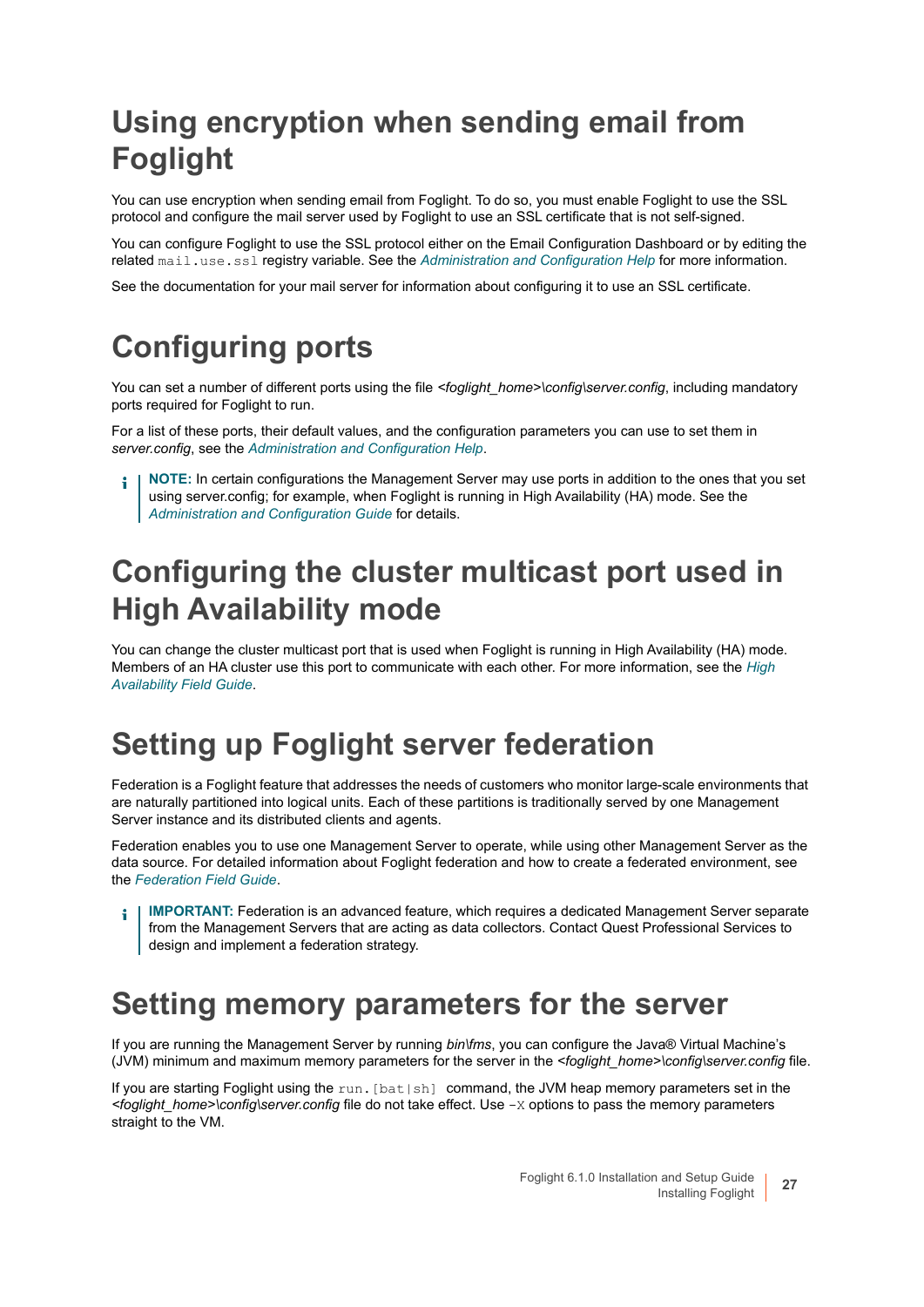If your installation supports a large number (hundreds) of agents, you can set the Java® heap memory minimum  $(-x_{\text{ms}})$  and maximum  $(-x_{\text{mx}})$  options to the same size. For example, assigning 1GB of memory can be set in the *server.config* file as follows:

server.vm.option0 = "-Xms1280M";

server.vm.option1 = "-Xmx1280M";

Ensure that you uncomment these lines in the file.

You can set up to 100 VM options in total.

**NOTE:** The -Xms and -Xmx options are different for 32-bit and 64-bit JVMs and available physical memory. ÷ The values of the  $-x_{\text{ms}}$  and  $-x_{\text{mx}}$  options do not necessarily have to be the same size. However, the value of the -Xmx option should not exceed certain limits that the System Administrator specifies.

### **Process heap use**

When a thread is created and run, a run-time stack is dynamically allocated from the native process heap (not the Java® heap). This native heap requires a large contiguous memory block. If the system you are running does not have enough RAM, or if the operating system cannot find a large enough contiguous memory block, new native threads cannot be created and a java.lang.OutOfMemoryError occurs.

If the VM generates errors relating to a failure to allocate native resources, or relating to exhaustion of process address space, you must increase the native process heap size. Errors appear as a Java VM internal error message or a detail message associated with an out-of-memory error. Messages with the relevant errors indicate that the problem is process heap exhaustion.

You cannot directly set the size of the process heap. The process heap uses memory within the 32-bit address space not used by the garbage-collected heap. To increase the size of the process heap, decrease the maximum Java heap size using the -Xmx option in the *server.config* file.

### **Default stack size**

The default stack size can be adjusted with the -Xss option.

## <span id="page-27-0"></span>**Adding command-line options**

The *server.config* file allows you to add up to 10 command-line options for the fms command.

Each command-line argument corresponds to a space-delimited argument passed to the Foglight process.

For example, the following lines in the *<foglight\_home>\config\server.config* file:

server.cmdline.option0 = "--name";

server.cmdline.option1 = "process name";

Correspond to this direct argument on the command line:

fms --name process\_name

Certain arguments can be specified in a single line that uses the long name for an option. For example:

server.cmdline.option0 = "--host=hostname";

Which corresponds to the following command-line argument:

fms --host=hostname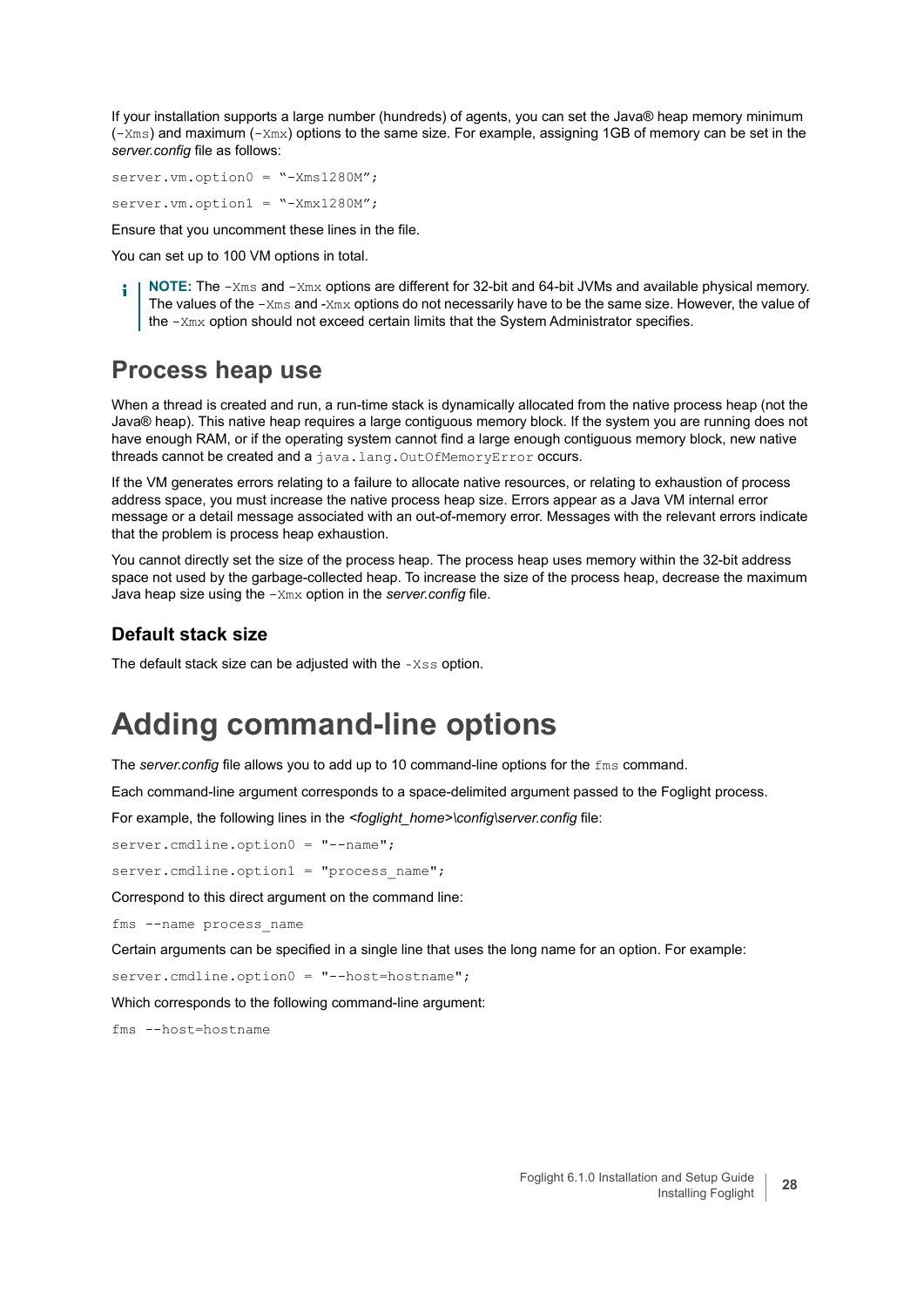# <span id="page-28-0"></span>**Binding the Management Server to an IP address**

To cause the Foglight Management Server to bind to a specific IP address, use the dedicated properties in the *<foglight\_home>\config\server.config* file. For example:

 $server.hind.address = "192.0.2.2"$ ; server.remote.address = "host1.example.com";

Where host1.example.com is the host name assigned to the bind address in DNS. If no DNS name is available, a raw IP address can be used in this property.

Binding Foglight to a specific IP address can be used where, for example, the same IP address is to be used by multiple Management Server instances on a single host, each IP address delineating a virtual boundary between instances. In such situations, the Management Server will only listen for incoming TCP traffic on that specific IP address. By default, the Management Server listens to all IPv4 and IPv6 addresses.

# <span id="page-28-1"></span>**Configuring Foglight to use stronger encryption**

**i** | NOTE: This only works in non-FIPS mode. Stronger encryption with fixed key size is used in FIPS-compliant | mode.

Foglight Management Server 5.6.3 and later includes unlimited strength security policies. In some cases, such as Credential Management, this encryption level may be insufficient. If 256-bit (or higher) AES keys are necessary, use the following procedure to configure the Management Server to use stronger encryption.

### *To configure Foglight to use stronger encryption:*

- 1 Stop the Management Server.
- 2 Open the file <foglight\_home>\config\server.config on the Management Server machine.
- 3 Set the java system property foglight.credentials.enc.key.size to 256 (or higher):

server.vm.option0 = "-Dfoglight.credentials.enc.key.size=256";

- 4 Save the *server.config* file*.*
- 5 Restart the Management Server.

## <span id="page-28-2"></span>**Configuring Foglight to use the HTTPS port**

If you do not choose to install Foglight in Secure Server mode, you can edit *server.config* after installation and manually configure Foglight to restrict the Management Server to use the HTTPS port when accessing the browser interface.

You must have a signed, valid certificate to use this HTTPS configuration. It is recommended that you obtain a valid certificate from a third party as outlined in [Importing a network security certificate](#page-29-0).

#### *To configure the Management Server to use the HTTPS port:*

- 1 Stop the Management Server.
- 2 Open the file <foglight\_home>\config\server.config on the Management Server machine.
- 3 Set the parameter server.console.httpsonly to true: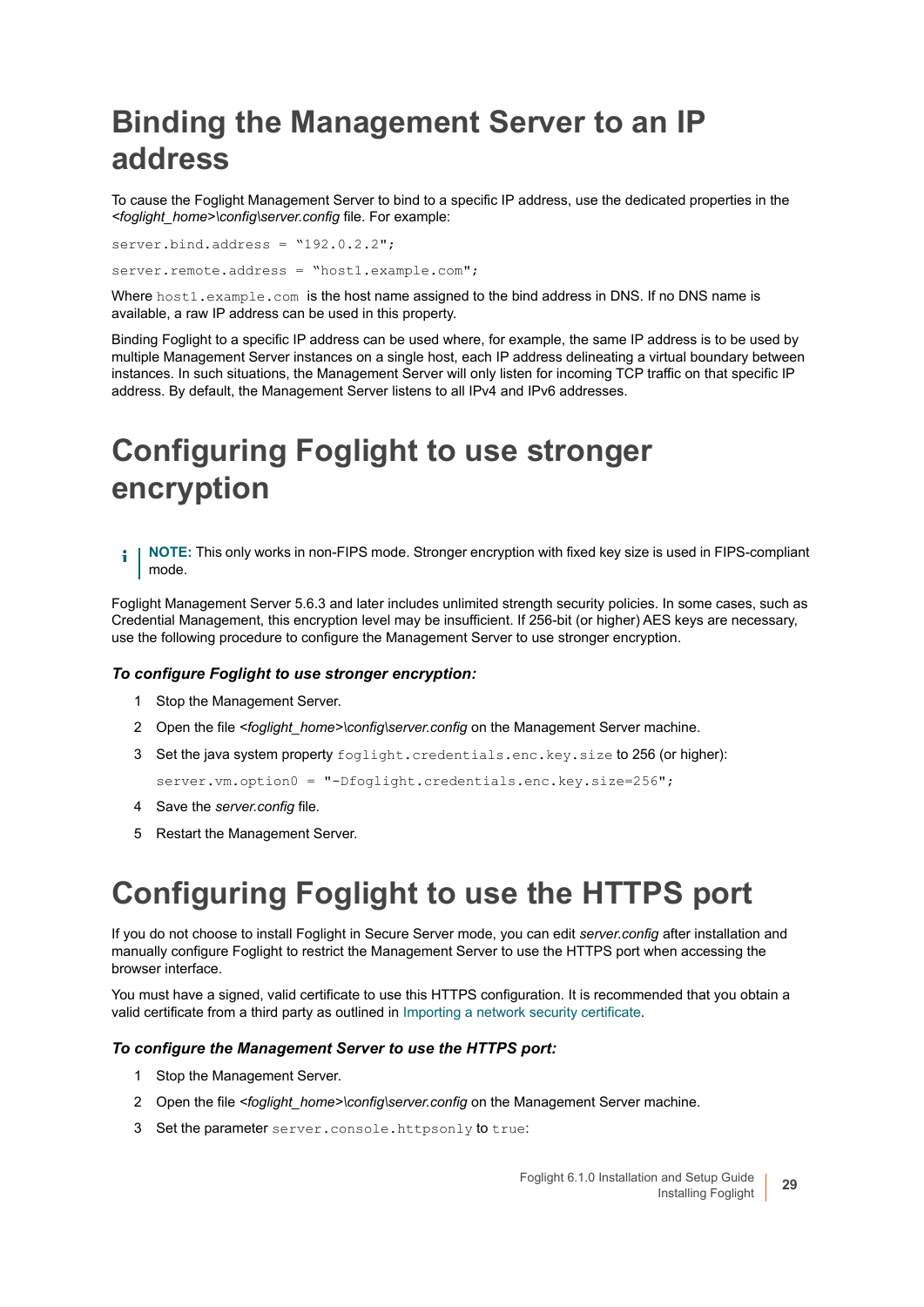```
server.console.httpsonly = "true";
```
- 4 Save the *server.config* file*.*
- 5 Import the signed certificate into the Foglight keystore. See [Importing a network security certificate](#page-29-0) for instructions.
- 6 Restart the Management Server.
- 7 Launch the Foglight browser interface using the appropriate HTTPS URL (*https://<hostname>:<https\_port>*) to ensure that the Management Server can be accessed using HTTPS.
- **NOTE:** The Foglight Management Server uses the HTTP port for local access even if you are accessing the ÷ browser interface through an HTTPS connection. If that is the case, both ports are open: the HTTPS port for external requests coming from the browser interface and the HTTP port for local requests. For example, the reporting service accesses the Foglight Management Server through the HTTP port while external requests use HTTPS.

You must configure your firewall or network security applications to allow both ports to remain open.

### <span id="page-29-0"></span>**Importing a network security certificate**

In order to set up the Foglight Management Server to use HTTPS, you must generate a key pair (security certificate) into the Foglight keystore. This security certificate allows the server to communicate through the HTTPS protocol. Delete the existing certificate shipped with Foglight before generating a new key pair. Use the keytool utility shipped with Foglight to create, import, and export certificates. This utility can be found at:

*<foglight\_home>\jre\bin\keytool.exe*

There are two keystores that Foglight uses:

**•** The built-in Tomcat™ keystore located at: *<foglight\_home>\config\tomcat.keystore* (default password: nitrogen)

*<foglight\_home>\config\tomcat\_fips.keystore* (For FIPS compliance mode, default password: nitrogen)

**•** The Management Server keystore located at: *<foglight\_home>\jre\lib\security\cacerts* (default password: changeit)

### *To import a certificate:*

1 Back up the existing *tomcat* key using the following command:

```
cd <foglight_home>\config
cp tomcat.keystore <your backup key>
```
2 Delete the existing *tomcat* key from the *tomcat.keystore* directory using the following command:

```
<foglight_home>\jre\bin\keytool -keystore tomcat.keystore -storepass nitrogen 
-alias tomcat -delete
```
3 Create a new key under the *tomcat* alias using the following command:

```
<foglight_home>\jre\bin\keytool -keystore tomcat.keystore -storepass nitrogen 
-genkeypair -alias tomcat -validity <number of days> -keyalg RSA -keysize 2048
-dname "CN=<your_fmsserver_dns_name>, OU=<your_organizational unit_name>,
O=<your organization name>, L=<your city name>, ST=<your state name>,
C=<your_two-letter_country_code>" -ext 
SAN=dns:<your_fmsserver_dns_name>,ip:<your_fmsserver_ip>
```
4 Generate a Certificate Signing Request (CSR) using the following command:

```
<foglight_home>\jre\bin\keytool -keystore tomcat.keystore -storepass nitrogen 
-alias tomcat -validity <number of days> -certreq -ext
san=dns:<your fmsserver dns name>,ip:<your fmsserver ip> -file
<your_request_file.csr>
```
This file must be signed by Certification Authority (CA).

5 Once you have the certificate signed, import it back to the *tomcat.keystore* using the following command: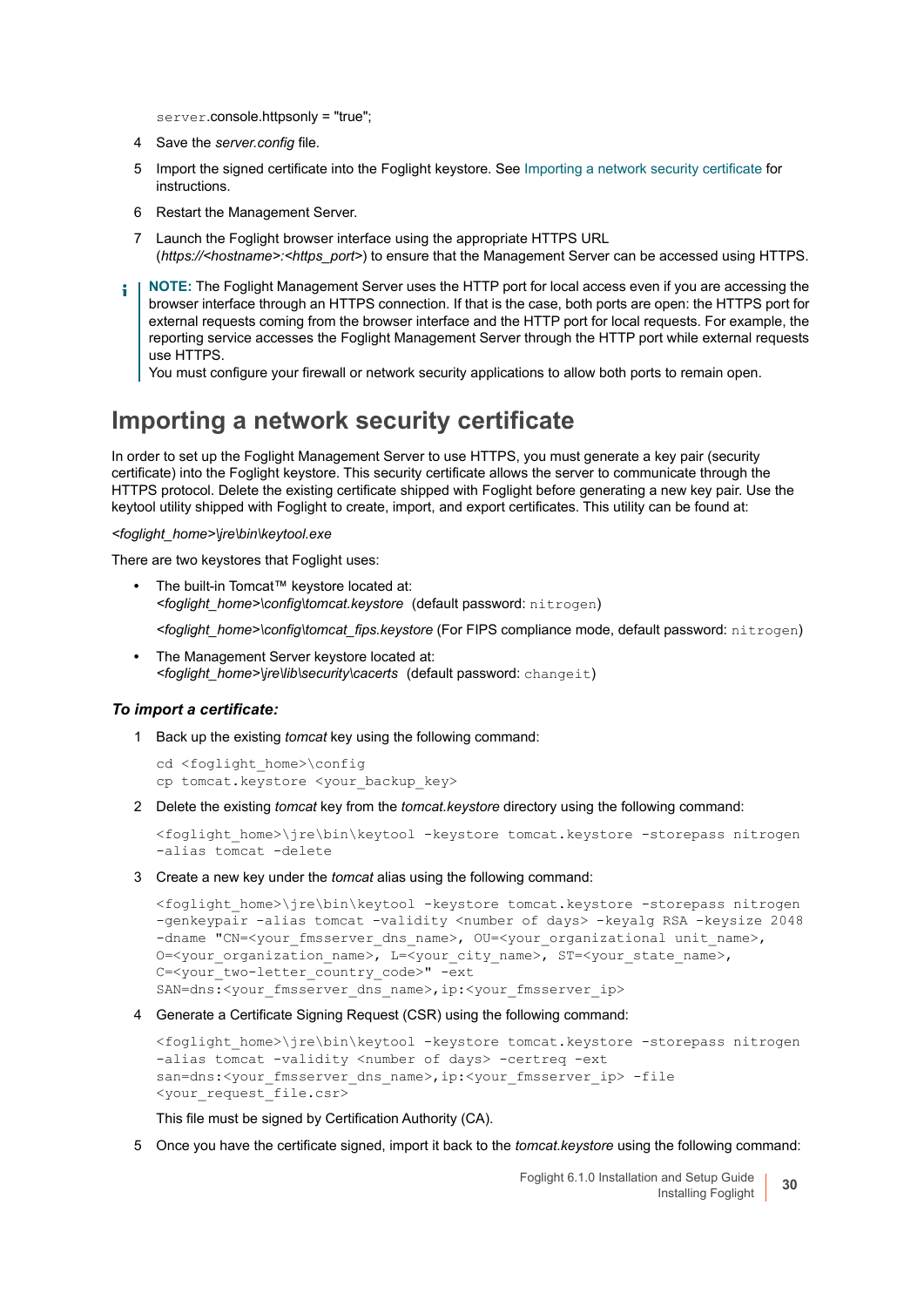```
<foglight_home>\jre\bin\keytool -keystore tomcat.keystore -storepass nitrogen 
-alias tomcat -validity <number of days> -trustcacerts -import -file
<your_converted_cerificate>
```
*When importing a certificate for Foglight in FIPS-compliant mode, continue with the following steps:*

6 Backup the default tomcat FIPS keystore using the following command:

cp tomcat fips.keystore <your backup key>

7 Covert *tomcat.keystore* from JKS format to FIPS-verified BCFKS format using the following command:

```
<foglight_home>\jre\bin\keytool -importkeystore -srckeystore tomcat.keystore -
destkeystore tomcat fips.keystore -deststoretype BCFKS -provider
org.bouncycastle.jcajce.provider.BouncyCastleFipsProvider -providerpath 
<foglight_home>\server\core\bc-fips.jar
```
You will get a prompted message similar to the following:... is not trusted. Install reply *anyway? [no]:*

Type yes to install the new certificate.

The following is an example of commands for importing a certificate.

```
cd <foglight_home>/config
cp tomcat.keystore tomcat.keystore.backup
<foglight_home>/jre/bin/keytool -keystore tomcat.keystore -storepass nitrogen -
alias tomcat -delete
<foglight_home>/jre/bin/keytool -keystore tomcat.keystore -storepass nitrogen -
genkeypair -alias tomcat -validity 730 -keyalg RSA -keysize 2048 -dname 
"CN=fms.quest.com, OU=Foglight, O=Quest, L=Aliso Viejo, ST=CA, C=US" -ext 
SAN=dns:fms.quest.com,ip:192.168.1.1
<foglight_home>/jre/bin/keytool -keystore tomcat.keystore -storepass nitrogen -
alias tomcat -validity 730 -certreq -ext san=dns:fms.quest.com,ip:192.168.1.1 -
file san.p7b
<foglight_home>/jre/bin/keytool -keystore tomcat.keystore -storepass nitrogen -
alias tomcat -validity 730 -trustcacerts -import -file san.p7b
```
### **Importing a PKCS #12 (pfx) format certificate**

If you have an existing SSL certificate and you want to use this certificate in Tomcat, follow the steps below to import this SSL certificate.

**NOTE:** This certificate must be provided in the PKCS #12 (pfx) format. If the certificate and private key are ÷ saved in separate files, run the following command to merge them to the PKCS12 format: *openssl pkcs12 -export -in <certfile> -inkey <keyfile> -out <keystorefile> -name tomcat -CAfile <cacertfile> -caname root*

#### *To import a certificate in Tomcat:*

1 Delete the existing *tomcat* certificate from the *tomcat.keystore* directory using the following command:

```
<foglight_home>\jre\bin\keytool -keystore tomcat.keystore -storepass nitrogen 
-alias tomcat -delete
```
2 Obtain the certificate's alias name from the certificate PFX file using the following command:

*<foglight\_home>\jre\bin\keytool -keystore <your certificate pfx file> storepass <certificate pfx password> -list -v*

The following is an example of command output. The value of Alias name is required in step 3.

*Your keystore contains 1 entry*

*Alias name: tq-294043e3-fd9d-42ee-a596-0217c7d6d5f8*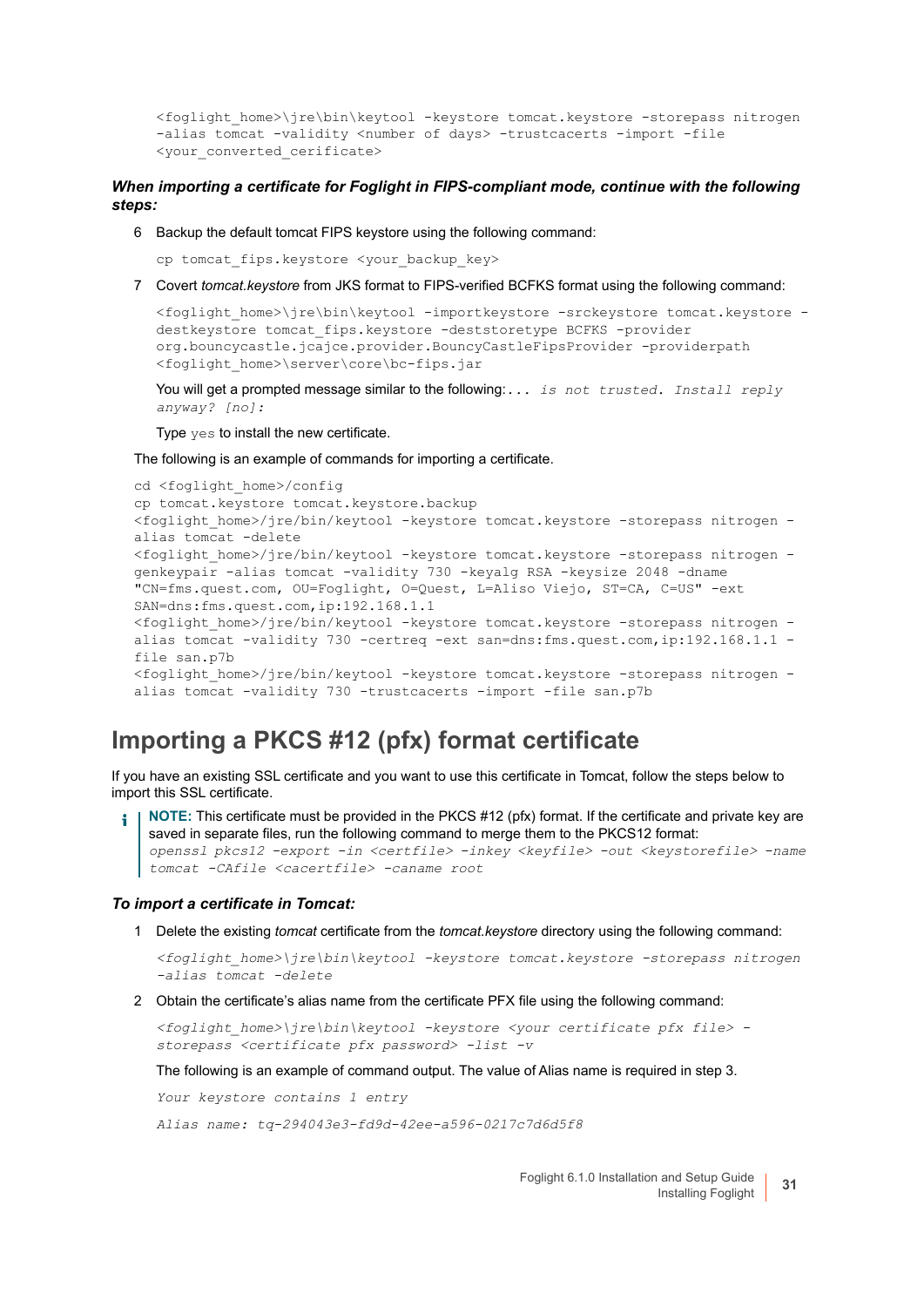*Creation date: May 8, 2020*

*Entry type: PrivateKeyEntry*

3 Merge the Tomcat keystore and the PKCS12 keystore using the following command:

```
<foglight_home>\jre\bin\keytool -importkeystore -destkeystore 
<foglight_home>\config\tomcat.keystore -deststorepass nitrogen -destalias 
tomcat -destkeypass nitrogen -srckeystore <your certificate pfx file> -
srcstorepass <certificate pfx password> -srcstoretype pkcs12 -srcalias <alias 
name in step 2>
```
## <span id="page-31-0"></span>**Setting the length of Foglight sessions**

**i** | NOTE: This section applies only to Foglight Evolve.

You can configure the length of inactive Foglight browser interface sessions by changing the value of the parameter server.console.session.timeout. This parameter controls the length of time that Foglight waits before automatically logging you out of an idle browser interface session.

#### *To change the Foglight session time-out setting:*

1 Stop the Management Server. Open the file *<foglight\_home>\config\server.config* on the Management Server machine. Set the parameter server.console.session.timeout to the desired value in minutes.

The default value is 60 minutes. If you set the value to less than or equal to  $0$ , or greater than 30000000, Foglight never logs you out of the browser interface, regardless of how long the session has been inactive.

For example, to increase the time-out to 2 hours (120 minutes), you would set this parameter as follows:

server.console.session.timeout = "120";

- 2 Save the *server.config* file*.*
- 3 Restart the Management Server.

# <span id="page-31-1"></span>**HP patch checking tool**

If your external database is installed on an HP-UX server, HP provides a tool for ensuring that all the patches required to run Java® on HP-UX are installed.

The tool is available from:

[http://www.hp.com/go/java](https://h20392.www2.hp.com/portal/swdepot/displayProductInfo.do?productNumber=HPJCONFIG)

To use the tool, issue the following command:

```
java -jar ./HPjconfig.jar -nogui -patches -listmis -javavers 6.0
```
# <span id="page-31-2"></span>**Uninstalling Foglight**

You can uninstall Foglight using the uninstaller utility for your platform. The uninstaller can be found in *<foglight\_home>\UninstallerData*.

The default mode for the uninstaller is the graphical user interface (GUI) mode. However, in cases where a graphics display is not available, the Foglight installer can be run from the command line by using the silent uninstaller.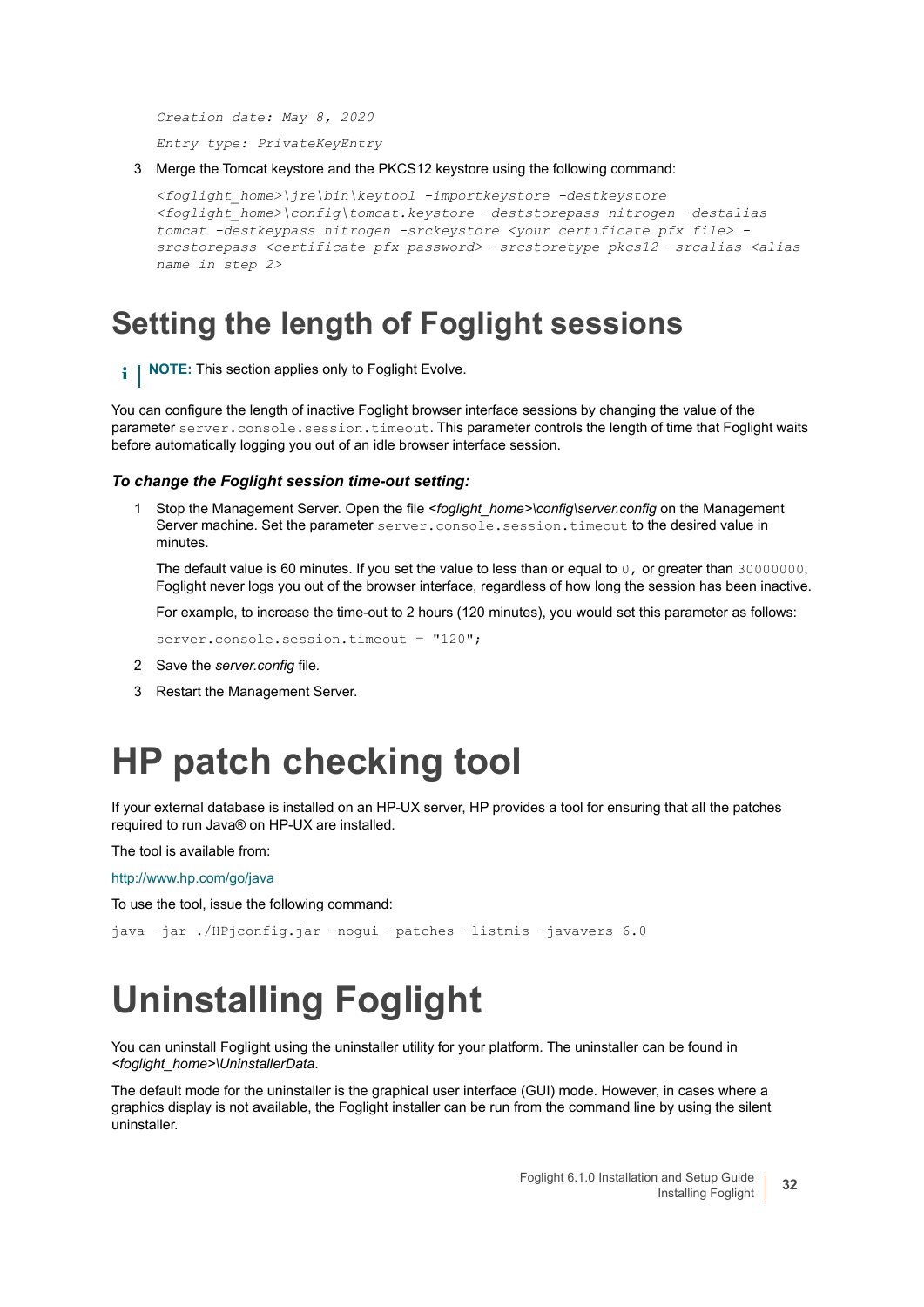### *To uninstall Foglight:*

- 1 Stop the Foglight Management Server using the appropriate method:
	- **▪** To stop a standalone Management Server that is not running as a Windows® service, follow the instructions in [Stopping the Management Server](#page-39-4).
	- **▪** To stop a standalone Management Server that is running as a Windows service, follow the instructions in [Running the Management Server as a Windows service.](#page-38-1)
	- **▪** To stop a Management Server that is running in High Availability (HA) mode, follow the instructions in [Starting and stopping the Management Server in High Availability mode.](#page-39-5)
- 2 Navigate to the *UninstallerData* directory of your Foglight installation and run the *Uninstall Foglight* executable.
	- **▪** To launch the uninstaller in GUI mode, simply run the *Uninstall Foglight* executable.
	- **▪** To launch the uninstaller in silent mode, run the *Uninstall Foglight* executable using the following command:
		- "Uninstall Foglight.exe" -i silent -f installvariables.properties
- 3 After uninstallation, you can safely delete the *<foglight\_home>* directory. It is recommended that you do so, since the uninstaller does not remove certain directories within *<foglight\_home>*.

**i** | NOTE: After uninstallation, you can also safely delete any Foglight shortcuts, regardless of their location.

# <span id="page-32-0"></span>**Upgrading the Management Server**

<span id="page-32-2"></span>See the *[Upgrade Guide](http://documents.quest.com/foglight/5.9.8/upgrade-guide/)* for detailed upgrade instructions.

# <span id="page-32-1"></span>**Installing Foglight FAQ**

### **When I try to install Foglight with an external database using silent mode, Foglight generates a fatal error that states "Foglight Database Found: Installation canceled". Why does this error occur?**

Silent mode does not work if you set parameters in the properties file for Foglight to connect to an external database and an existing Foglight schema is present in that database. There is no Foglight silent installer parameter for using an existing database schema in order to prevent the contents of an existing database from being lost.

If you attempt to run the silent installer using a properties file that specifies an external database where an existing Foglight schema is present, a fatal error like the following appears in the installation logs and the installation fails:

An existing Foglight database schema was found. Cannot continue install. Run the installer in a GUI mode. Database Install Failed Foglight Database Found: Installation canceled.

#### Status: FATAL ERROR

If you encounter this error, either run the installer in GUI mode or drop the database manually. When you run the installer in GUI mode, a screen appears if an existing Foglight database schema is found. This screen allows you to keep your existing data, create a database, or select a different database. See Installing a new version of the [Management Server](#page-15-0) for more information.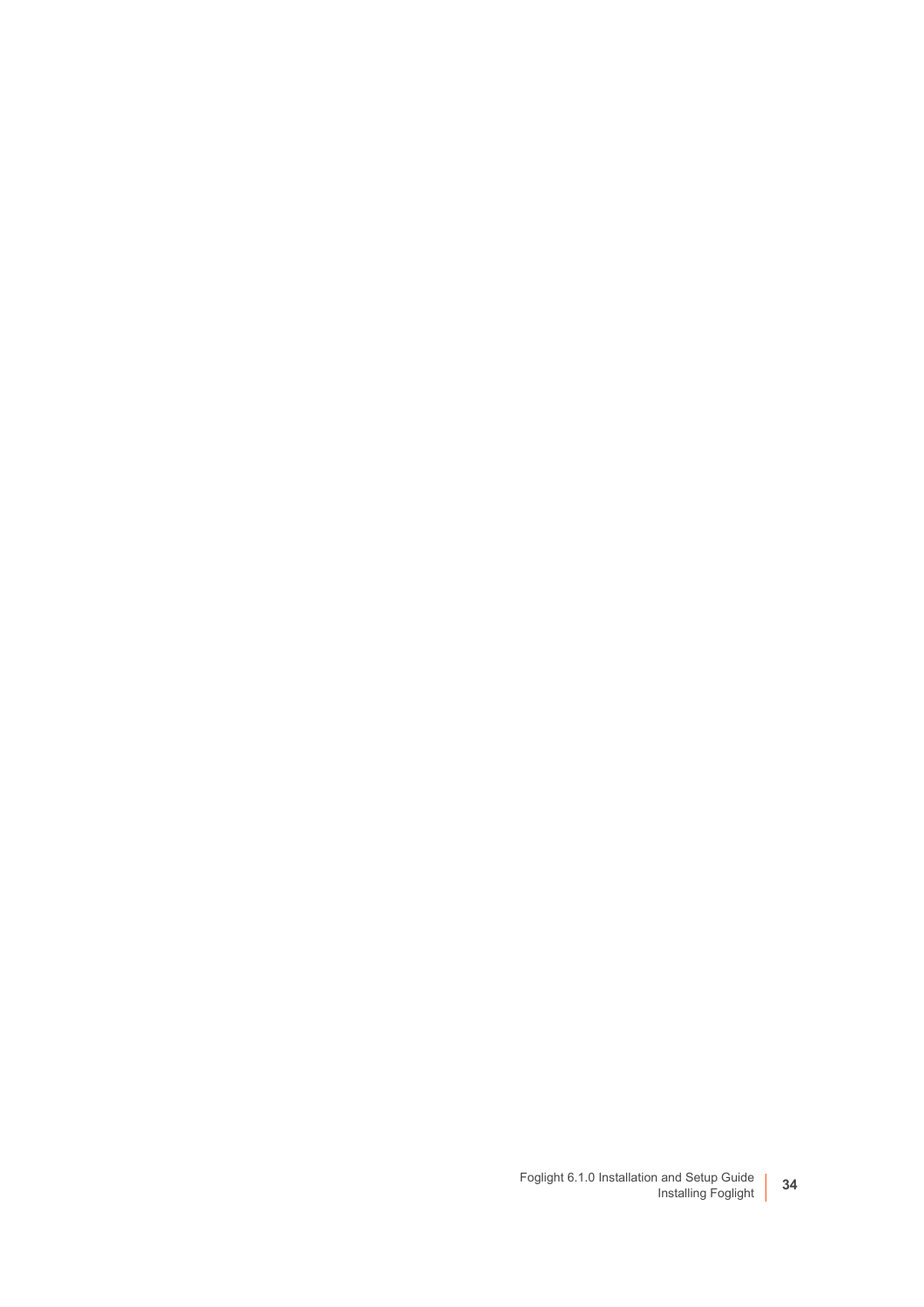# <span id="page-34-0"></span>**Running the Management Server**

The instructions in this section assume that you have already installed Foglight. If you have not, see [Installing](#page-14-2)  [Foglight](#page-14-2) for installation instructions.

For more details, see these topics:

- **•** [Manual database configuration](#page-34-1)
- **•** [Initializing the database](#page-37-0)
- **•** [Starting and stopping the Management Server](#page-37-1)
- **•** [Logging in to Foglight](#page-39-2)
- **•** [Running the Management Server FAQ](#page-40-2)

# <span id="page-34-3"></span><span id="page-34-1"></span>**Manual database configuration**

If you chose **Manually create the repository database** while installing the Management Server for use with an external database, there are two ways in which you can **configure the database before** starting the Management Server. Choose the one that best suits your needs:

- **•** [Option 1 Run the Foglight database tool to configure the database](#page-34-2)
- **•** [Option 2 Run SQL scripts to configure the database](#page-35-0)

## <span id="page-34-2"></span>**Option 1 - Run the Foglight database tool to configure the database**

Run Foglight's database tool from the command line after exiting the installer. The database tool is located in the *<foglight\_home>\client\* directory.

**NOTE:** Option 1 does not currently support the creation of a SQL Server® database with Windows® i. integration.

### *To perform manual database configuration:*

**•** Create the database. Run the following command, including the -D parameters and values as required:

java [-D...] -jar foglight-database-tool.jar createdb

For example:

```
java -Dserver.database.type=sqlsvr -Dserver.database.host=sqldbhost01 
-Dserver.database.port=1433 -Dserver.database.name=foglight -Ddb.admin.user=sa 
-Ddb.admin.password=foglight -Ddb.schema.username=foglight 
-Ddb.schema.password=foglight -Ddb.schema.name=foglight -jar foglight-
database-tool.jar createdb
```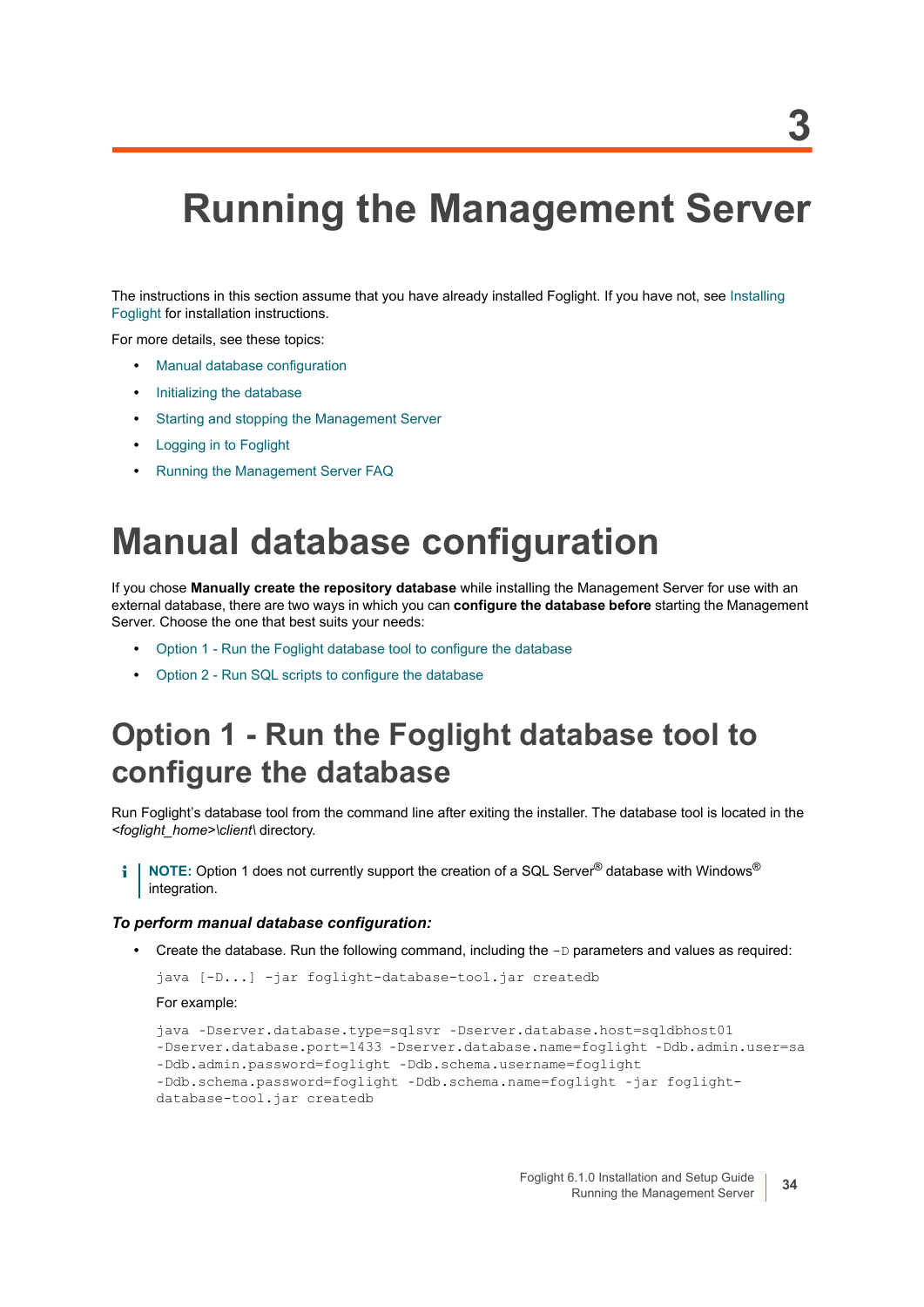**NOTE:** The following SQL warnings may appear when creating the database on SQL Server®: ÷. 2012-07-03 14:52:21.231 INFO Create database "foglight"... 2012-07-03 14:52:21.809 WARN SQL Warning: Changed database context to 'master'. 2012-07-03 14:52:46.981 WARN SQL Warning: Changed database context to 'foglight'. 2012-07-03 14:52:47.044 INFO Create Schema for database "foglight"... 2012-07-03 14:52:47.512 WARN SQL Warning: Warning! The maximum key length is 900 bytes. The index 'idx\_cfgbinder\_agent' has maximum length of 1530 bytes. For some combination of large values, the insert/update operation will fail. 2012-07-03 14:52:47.715 WARN SQL Warning: Warning! The maximum key length is 900 bytes. The index 'incident ticket index' has maximum length of 1020 bytes. For some combination of large values, the insert/update operation will fail. 2012-07-03 14:52:47.715 WARN SQL Warning: Warning! The maximum key length is 900 bytes. The index 'idx\_pcm\_name\_type' has maximum length of 1786 bytes. For some combination of large values, the insert/update operation will fail. 2012-07-03 14:52:47.934 INFO Populate for database "foglight"...

The database tool requires the following parameters:

- **▪** -Dserver.database.type=<mysql|sqlsrv|oracle|postgresql>
- **▪** -Dserver.database.host
- **▪** -Dserver.database.port
- **▪** -Dserver.database.name
- **▪** -Ddb.admin.user
- **i** | NOTE: The -Ddb.admin.user must exist, and must have database administrator privileges.
	- **▪** -Ddb.admin.password
	- **▪** -Ddb.schema.username
- **NOTE:** The tool creates the -Ddb.schema.username user when you run the command. i l
	- **▪** -Ddb.schema.password
	- **▪** -Ddb.schema.name
- **NOTE:** To delete the database and start over, run the database tool with the dropdb option instead of the createdb option shown in the preceding example. The dropdb option does not remove an existing or new Repository User account.

# <span id="page-35-0"></span>**Option 2 - Run SQL scripts to configure the database**

If you clicked **Create** during the database installation step, the SQL scripts in the *<foglight\_home>\scripts\sql* directory are prepared with the provided configuration options. SQL Server<sup>®</sup> generates four SQL scripts for each Authentication type:

- **•** SQL Server Authentication:
	- **▪** sqlsvr\_drop\_db.sql
	- **▪** sqlsvr\_create\_db.sql
	- **▪** sqlsvr\_create\_schema.sql
	- **▪** sqlsvr\_populate\_db.sql
- **•** Windows Authentication: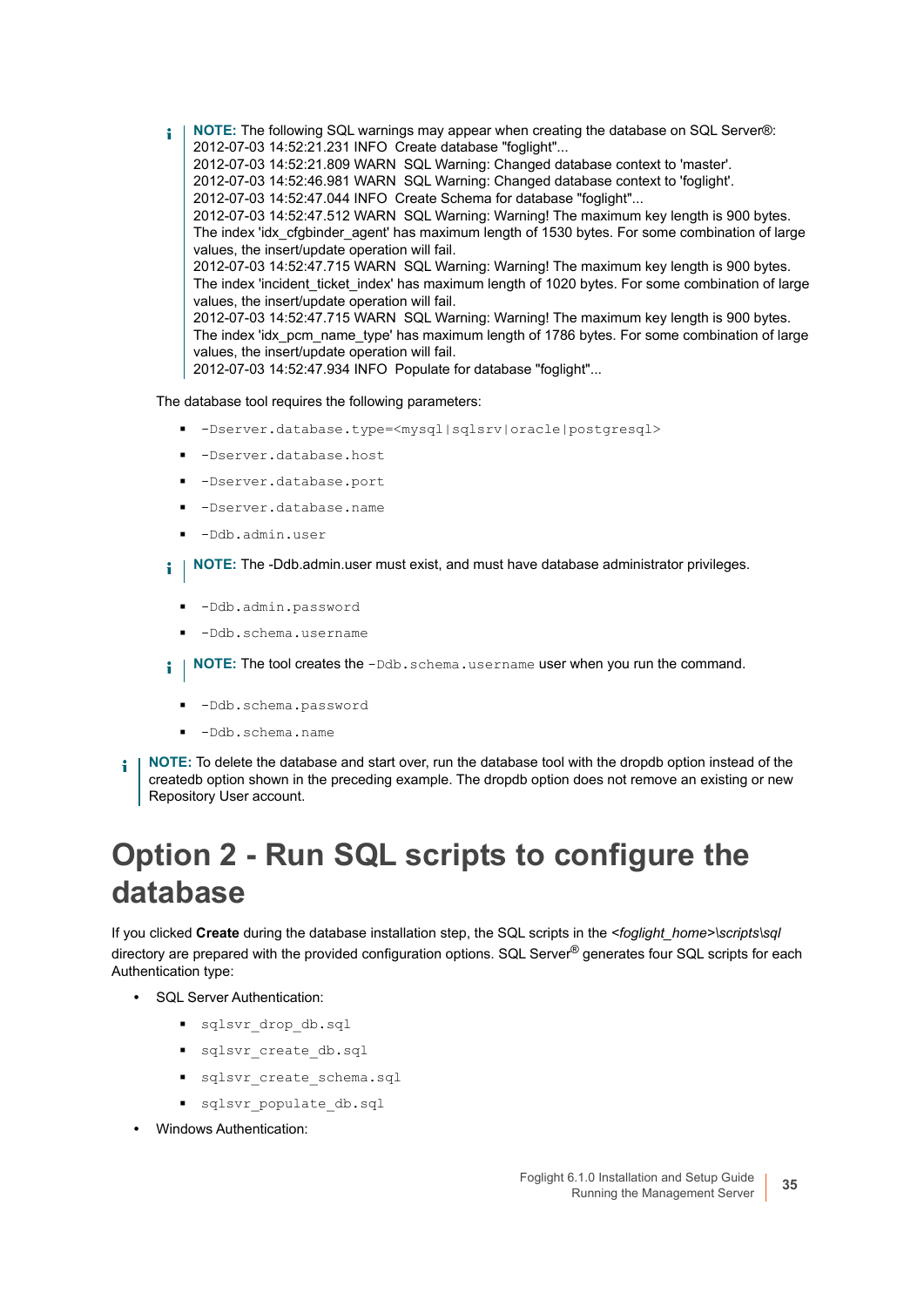- sqlsvr\_integratedauth\_drop\_db.sql
- **▪** sqlsvr\_integratedauth\_create\_db.sql
- **▪** sqlsvr\_create\_schema.sql
- **▪** sqlsvr\_populate\_db.sql

You can review these scripts before running them.

You must run the configured scripts against the database using a third-party tool.

### *To perform manual database configuration with SQL Server Authentication:*

- 1 Launch a command window.
- 2 Run the *.sql* scripts by issuing the following commands from the prompt in the order shown:
	- **i** | NOTE: In the following commands, replace <admin\_username> and <admin\_password> with the user name and password for the user account of the Microsoft SQL Server administrator.
		- a sqlcmd -U <admin username> -P <admin\_password> -i <foglight\_home>\scripts\sql\sqlsvr\_drop\_db.sql

This script must be run under an account with administrator privileges (for example, *sa*), because you require system access to run it.

b sqlcmd -U <admin username> -P <admin password> -i -<br><foglight home>\scripts\sql\sqlsvr create db.sql

This script must be run under an account with administrator privileges (for example, *sa*), because you require system access to run it.

**i** | NOTE: The script *sqlsvr\_create\_db.sql* does not drop the existing schema.

c sqlcmd -U <foglight\_username> -P <foglight\_password> -i <foglight\_home>\scripts\sql\sqlsvr\_create\_schema.sql

This script must be run using the Foglight Database Account User ID that you set in [Step 12:](#page-17-0)  [Foglight repository database type](#page-17-0). The default Foglight Database Account User ID is *foglight*.

- **NOTE:** Warnings related to the maximum length of index keys appear. These warnings are f. safe to ignore.
- d sqlcmd -U <foglight\_username> -P <foglight\_password> -i <foglight\_home>\scripts\sql\sqlsvr\_populate\_db.sql

This script must be run using the Foglight Database Account User ID that you set in [Step 12:](#page-17-0)  [Foglight repository database type](#page-17-0). The default Foglight Database Account User ID is *foglight*.

### *To perform manual database configuration with Windows authentication:*

- 1 Launch a command window.
	- a sqlcmd -U <admin username> -P <admin password> -i --<br>
	<foglight home>\scripts\sql\sqlsvr integratedauth drop db.sql

This script must be run under an account with administrator privileges (for example, *sa*), because you require system access to run it.

b sqlcmd -U <admin username> -P <admin password> -i <foglight home>\scripts\sql\sqlsvr integratedauth create db.sql

This script must be run under an account with administrator privileges (for example, *sa*), because you require system access to run it.

**NOTE:** The script *sqlsvr\_integratedauth\_create\_db.sql* does not drop the existing schema.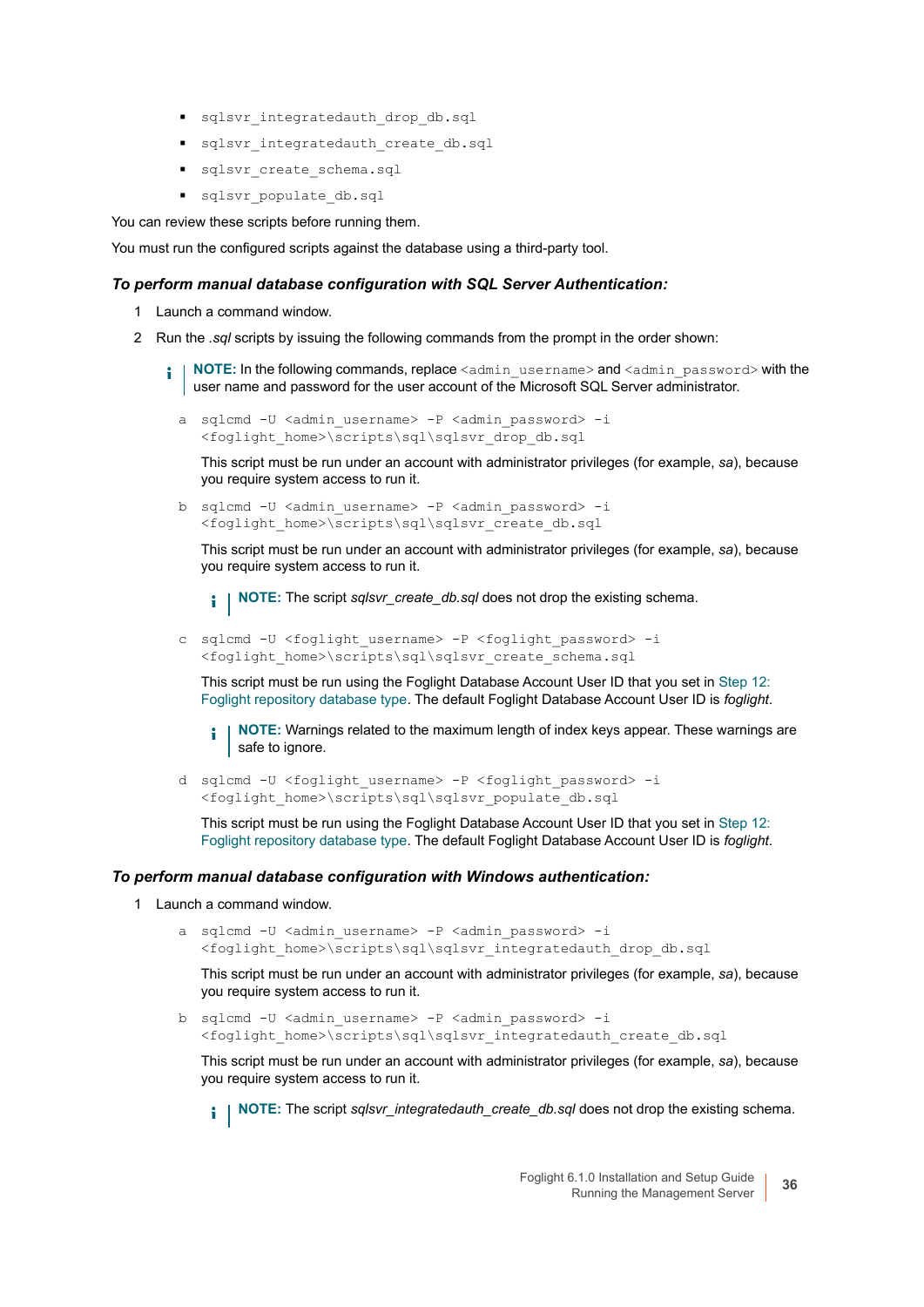2 Launch another command window with "Run as windows integration" domain user.

```
a sqlcmd -i
  <foglight_home>\scripts\sql\sqlsvr_create_schema.sql
```
b sqlcmd -i

<foglight\_home>\scripts\sql\sqlsvr\_populate\_db.sql

After you have run all four scripts, you can start the Management Server. Proceed to [Starting and stopping the](#page-37-1)  [Management Server](#page-37-1).

# <span id="page-37-0"></span>**Initializing the database**

For external databases, once the database has been successfully initialized, you can run Foglight.

# <span id="page-37-3"></span><span id="page-37-1"></span>**Starting and stopping the Management Server**

The following sections describe how to start and stop the Management Server:

- **•** [Starting the Management Server](#page-37-2)
- **•** [Running the Management Server as a Windows service](#page-38-0)
- **•** [Stopping the Management Server](#page-39-0)
- **•** [Starting and stopping the Management Server in High Availability mode](#page-39-1)

# <span id="page-37-2"></span>**Starting the Management Server**

The following sections describe how to start the Management Server from the command line or from a Windows® shortcut and lists additional commands for use when starting or running the Management Server.

### *To start the Management Server from the command line:*

**•** Navigate to the directory *<foglight\_home>\bin* and run the following command:

fms

**NOTE:** To start the Management Server in High Availability mode, see [Starting and stopping the](#page-39-1)  i. [Management Server in High Availability mode](#page-39-1).

### *To start the Management Server from a Windows® shortcut:*

**•** Depending on where you installed the startup icon, choose **Start > Programs > Quest > Foglight > Start Foglight** or double-click the **Start Foglight** icon on the desktop.

When the Management Server starts successfully, the following message appears in the command window:

Forge Server startup completed.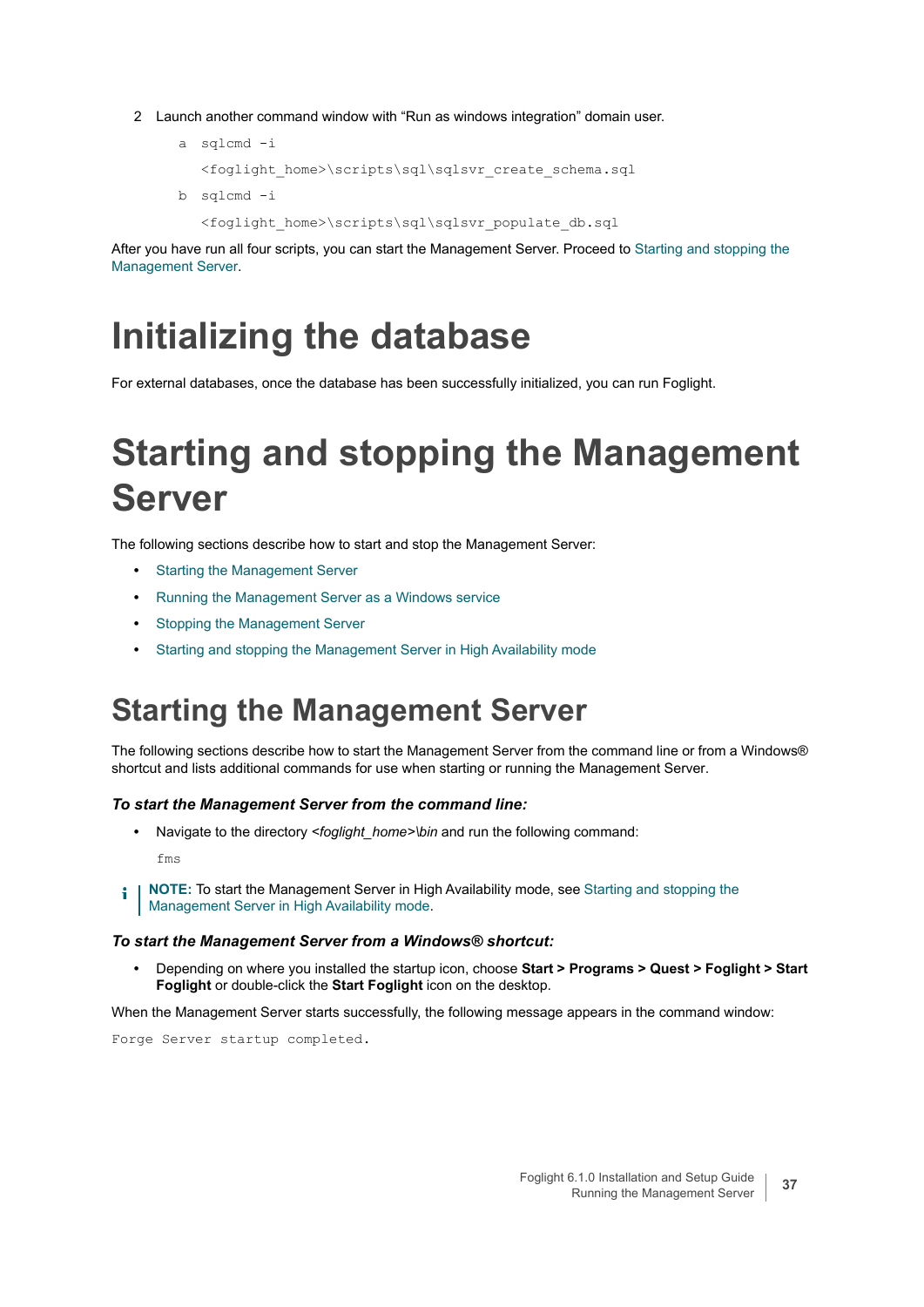### <span id="page-38-2"></span>**Additional commands**

| <b>Commands</b> | <b>Represents</b> | <b>Description</b>                                                                                   |
|-----------------|-------------------|------------------------------------------------------------------------------------------------------|
| $-S$            | start             | Starts the Management Server (this option is assumed if no command is<br>specified).                 |
| $-n$            | name              | Provides a unique name for this instance of the Management Server.                                   |
| $-\dot{1}$      | jvm-argument      | Sets an option to be passed directly to the Java® VM.<br>Can be used to set more than one VM option. |
| $-\nabla$       | version           | Displays the version number for this program and exits.                                              |
| $-h$            | help              | Shows this information, and additional options, then exits.                                          |

**Table 3. Starting the Management Server - additional commands**

## <span id="page-38-1"></span><span id="page-38-0"></span>**Running the Management Server as a Windows service**

After the installation is completed, you can install the Management Server as a Windows® service either from the **Start** menu or the command line.

**NOTE:** The following procedures assume that you have installed the program shortcuts in the default f. location.

## **Using the Start Menu options**

*To install or remove the Management Server service from the Start menu:*

**•** Choose **Start > Programs > Quest > Foglight 6.1.0 > Windows Service > Install Service for Foglight**  (or **Remove Service for Foglight**).

*To start or stop the Management Server service from the Start menu:*

**•** Choose **Start > Programs > Quest > Foglight 6.1.0 > Windows Service > Install Service for Foglight**  (or **Remove Service for Foglight**).

## **Using the command line**

From the command line, type the following to install the Management Server as a Windows® service:

fms.exe --install-service

### **Additional Commands**

In addition to the commands listed under [Additional commands](#page-38-2) in [Starting and stopping the Management Server](#page-37-1), the following commands are available for the Foglight Management Server Windows service.

**Table 4. Running the Management Server as a Windows service - additional commands**

| Command | <b>Represents</b> | Description                                           |
|---------|-------------------|-------------------------------------------------------|
| $-h$    | start-service     | Start the Management Server Windows service           |
| $-r$    | remove-service    | Stop and remove the Management Server Windows service |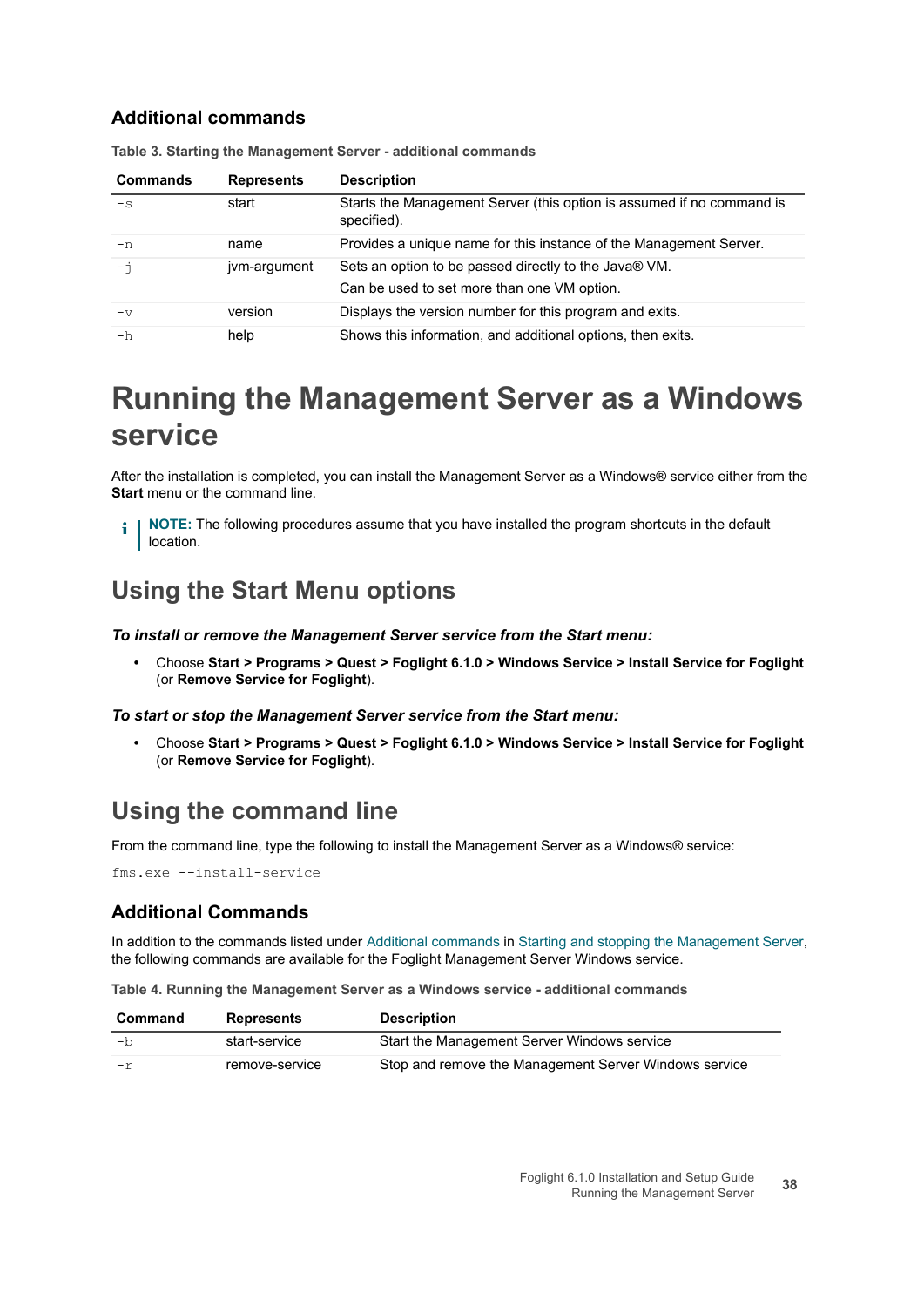## <span id="page-39-4"></span><span id="page-39-0"></span>**Stopping the Management Server**

The following section describes how to stop the Management Server.

### *To stop the Management Server:*

Do one of the following:

- **•** Type **Ctrl-C** on the command window in which the Management Server started.
- **•** Navigate to the *bin* directory and run the following command: fms --stop
- **•** Depending on where you installed the startup icon, choose **Start > Programs > Quest > Foglight 6.1.0 > Stop Foglight** or double-click the **Stop Foglight** icon on the desktop.

When the server has stopped successfully, the **StartFoglight** command window closes.

## <span id="page-39-5"></span><span id="page-39-1"></span>**Starting and stopping the Management Server in High Availability mode**

Configuring your server in High Availability (HA) mode allows you to run multiple servers in a partition offering HA.

**i** | NOTE: To run the HA server, you must use an external database. The database has to be running before you start the Foglight HA server.

### *To start the High Availability Server:*

**•** Enter the following from the command line: fmsha

When the server has started successfully, the following message appears in the command window:

High Availability Server startup completed.

### *To stop the High Availability Server:*

Do one of the following:

- **•** Type **Ctrl-C** in the command window in which the Foglight HA server started.
- **•** Open a second command window, navigate to the *bin* directory*,* and run the following command: fmsha --stop

When the server has stopped successfully, the command window closes.

For more information about configuring and managing High Availability mode, see the *[High Availability Field](http://documents.quest.com/foglight/5.9.8/high-availability-field-guide/)  [Guide](http://documents.quest.com/foglight/5.9.8/high-availability-field-guide/)*.

# <span id="page-39-3"></span><span id="page-39-2"></span>**Logging in to Foglight**

**i** | NOTE: The Management Server must be running before you can log in to Foglight.

### *To log in to Foglight:*

- 1 Depending on where you installed the program icons, navigate to **Start > Programs > Quest > Foglight > Foglight Console**
- 2 Enter a valid user name and password and click **Login**.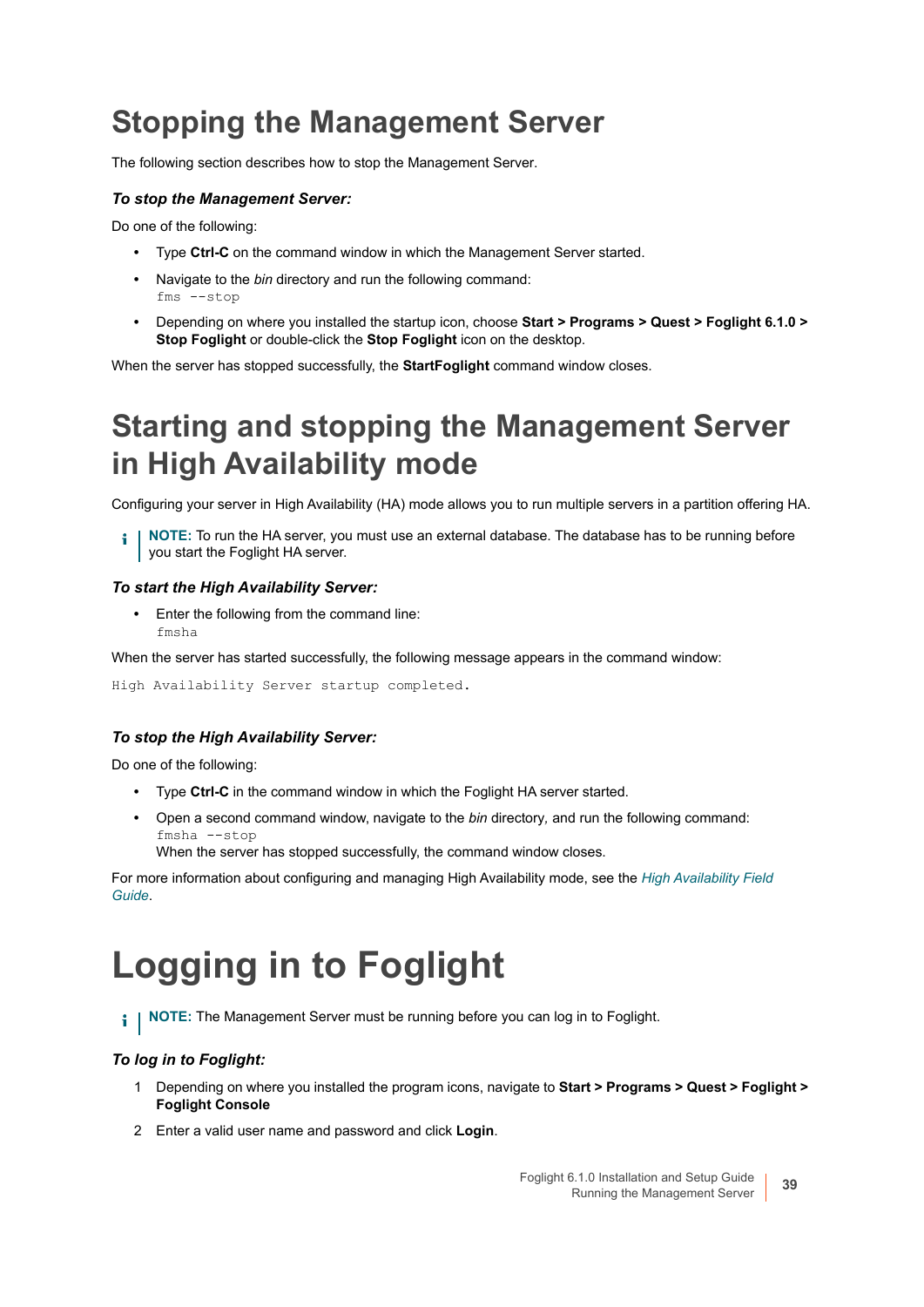### *To log in to Foglight using a web browser:*

1 Open a web browser and type the following:

http://<hostname>:<port>

Where  $\langle$ hostname $\rangle$  is the name of the machine where the Management Server is installed and  $\langle$ port $\rangle$ is the HTTP port specified during installation (the default is 8080).

- 2 Enter a valid user name and password and click **Login**.
	- **i** | NOTE: The Foglight browser interface requires JavaScript. Ensure that you have enabled JavaScript in your web browser before you attempt to log in.

## <span id="page-40-0"></span>**Monitoring the Management Server host**

During the installation, or upgrade, a HostAgent is automatically created to monitor the host where the Management Server, the embedded Foglight Agent Manager, and embedded database run. The health of this host directly affects the health and performance of Foglight.

#### *To view the HostAgent:*

1 Start the Management Server.

For detailed information, see [Starting the Management Server on page 37](#page-37-2).

- 1 Log in to Foglight.
- 2 On the navigation panel, under Dashboards, click **Administration > Agents > Agent Status**.
- 3 On the Agent Status dashboard, find the WindowsAgentPlus called EmbeddedHostMonitor.

Information about the status and data collection of the agent are available on this dashboard.

### *To view the data that the HostAgent collects for the Management Server host:*

- 1 On the navigation panel, under Dashboards, click **Infrastructure**.
- 2 From the Select a Service list, select the service for the host.
- 3 On the Monitoring tab, select the host from the list.

For more information about monitoring activities and exploring the data collected for the host, see the *[Foglight for](http://documents.quest.com/foglight-for-infrastructure/5.9.8/user-and-reference-guide/?article=DOC454948&ParentProduct=856)  [Infrastructure User and Reference Guide](http://documents.quest.com/foglight-for-infrastructure/5.9.8/user-and-reference-guide/?article=DOC454948&ParentProduct=856)*.

## <span id="page-40-1"></span>**Next steps**

<span id="page-40-3"></span>To install cartridges, see [Installing and Upgrading Cartridges.](#page-42-1)

# <span id="page-40-2"></span>**Running the Management Server FAQ**

### **Why do I see an extra process named Quest Process Runner when I run Foglight?**

On Windows®, Foglight starts the Quest Common Process Runner (*qcn\_runner.exe*) but does not use it to launch new processes.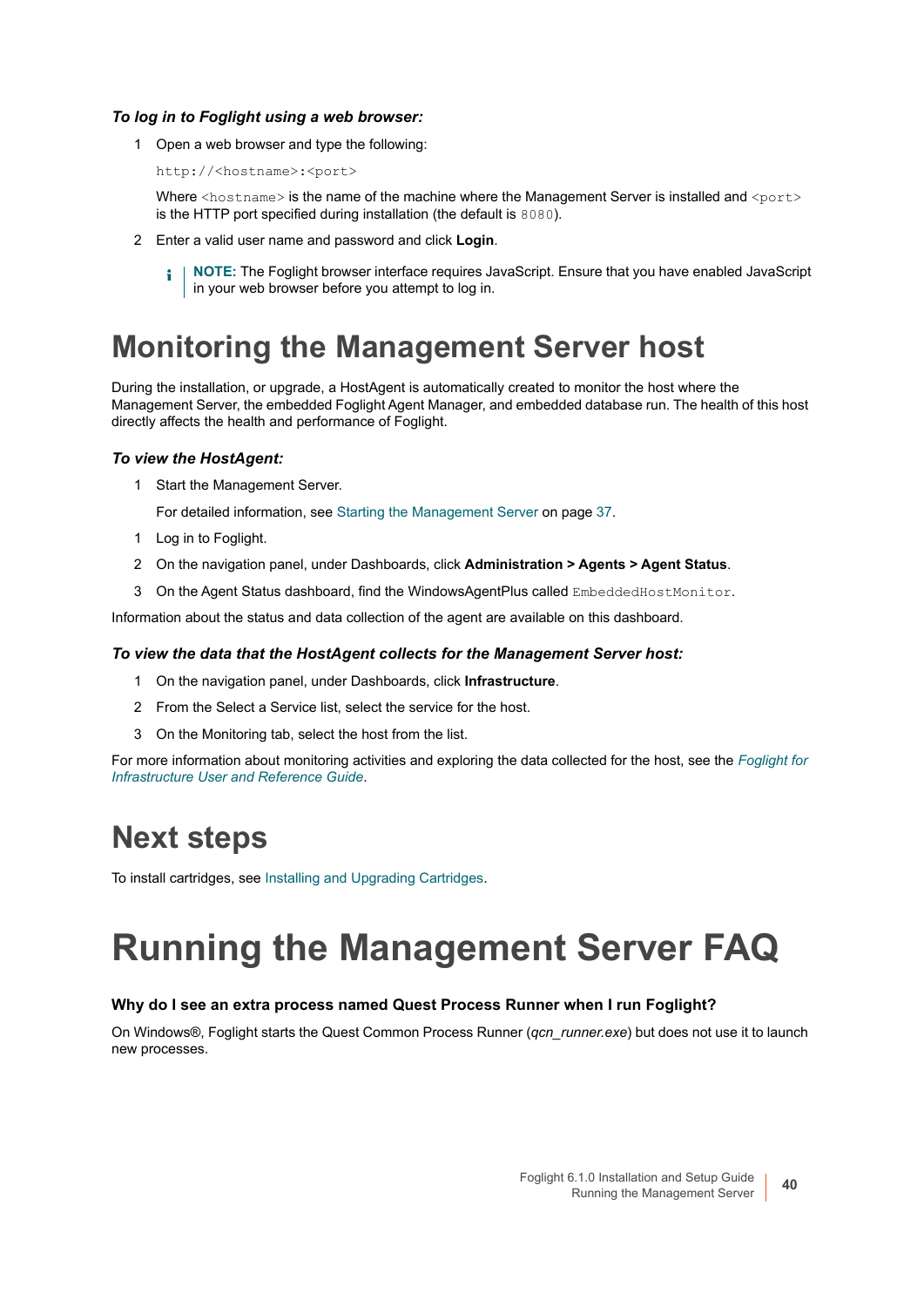### **I am running Foglight in High Availability (HA) mode. When I start my Management Servers, "UDP mcast receiver" errors appear in the logs for the primary and secondary Management Servers. How can I resolve these errors?**

If Management Servers that are not part of a particular HA partition are configured to multicast using the same port on the same subnet as the Management Servers within the HA partition, errors like the following appear in the logs for the Management Servers that are configured in this way:

```
ERROR [UDP mcast receiver] org.jgroups.protocols.UDP - message does not have a UDP 
header
```
or

```
ERROR [UDP mcast receiver] org.jgroups.protocols.UDP - discarded message from 
different group
```
If you see this type of message, change the cluster multi-cast port of the servers that are reporting the error. In addition, if you plan to have multiple High Availability (HA) partitions on the same sub-net, configure a different cluster multicast port for each HA partition. See [Configuring the cluster multicast port used in High Availability](#page-26-5)  [mode](#page-26-5) for instructions.

**IMPORTANT:** In both cases described here (resolving errors and planning to have multiple HA partitions on ÷ the same subnet), the primary server and secondary servers within each HA partition must be configured to use the same cluster multicast port.

### **If I stop the Management Server by closing the Command Prompt window, an error appears when I start up the server again. How do I restart the server?**

It is recommended that you do not use this method to stop the Management Server. However, if you do use this method, follow the following workaround.

**•** Remove the stale *.pid* file that is located in the *state* directory. The logs or the console output inform you which *.pid* file to remove when you restart the server.

### **Why does the "JavaScript Disabled" error message appear when I try to log in to Foglight?**

The Foglight browser interface requires JavaScript. You may need to modify the security settings in your web browser to enable this functionality. Depending on your browser, this setting may be labeled either "Enable JavaScript" (for example, in Firefox®), or "Enable Active Scripting" (for example, in Internet Explorer®).

### <span id="page-41-0"></span>**Why does clicking the login link on the server startup page not work?**

The default link to the login page points to http://localhost:8080. In some instances, this link may not correspond to the URL of your Foglight server, resulting in the link not working. This issue can also occur when Foglight is not able to identify your local host. Add your host/IP information to the etc/hosts files to correct this issue.

### **Why does a link-local IPv6 address not work with the Foglight web user interface?**

Configuring the Management Server with a link-local IPv6 address is not supported because many web browsers do not support link-local IPv6 addresses. To correct this issue, update your host/IP information in the etc/hosts file.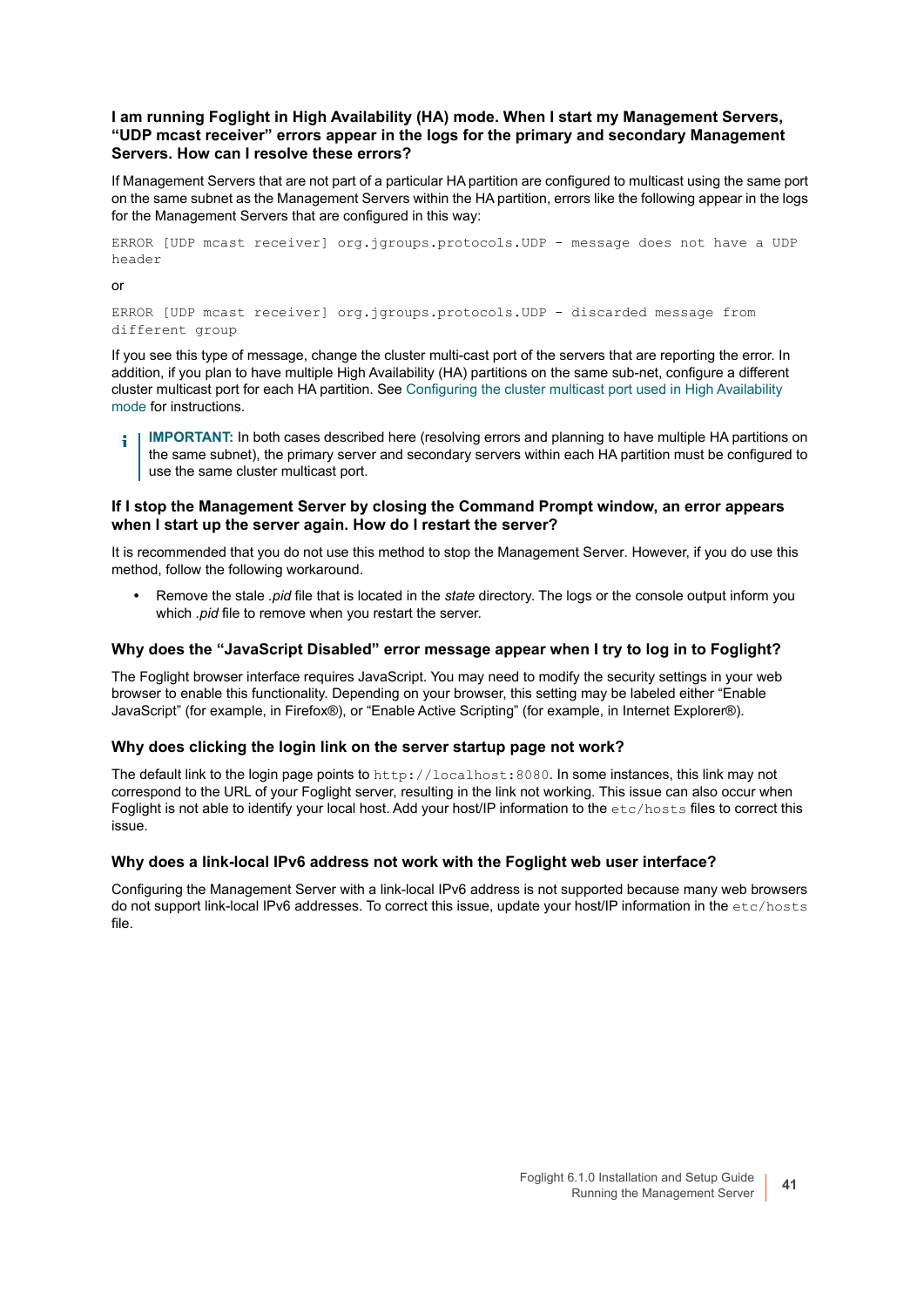# <span id="page-42-1"></span><span id="page-42-0"></span>**Installing and Upgrading Cartridges**

Using the Foglight Administration Module, you can install cartridges on the machine hosting the Management Server, enable and manage cartridges, and download agent installers.

The Cartridge Inventory dashboard contains controls for installing, enabling, disabling, and uninstalling cartridges, and for viewing information about the installed cartridges.

Installation is the first step in adding a cartridge to the Management Server. A cartridge file has the extension *.car*. Installing the *.car* file causes the Management Server to be aware of all cartridges in the *.car* file.

A cartridge must also be enabled before it is added to the Management Server. You can choose to enable a cartridge during installation, or afterward. See the *[Administration and Configuration Help](http://documents.quest.com/foglight/5.9.8/administration-and-configuration-guide/)* for instructions on enabling and disabling cartridges after installation.

#### *To install a cartridge:*

- 1 Navigate to the *Cartridge Inventory* dashboard (**Dashboards** > **Administration > Cartridges > Cartridge Inventory**).
- 2 Click **Install Cartridge**.
- 3 In the Install Cartridge dialog box, click **Browse** to navigate to a *.car* file on your local machine using a file chooser. Click **OK** in the file chooser when you have selected the *.car* file that you want to install.
- <span id="page-42-2"></span>4 The check box **Enable on install** is selected by default.
	- **▪** To enable the cartridge when it is installed, leave this check box selected.
	- **▪** To enable the cartridge after installation, clear this check box.
- 5 Click **Install Cartridge**.

If the installation is successful, the message "*Cartridge has been installed successfully"* appears in the Install Cartridge area and the cartridge is listed in the Cartridge Inventory.

If **Enable on install** was not selected (see [Step 4](#page-42-2)), a disabled symbol (  $\rightarrow$  ) appears in the row for that cartridge in the Installed Cartridges table on the Cartridge Inventory dashboard.

For more information about cartridge installation and configuration, see the *[Administration and Configuration](http://documents.quest.com/foglight/5.9.8/administration-and-configuration-guide/)  [Guide](http://documents.quest.com/foglight/5.9.8/administration-and-configuration-guide/)*.

**NOTE:** Warning messages similar to the following appear in the Management Server log when you install a f cartridge:

WARN - Module system:<name> was converted to the newest version during loading These warnings are expected and do not affect functionality.

## **Cartridge Inventory Report**

To obtain a full list of the cartridges installed on the Management Server, open the Cartridge Inventory dashboard (**Administration > Cartridges > Cartridge Inventory**), and select **Cartridge Inventory Report** from the Reports menu.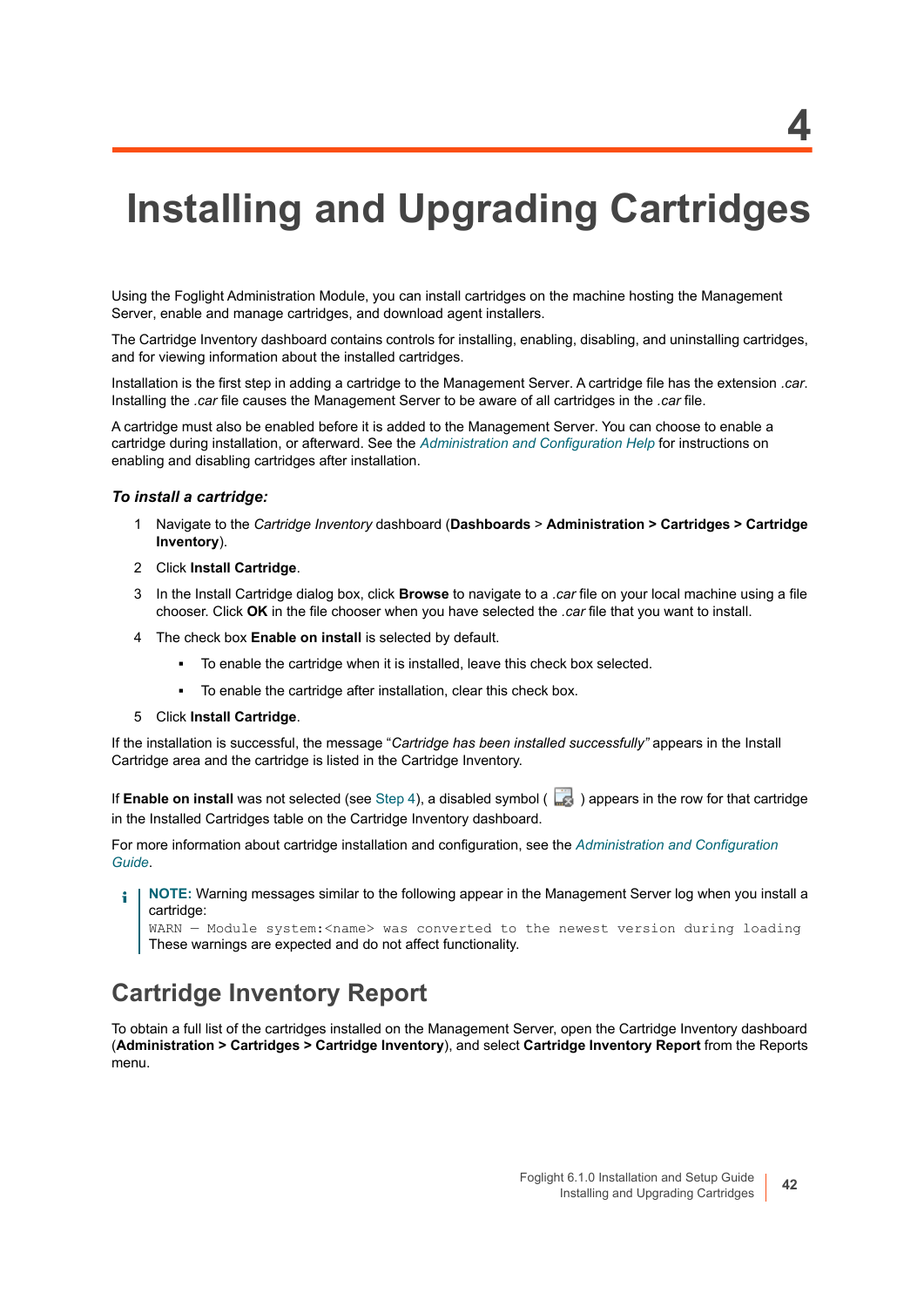### **Figure 1. Cartridge Inventory Report**

| <b>Cartridge Inventory</b>                                                                                | Jan 6, 2012 3:54:31 PM EST<br>$\boxed{1}$ Reports $\boxed{\triangle}$ |
|-----------------------------------------------------------------------------------------------------------|-----------------------------------------------------------------------|
| ' Cartridge Inventory                                                                                     | Cartridge Inventory Report                                            |
| The Cartridge Inventory dashboard contains controls for installing, enabling, disabling, and uninstalling | Create a New Report                                                   |
| viewing information about the installed cartridges.                                                       | Run a Report                                                          |
| <b>Installed Cartridges</b><br><b>Core Cartridges</b>                                                     | Manage Reports                                                        |
| Install Cartridge   JUninstall BEnable Disable<br>Search                                                  | 违                                                                     |

## **Upgrading cartridges**

For complete cartridge upgrade instructions, see the *[Upgrade Guide](http://documents.quest.com/foglight/5.9.8/upgrade-guide/)*.

### **Next steps:**

**•** To install a separate (non-embedded) instance of the Foglight Agent Manager, see the *[Foglight Agent](https://support.quest.com/technical-documents/foglight-agent-manager/5.9.8/foglight-agent-manager-guide)  [Manager Guide](https://support.quest.com/technical-documents/foglight-agent-manager/5.9.8/foglight-agent-manager-guide)*.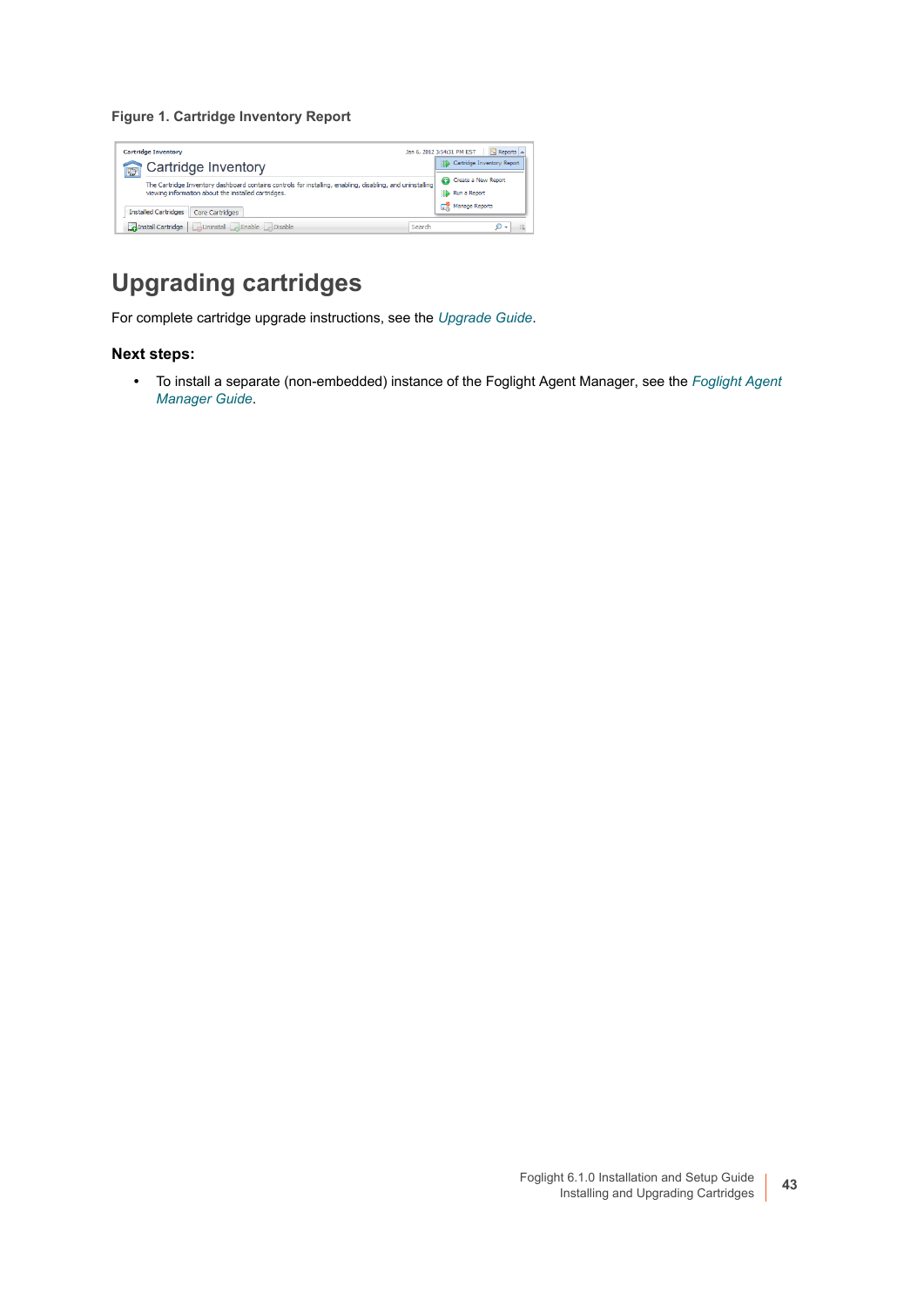# **Installing Agents**

<span id="page-44-0"></span>A cartridge may include one or more executable Foglight agent installers. The agent installers included in a cartridge are listed on the Components for Download dashboard (on the navigation panel, select **Administration > Cartridges > Components for Download**).

Agents must be installed on all the machines you want to monitor. For agents that are installed on the monitored host, you must install and configure the Agent Manager.

**NOTE:** Foglight 4-converted agents create two processes for themselves when activated by the Agent Manager.

For more details, see these topics:

- **•** [Agent installers](#page-44-1)
- **•** [Remote agent installation](#page-45-0)

# <span id="page-44-1"></span>**Agent installers**

Agents that depend on the Agent Manager are installed using the remote installation procedure. See [Remote](#page-45-0)  [agent installation](#page-45-0) and the *[Administration and Configuration Guide](http://documents.quest.com/foglight/5.9.8/administration-and-configuration-guide/)*.

Some cartridges Foglight include one or more executable agent installers. The agent installers that are available for download are listed on the Components for Download dashboard. You can use the controls on this dashboard to download agent installers from the Management Server to a remote machine.

#### *To download an agent installer:*

1 On the navigation panel, under **Dashboards**, click **Administration > Cartridges > Components for Download**.

The Components for Download dashboard appears.

- 2 Click the name of the installer that you want to download.
- 3 Follow the on-screen instructions for each step of the installation process and specify the appropriate installation options.
- **NOTE:** For agents that are installed individually, run the agent installer executable and set up the agent on ÷. each machine you want to monitor with that type of agent. The Agent Manager defines agents with their Agent Package name. When displayed in the Create Agent dialog, the agent names are prepended with the cartridge name.

Depending on the type of agent that you installed, you may need to edit its properties to configure it for the part of your environment that you want to monitor. For information about agent properties, see the *[Administration and](http://documents.quest.com/foglight/5.9.8/administration-and-configuration-guide/)  [Configuration Guide](http://documents.quest.com/foglight/5.9.8/administration-and-configuration-guide/)* and the *[User Guide](http://documents.quest.com/foglight/5.9.8/user-guide/)* for the cartridge with which the agent was included.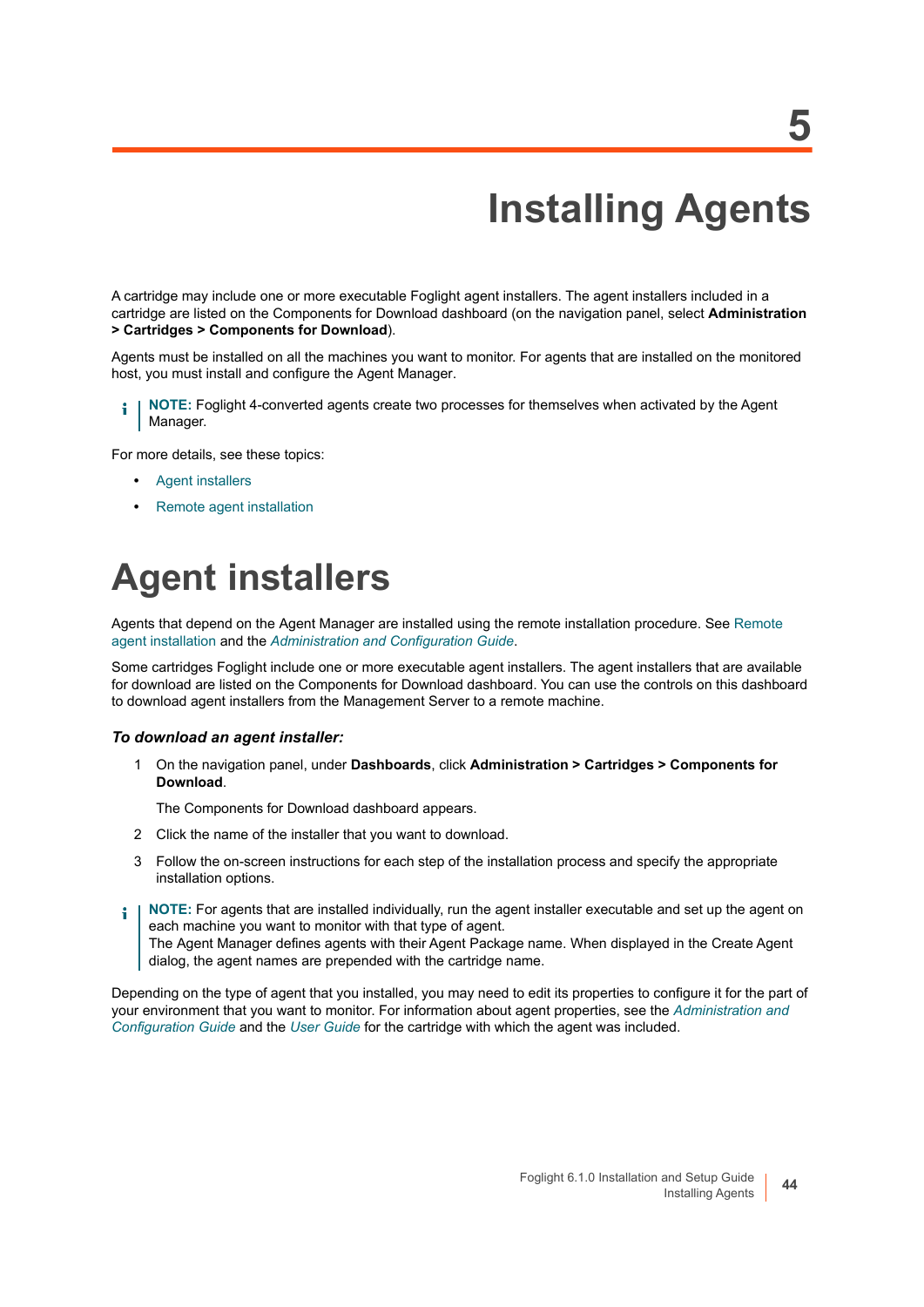# <span id="page-45-0"></span>**Remote agent installation**

You can install Foglight agents on any remote host on which the Agent Manager is installed. See the *[Agent](https://support.quest.com/technical-documents/foglight-agent-manager/5.9.8/foglight-agent-manager-guide)  [Manager Guide](https://support.quest.com/technical-documents/foglight-agent-manager/5.9.8/foglight-agent-manager-guide)*.

For more information about remote agent installation, see the *[Administration and Configuration Guide](http://documents.quest.com/foglight/5.9.8/administration-and-configuration-guide/)*.